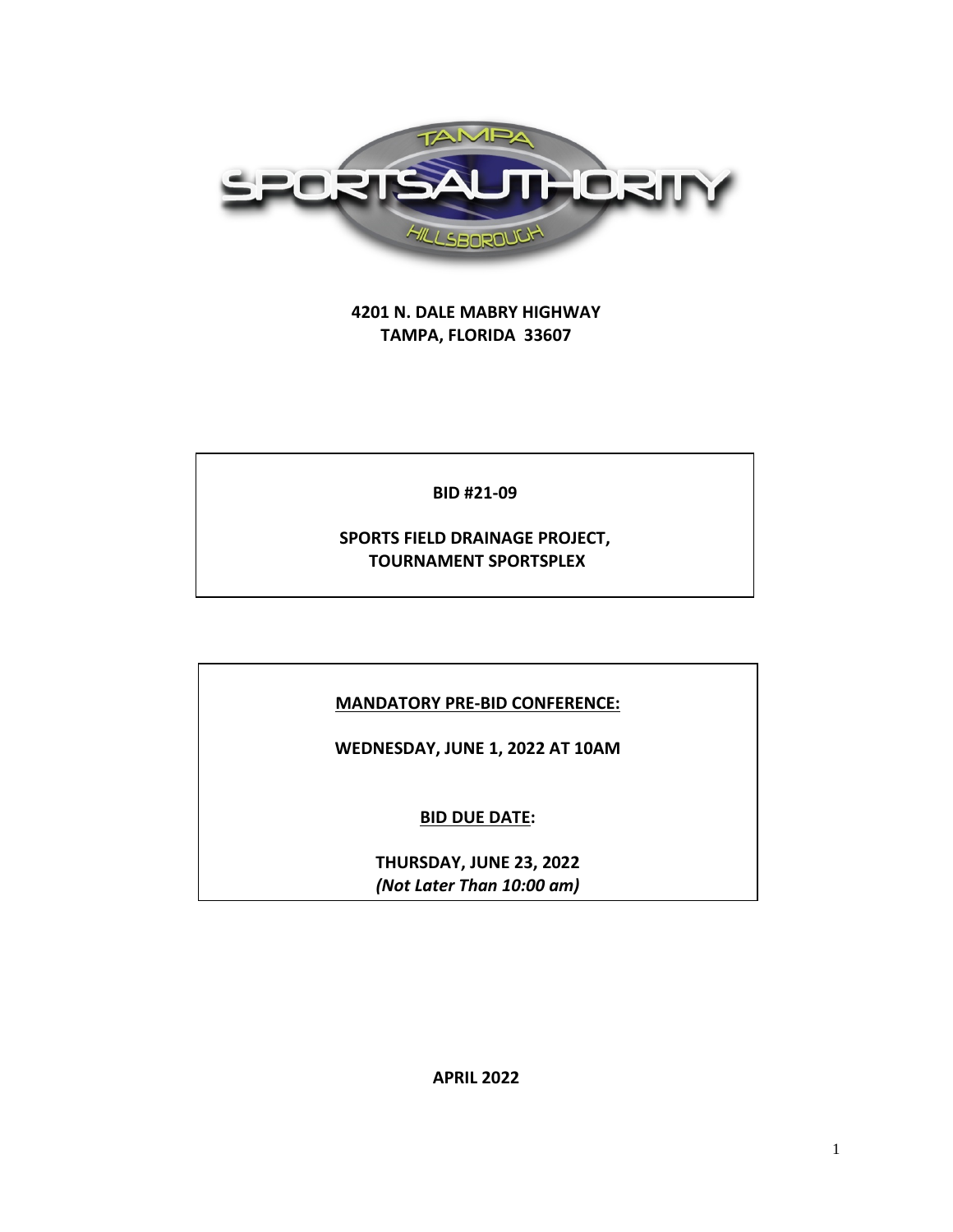# **TABLE OF CONTENTS**

| А.           |                                                                            |
|--------------|----------------------------------------------------------------------------|
| В.           |                                                                            |
| C.           |                                                                            |
| D.           |                                                                            |
| Е.           |                                                                            |
| F.           |                                                                            |
| G.           |                                                                            |
| Η.           |                                                                            |
| $\mathsf{L}$ |                                                                            |
| J.           | ACKNOWLEDGMENT OF BIDDER, IF A (Corporation, Partnership or Individual) 30 |
| К.           |                                                                            |
| L.           |                                                                            |
| М.           |                                                                            |
| N.           |                                                                            |
| O.           |                                                                            |
| P.           |                                                                            |
| Q.           |                                                                            |
| R.           |                                                                            |
| S.           |                                                                            |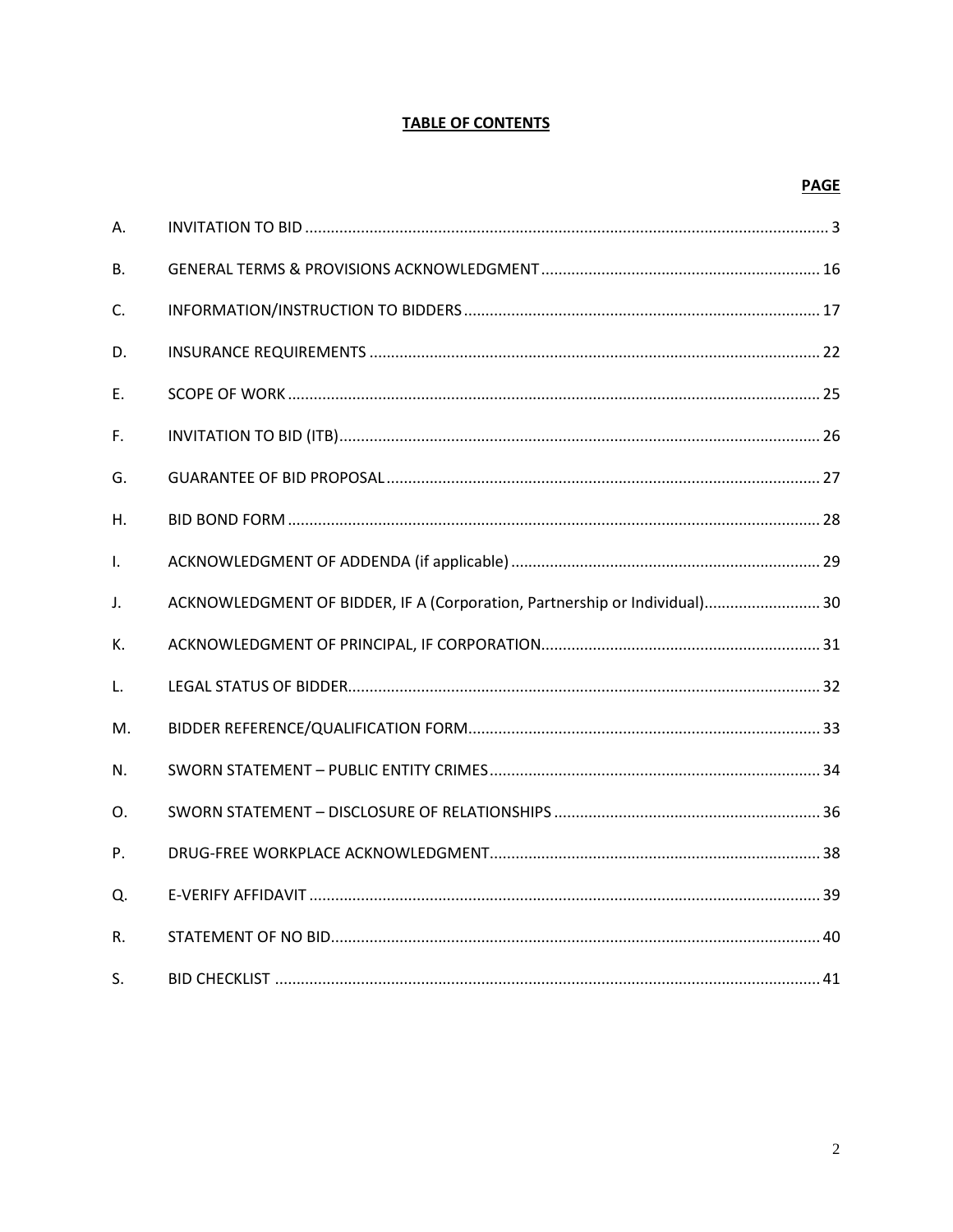## **INVITATION TO BID BID #21-09**

| SPECIFICATION FOR:               | Sports Field Drainage Project, Tournament SportsPlex         |
|----------------------------------|--------------------------------------------------------------|
| MANDATORY PRE-BID<br>CONFERENCE: | Wednesday, June 1, 2022 at 10:00am                           |
| RID DHF DATE:                    | Thursday, June 23, 2022 not later than 10:00am               |
| PLACE OF BID OPENING:            | Tampa Sports Authority Office (Entrance B/C of Himes Avenue) |
|                                  |                                                              |

#### **GENERAL TERMS AND PROVISIONS**:

1. BIDS:

Prices must be quoted on the sheet furnished by this department; no other will be accepted. All prices quoted F.O.B. Tampa, Florida.

The responsibility for getting the bid to the Authority on or before the stated time and date will be solely and strictly the responsibility of the bidder. The Authority will in no way be responsible for delays caused by the United States Postal Service or a delay caused by any other occurrence.

The bidder shall be responsible for reading and completely understanding the requirements and specifications of the item(s) being bid. Bid time will be and must be scrupulously observed. Under no circumstances will bids delivered after the time specified be considered. Such bids shall be returned to the vendor unopened with the notation, "THIS BID WAS RECEIVED AFTER THE TIME DESIGNATED FOR THE RECEIPT AND OPENING OF BIDS".

#### 2. EXCEPTIONS TO BID:

The bidder will list on a separate sheet of paper any exceptions to the conditions of this bid. This sheet will be labeled "EXCEPTIONS TO BID CONDITIONS," and will be attached to the bid proposal. If no exceptions are stated, it will be understood that all general and specific conditions will be complied with, without exception.

#### 3. MODIFICATION OR WITHDRAWAL OF BID:

Bidders may request withdrawal of a posted sealed proposal prior to the scheduled bid opening time provided the request withdrawal is submitted to the Purchasing Department, in writing.

Withdrawn bids may be resubmitted up to the time designated for the receipt of bids if they are then fully in conformance with the Information/Instruction for Bidders.

Bid security, if any is required, shall be in an amount sufficient for the bid as modified or resubmitted.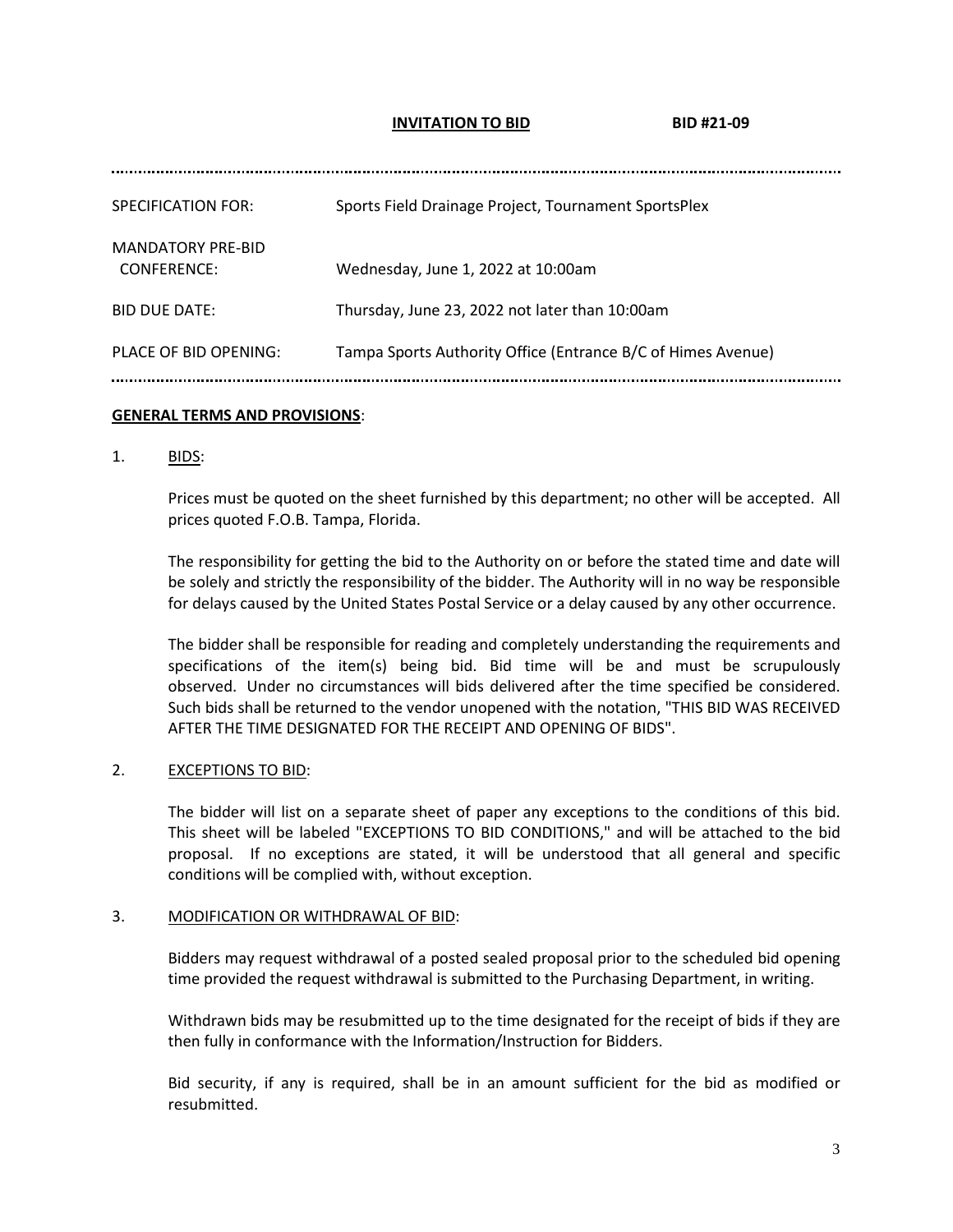#### 4. RIGHT TO REJECT BIDS:

The Tampa Sports Authority reserves the right to reject any and all bids, to waive any informalities or minor irregularities in the bids received, and to accept that bid which in its judgment, best serves the interest of the Authority. The Authority hereby fully retains full discretion to determine the responsiveness of the bid and Bidder's responsibility, character, fitness, and experience to perform the Work.

Bidders may be disqualified, and rejection of proposals may be recommended to the Authority for any of but not limited to the following causes:

- (A) Failure to use the proposal form furnished by the Authority.
- (B) Lack of signature by an authorized representative on the proposal form.
- (C) Failure to properly complete proposal.
- (D) Evidence of collusion among proposers. Any evidence of agreement or collusion among bidders and prospective bidders acting to illegally restrain freedom of competition by agreement to bid a fixed price, or otherwise, will render the bids of such bidders' void.
- (E) Advance disclosures of any information to any particular bidder which gives that particular bidder any advantage over any other interested bidder, in advance of the opening of bids, whether in response to advertising or an informal request for bids, made or permitted by a member of the governing body of an employee or representative thereof, will operate to void all proposals of that particular bid solicitation or request.
- (F) Omission of proposal guarantee.
- (G) Unauthorized alteration of bid form. Authority reserves the right to waive any minor informality or irregularity.
- (H) Failure to sign and return any addenda.
- (I) Faxed, e-mailed and/or unsealed bids will be rejected, unless otherwise agreed to accept by the Authority's Procurement Manager.
- (J) A final decision to award cannot be made by the Authority due to unseen/unknown circumstances.

## 5. INCONSISTENCIES ON CONDITIONS:

In the event there are inconsistencies between the General Provisions and other bid terms, or conditions contained herein, the former will take precedence.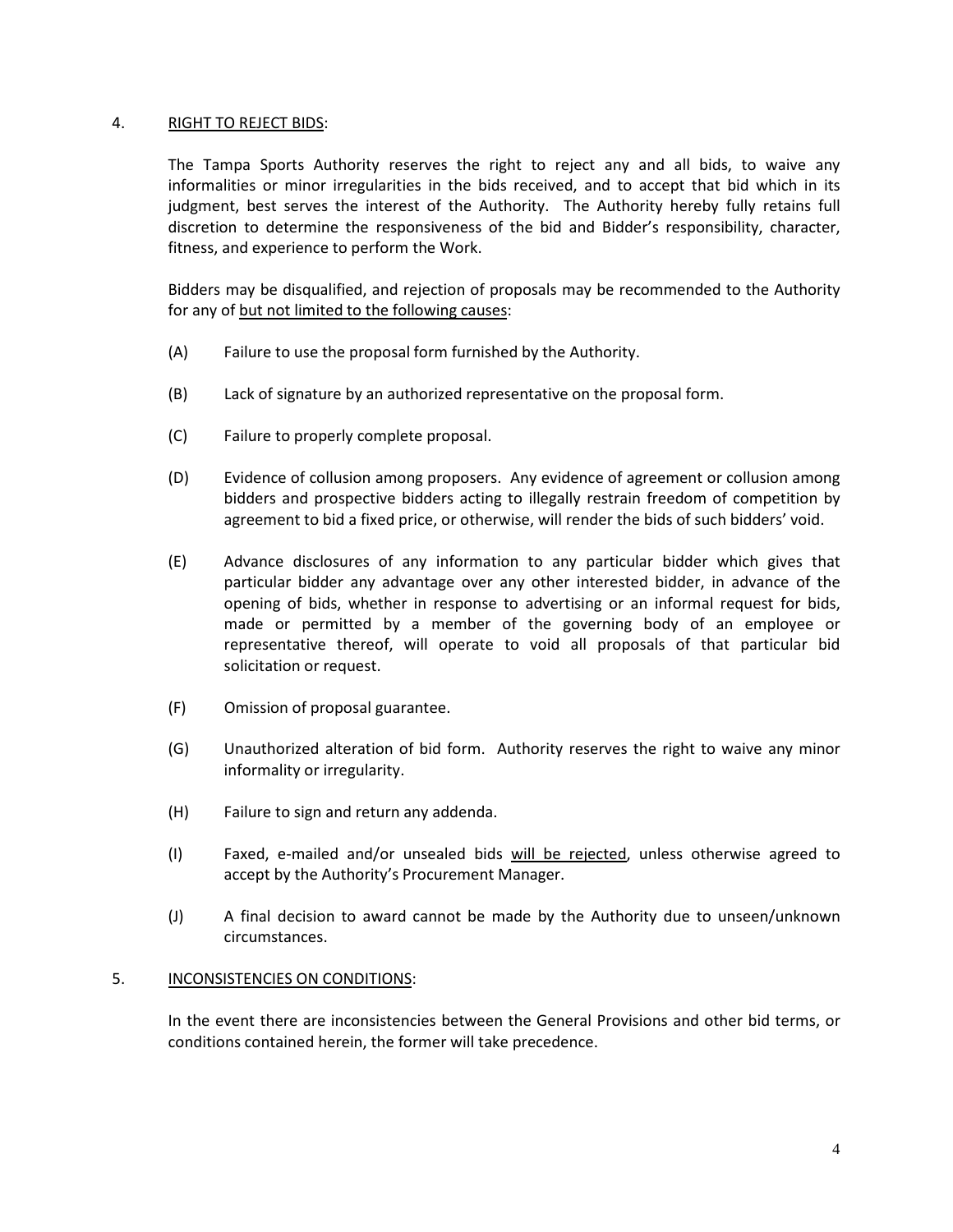# 6. ADDENDA AND INTERPRETATIONS:

A. If it becomes necessary to revise any part of this bid, a written addendum will be provided to all bidders. The Authority is not bound by any oral representations, clarifications, or changes made in the written specifications by Authority's employees, unless such clarification or change is provided to bidders in written addendum form from the Purchasing Manager.

Bidders shall promptly notify the Authority, prior to submission of their Bid Proposal, of any ambiguity, inconsistency, or error they may discover upon examination of the Bidding and Contract Documents or of the site and local conditions.

- B. No interpretation of the meaning of drawings, specifications or other contract documents will be made to any Bidder orally, nor may the Bidder rely on any such prebid statements in completing his/her bid.
- C. Any and all such interpretations and any supplemental instructions will be in the form of written addenda to the Bid documents which, if issued, will be mailed and/or emailed to all prospective Bidders (at the respective addresses furnished for such purposes or as listed on the Mandatory Pre-Bid Conference Sign-in Sheets (if applicable) prior to the date or time fixed for the opening of bids. The Authority will not be responsible for any other explanations or interpretations of the proposal documents. Failure of any Bidder to receive any such addendum or interpretation shall not relieve any bidder from any obligation under his bid as submitted. All addenda so issued shall become a part of the Contract Documents.
- D. Each Bidder shall ascertain prior to submitting his/her bid that he/she has received all Addenda issued, and he/she shall acknowledge receipt and inclusion in his/her proposal of all Addenda.

# 7. AWARD OF CONTRACT:

The Contract/Purchase Order will be awarded to the lowest responsible and responsive Bidder, and whose bid is considered to be in the best interest of the Authority. The determination of the lowest responsive and responsible bidder may involve all or some of the following factors: price, conformity to specifications, financial ability to meet the contract, previous performance, facilities and equipment, availability of repair parts, experience, delivery promise, terms of payments, compatibility as required, other costs and other objectives and accountable factors which are reasonable. This determination will be in the sole discretion of the Authority and based upon the character, fitness, experience, history, and financial status of the Bidder.

- A. The Lowest Bidder is determined by the aggregate amount of the prices set forth in the form of bid or the aggregate amount of the Base Bid, plus any Alternates selected by the Authority.
- B. A Responsive Bidder shall mean a Bidder who has submitted a bid which conforms, in all material respects, to the Bidding Documents.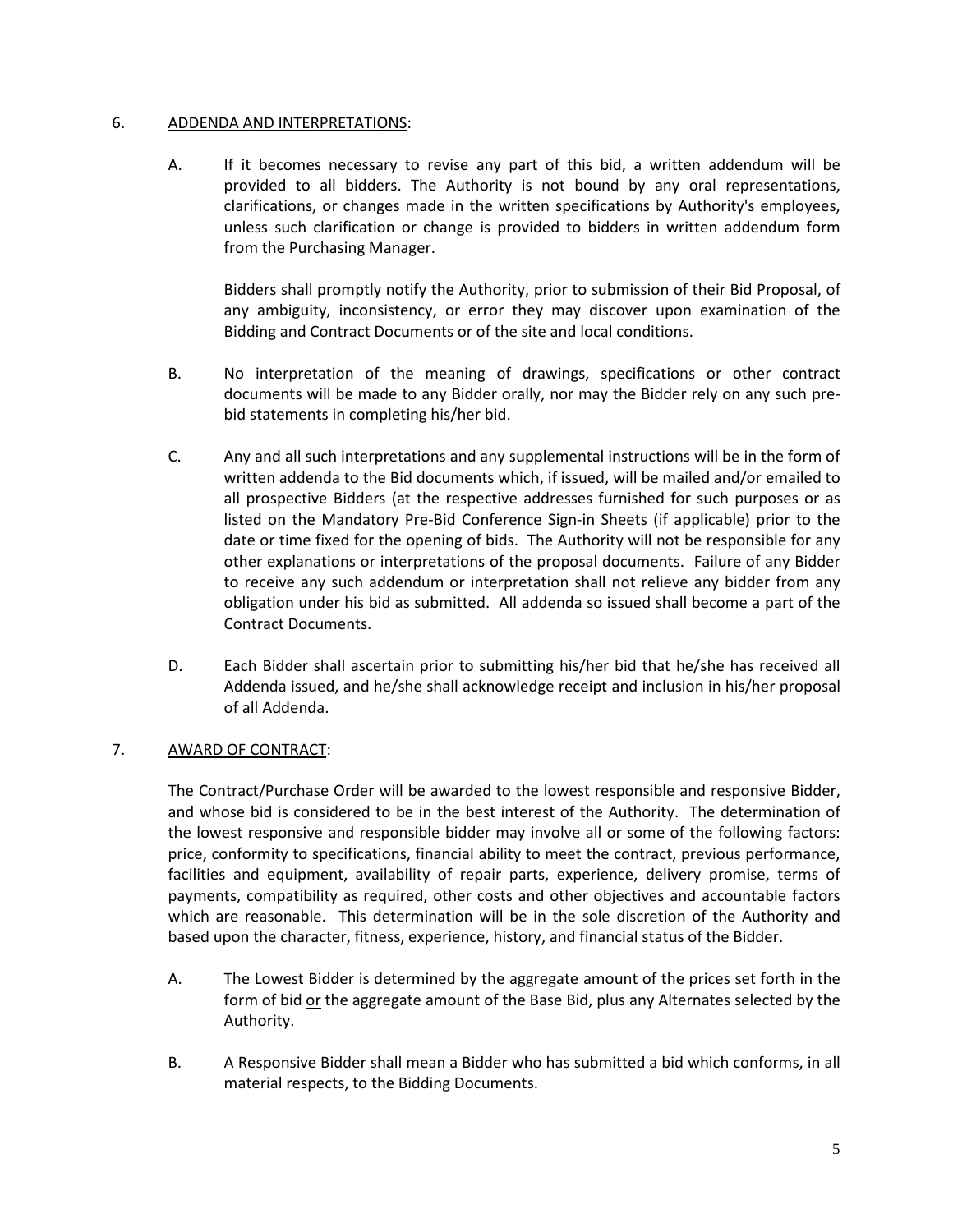- C. A Responsible Bidder shall mean a Bidder who has the capability, in all respects, to perform fully the contract requirements and the moral and business integrity and reliability which will assure good faith performance. In determining responsibility, the following criteria will be considered:
	- 1. The ability, capacity, and skill of the Bidder to perform the contract or provide the service required.
	- 2. Whether the Bidder can perform the contract or provide the service promptly, or within the time specified, without delay or interference.
	- 3. The character, integrity, reputation, judgment, experience, and efficiency of the Bidder.
	- 4. The quality of performance of previous contracts or services. For example, the following information will be considered:
		- a. The administrative and consultant cost overruns incurred by Authority on previous contracts with Bidder,
		- b. The Bidder's compliance record with contract general conditions on other projects,
		- c. The submittal by the Bidder of excessive and/or unsubstantiated extra cost proposals and claims on other projects,
		- d. The Bidder's record for completion of the work within the Contract Time or within Contract Milestones and Bidder's compliance with scheduling and coordination requirements on other projects,
		- e. The Bidder's demonstrated cooperation with the Authority and/or other contractors on previous contracts,
		- f. Whether the work performed, and materials furnished on previous contracts were in accordance with the Contract Documents.
	- 5. The previous and existing compliance by the Bidder with the laws and ordinances relating to contracts or services.
	- 6. The sufficiency of the financial resources and ability of the Bidder to perform the contract or provide the service.
	- 7. The quality, availability and adaptability of the goods or services to the particular use required.
	- 8. The ability of the Bidder to provide future maintenance and service for the warranty period of the contract.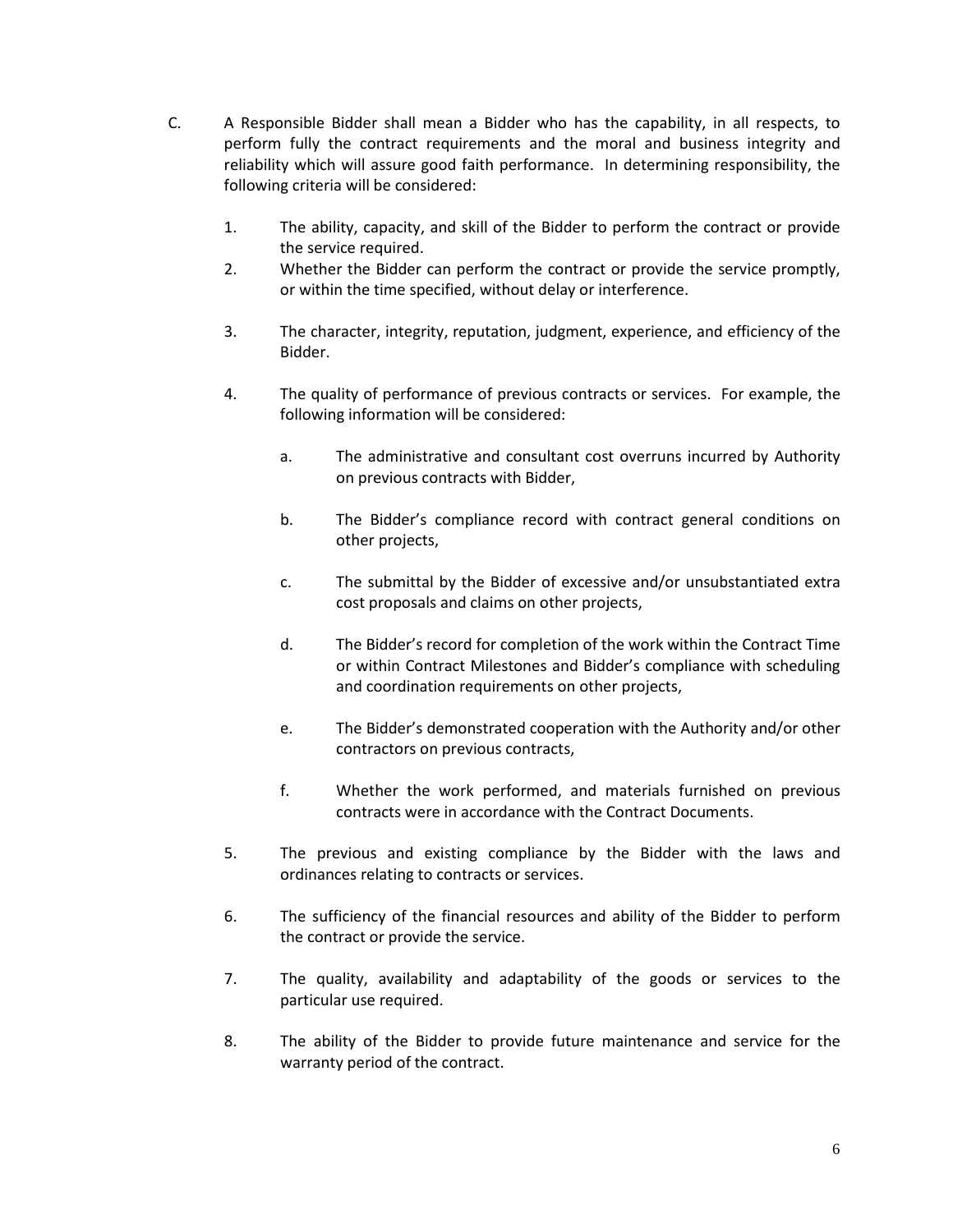- 9. Whether the Bidder is in arrears to any Owner on debt or contract or is a defaulter on surety to any Owner.
- 10. Such other information as may be security by the Authority having bearing on the decision to award the contract, to include, but not limited to:
	- a. The ability, experience, and commitment of the Bidder to properly and reasonably plan, schedule, coordinate and execute the Work.
	- b. Whether the Bidder has ever been debarred from bidding by any other public or private owner or found ineligible for bidding on any other projects.
	- c. Bidder's litigation history and reputation with owners for whom Bidder has previously worked.
	- d. Whether Bidder's contract on other projects has ever been terminated.
	- e. The purpose of the above is to enable the Authority to select the bid which is in the best interest of the Authority. The ability of the low Bidder to provide the required bonds (if applicable) will not of itself demonstrate responsibility of the Bidder.
	- f. The Authority reserves the right to defer award of this contract for a period of forty-five (45) days after the due date of bids. During this period of time, the Bidder shall guarantee the prices quoted in his/her bid.

## 8. BRAND NAMES "OR EQUAL":

Whenever in this Invitation, any particular materials, process and/or equipment are indicated or specified by patent, proprietary or brand name, or by name of manufacturer, such wording will be deemed to be followed by the words "or equal". Proof satisfactory to Authority must be provided by bidder to show that the alternative product is, in fact, equal to the product required in the specifications.

## 9. DISCOUNTS:

Discounts for prompt payment offered may be taken into consideration during bid evaluation. Terms of payment offered will be reflected in the space provided on the Bid Proposal forms.

10. TAXES:

The Authority is tax exempt, therefore all applicable Federal, State and Local Taxes, unless otherwise instructed by the Authority shall be excluded in the Bidder's Proposal. Authority reserves the right to direct purchase materials at Contractor's negotiated prices with material providers and thereby generate a tax savings to itself. Authority may also provide Contractor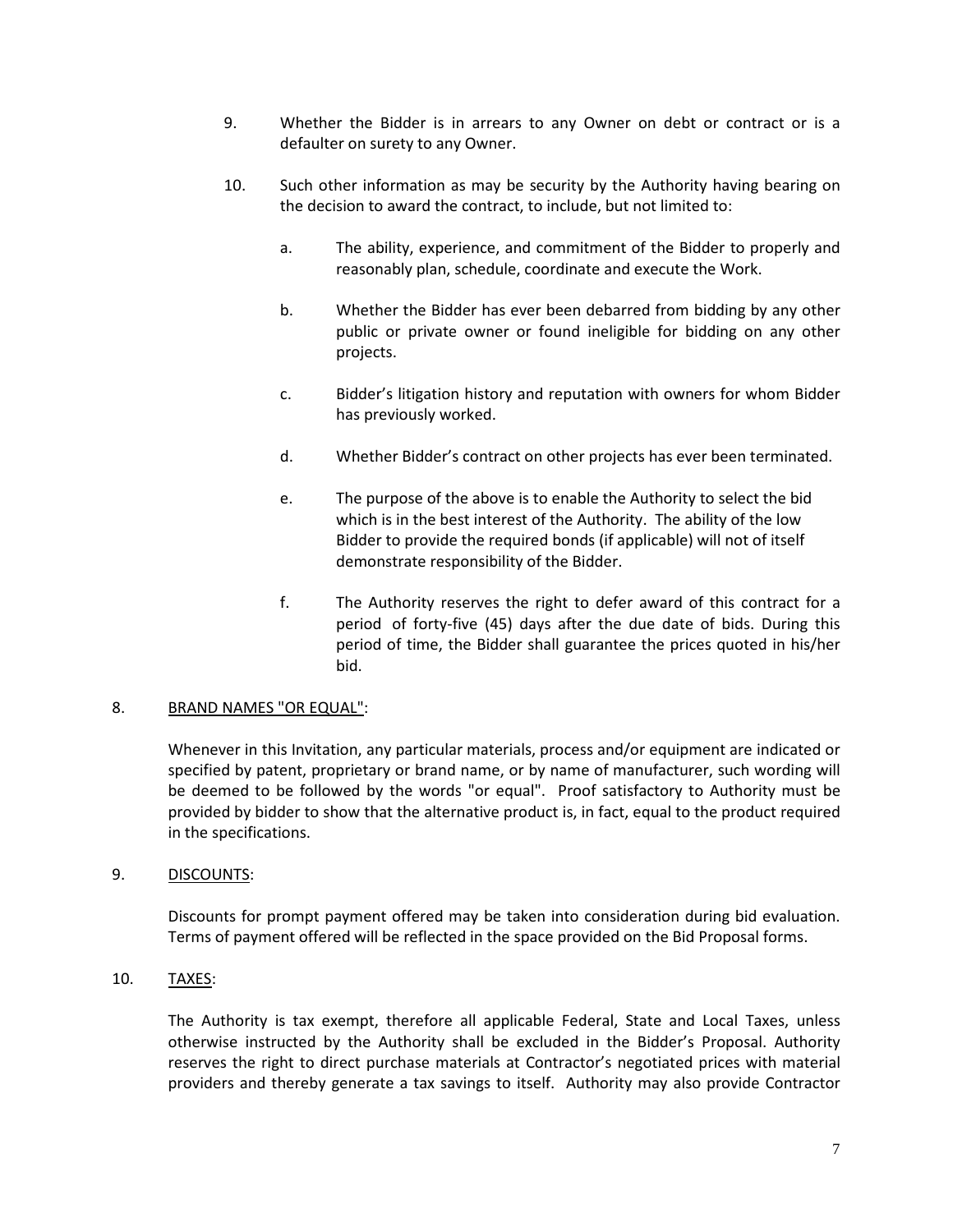with Tax Exempt Certification number so that Contractor may purchase Authority Designated items tax free.

#### 11. COLLUSION CLAUSE:

Any evidence of agreement or collusion among bidders and prospective Bidders acting to illegally restrain freedom of competition by agreement to bid a fixed price, or otherwise, will render the bids of such bidders' void.

Advance disclosures of any information to any particular bidder which gives that particular bidder any advantage over any other interested bidder, in advance of the opening of bids, whether in response to advertising or an informal request for bids, made or permitted by a member of the governing body of an employee or representative thereof, will operate to void all proposals of that particular bid solicitation or request.

## 12. EEOC/WMBE/DM/DWBE/SBE/S-DV/LGBTQ:

The Authority is an equal employment opportunity employer and encourages the firms and contractors with whom it does business to likewise follow these principles. WMBE/DM/DWBE/SBE/S-DV/LGBTQ businesses will be afforded full opportunity to submit bids in response to this Bid and will not be discriminated against on the grounds of race, color, creed, sex, or natural origin in consideration for an award.

#### 13. ASSIGNMENT OF CONTRACTUAL RIGHTS:

It is agreed that the successful bidder will not assign, transfer, convey or otherwise dispose of the contract or its right, title, or interest in or to the same, or any part thereof, without previous written consent of the Authority and any sureties.

## 14. TIMELY DELIVERY:

Time will be of the essence for any orders placed as a result of this bid. The Authority reserves the right to cancel such orders, or any part thereof, without obligation, if delivery is not made within the time(s) specified on the proposal form.

#### 15. DEFAULT OF CONTRACT:

In case of default by the bidder or contractor, the Authority may procure the items or services from other sources and hold the bidder or contractor responsible for any excess costs occasioned or incurred thereby.

#### 16. ACCEPTANCE OF MATERIAL:

The material delivered under this proposal shall remain the property of the seller until a physical inspection and actual usage of this material and/or service is made, and thereafter is accepted to the satisfaction of the Authority. It must comply with the terms herein and be fully in accord with specifications and of the highest quality. In the event the material and/or services supplied to the Authority is found to be defective or does not conform to specifications, the Authority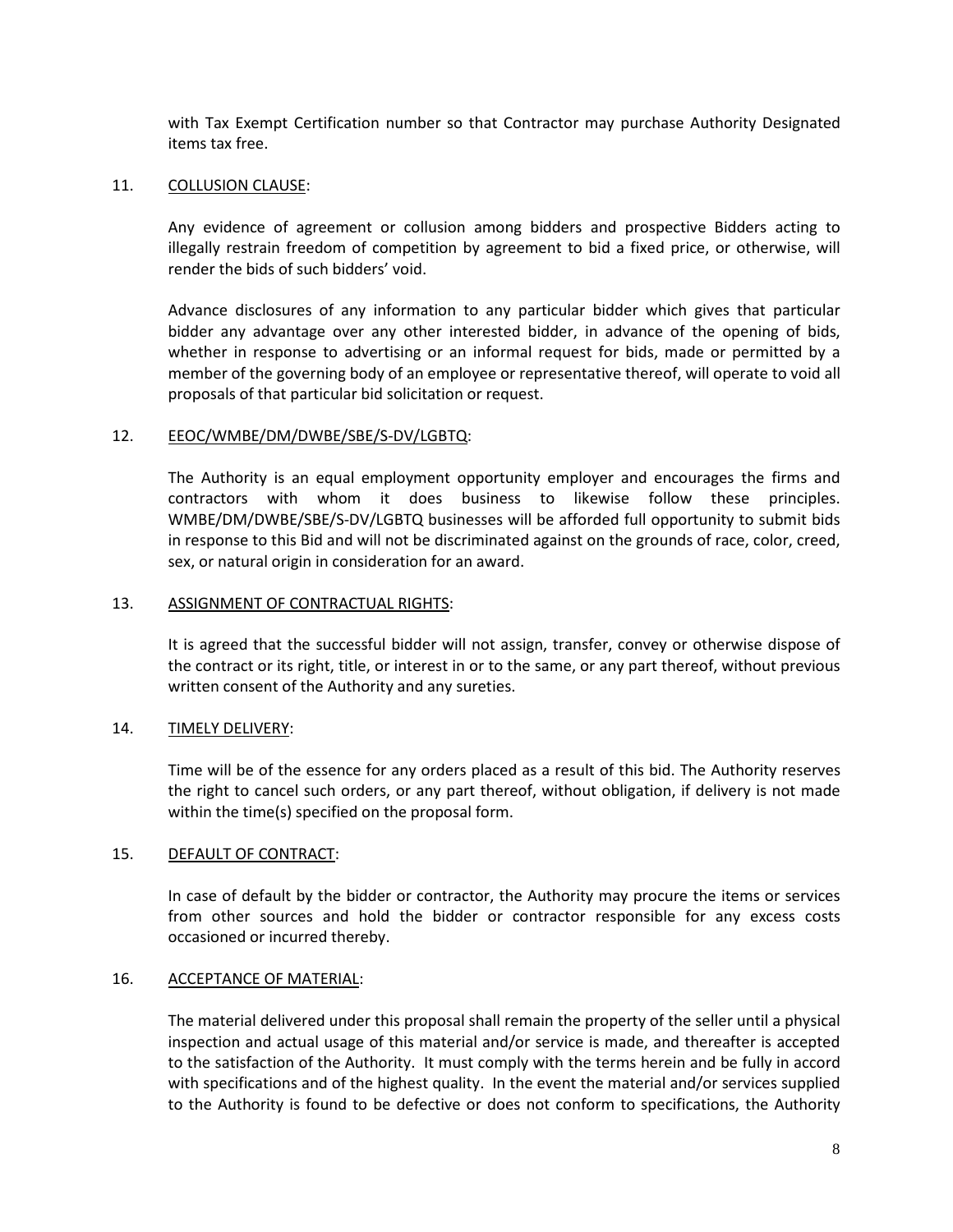reserves the right to cancel the order upon written notice to the bidder and return product to bidder at the bidder's expense.

## 17. IDENTICAL TIE BIDS/PROPOSALS:

In the event two (2) or more Bidders have submitted the lowest and best Bids/Proposals, preference will be given in the following order:

- A. A Bidder who has signed and submitted a Drug-Free Workplace Statement/Form pursuant to Section 287.087 Florida Statutes, with the bid.
- B. A Bidder who is a Service-Disabled Veteran Business and who is currently registered and can provide proof of registration with Hillsborough County Small Business Enterprise and/or the City of Tampa Small Business Enterprise program(s).
- C. A Bidder who is a Minority or Small Business Enterprise and can provide proof of current registration with the Hillsborough County and/or the City of Tampa's Small Business Enterprise program(s).
- D. A Bidder who has its principal place of business in Hillsborough County.
- E. A Bidder who has a place of business located in Hillsborough County.
- F. Otherwise, the bid/proposal may be awarded by coin toss of the best 2 out of 3.

# The Authority reserves the right to reject all proposals and issue a rebid if it is deemed to be in the best interest of the Authority.

## 18. DAMAGE:

Precaution should be taken to prevent damage to all property. In the event any materials, equipment or other property of the Authority shall be damage or destroyed by personnel furnished by Contractor, Contractor shall, at its own expense, promptly repair or replace same to the complete satisfaction of Authority. The Contractor shall repair or replace any property damaged because of failure to provide proper or adequate protection to its original state and to the satisfaction of the Owner. Any property damage should be reported to the onsite Director or Manager immediately.

## 19. EMPLOYEE CONFLICT:

The Tampa Sports Authority will not contract with persons, firms, or corporations where an Authority officer or employee's spouse or child is an officer, partner, director, or proprietor or in which such officer or employee or the officer's or employee's spouse or child, or any combination of them, has a material interest.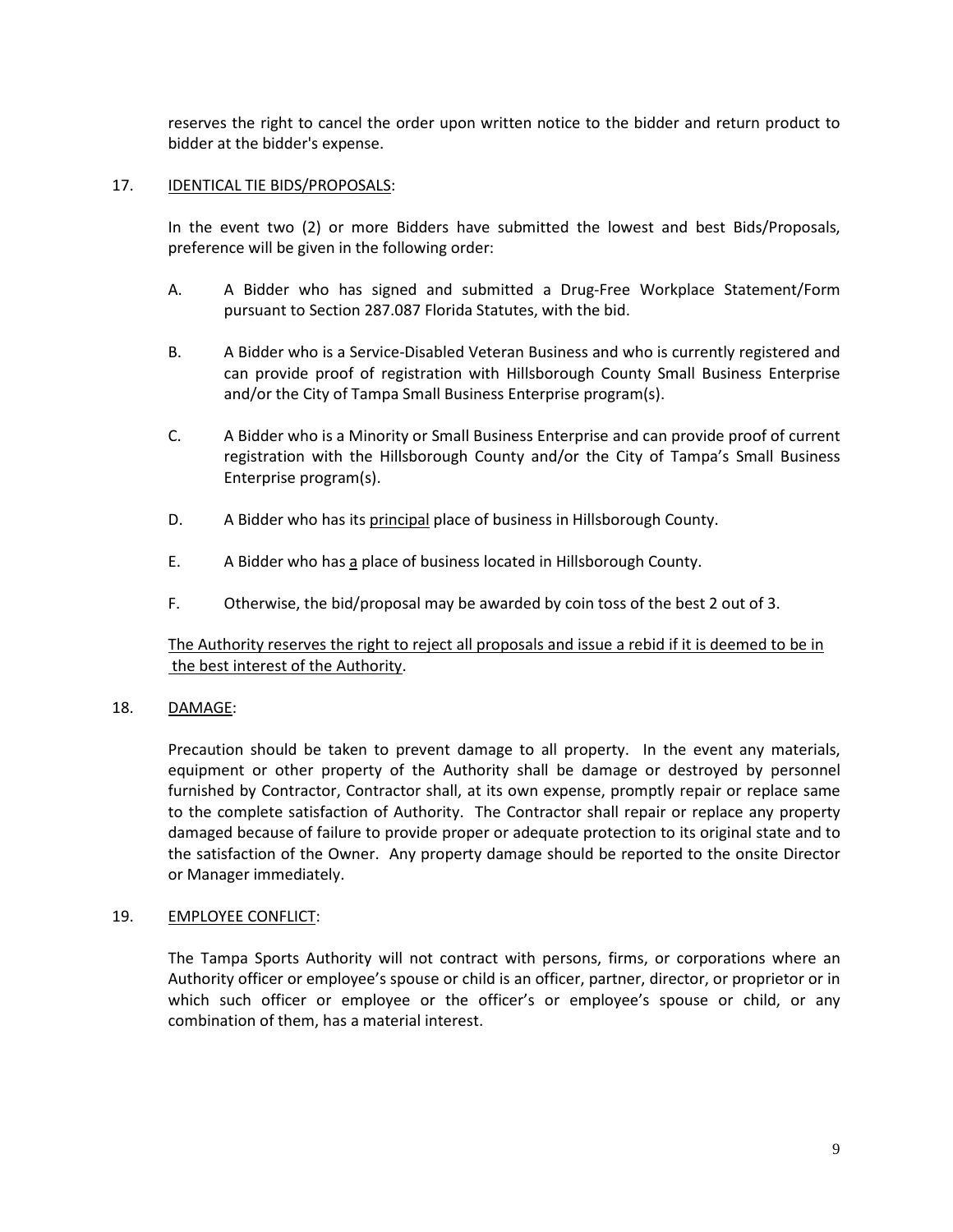#### 20. CONVICTED VENDOR LIST:

In accordance with s.287.133(3) (a), Florida Statutes, prospective Bidders are hereby advised as follows:

- A. A person or affiliate who has been placed on the convicted vendor list following a conviction for a public entity crime may not submit a bid on a contract to provide any goods and services to a public entity, may not submit a bid on a contract with a public entity for the construction or repair of a public building or public work, may not submit bids on leases of real property to a public entity, may not be awarded or perform work as a contractor, supplier, subcontractor, or consultant under a contract with any public entity, and may not transact business with any public entity in excess of the threshold amount provided in s. 287.017 for CATEGORY TWO for a period of 36 months from the date of being placed on the convicted vendor list.
- B. A public entity may not accept any bid, proposal, or reply from, award any contract to, or transact any business in excess of the threshold amount provided in s.287.017 for CATEGORY TWO with any person or affiliate on the convicted vendor list for a period of 36 months following the date that person or affiliate was placed on the convicted vendor list unless that person or affiliate has been removed from the list pursuant to paragraph (3)(f). A public entity that was transacting business with a person at the time of the commission of public entity crime resulting in that person being placed on the convicted vendor list may not accept any bid, proposal, or reply from, award any contract to, or transact any business with any other person who is under the same, or substantially the same, control as the person whose name appears on the convicted vendor list so long as that person's name appears on the convicted vendor list.

## 21. PARTIAL/DUAL BID SUBMITTALS:

If approved by the Authority prior to submittal, bidders may submit partial bids for one or more items or represent up to two (2) manufacturer(s) that are deemed as equals or as listed within the bid document. Tampa Sports Authority reserves the right to award to one (1) or multiple vendors.

## 22. OTHER AGENCIES:

Although the Authority and Raymond James Stadium have been identified as to the recipient of the services to be provided by the Contractor, the services, prices, terms, and conditions specified in this Contract shall be available to any other Authority property upon request. Such properties include the Tournament Sports/Soccer Complex, Babe Zaharias Golf Course, Rogers Park Golf Course and Rocky Point Golf Course.

All Bidders awarded contracts from this Proposal may, upon mutual agreement, permit any municipality or other governmental agency to participate in the contract under the same prices, terms, and conditions, if agreed to by both parties.

It is understood that at no time will any city, county, municipality, or other agency be obligated for placing an order for any other city, county, municipality, or agency; nor will any city, county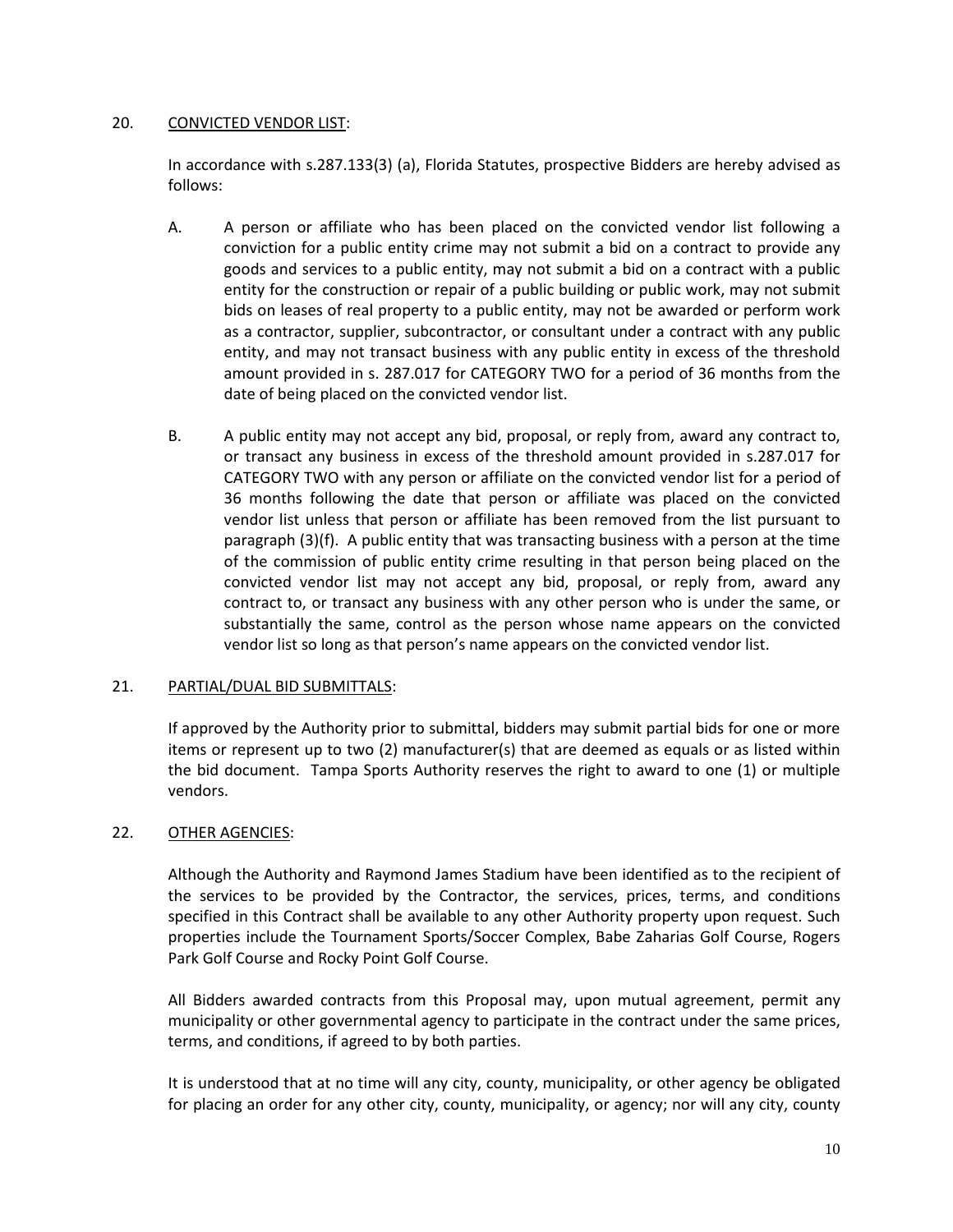municipality or agency be obligated for any bills incurred by any other city, county, municipality or agency. Further, it is understood that each agency will issue its own purchase order to the awarded Bidder(s).

# 23. BID (BOND) SECURITY:

- A. Each bid must be accompanied by (1) cash, (2) a Cashier's or Certified Check of the Bidder, made payable to the Authority, or (3) a bidder's bond on the Bid Bond Form provided herein (if applicable) in an amount not less than 5% of his/her bid. For purposes of this provision the amount of the bid shall be the Base Bid. The bidders' bond shall be issued by a surety company licensed to conduct business in Florida, which is on the approved U.S. Treasury List, which obtained an A- rating by the latest Best Insurance Guide and which is otherwise acceptable to the Authority.
- B. Said bid security is given as a guarantee that the Bidder will enter into a contract if awarded the work and, in the case of refusal or failure to so enter into said contract, the security shall be declared forfeited to the Authority. Such security shall be returned to all but the three lowest Bidders within three days after the opening of bids and the remaining security will be returned within 48 hours after the Authority and the successful Bidder have executed the Contract. If no Contract has been awarded or the bidder has not been notified of the acceptance of his/her bid, within forty-five (45) days of the bid opening, the Bidder may withdraw his bid and request the return of his bid security. If, at the Authority's request, the Bidder agrees to extend and maintain his/her bid beyond the specified 45 days, his/her bid security will not be returned. Bidder hereby agrees that all Bid prices are firm, fixed prices which the Authority may accept up to 45 days from Bid opening.

# 24. LIQUIDATED DAMAGES (If Applicable):

The Successful Bidder, upon his/her failure or refusal to execute the Contract within Seven (7) business days after he has received notice of the acceptance of his/her bid, notice to proceed and/or a signed Purchase Order, shall forfeit to the Authority the bid bond security deposited with his bid, as liquidated damages for such failure or refusal.

# 25. PERFORMANCE & PAYMENT BOND:

Performance and Payment bonds are required on all construction projects exceeding \$200,000 (see 255.05, Florida Statutes).The Successful bidder shall furnish and record in the official records of the County where the project is located a Performance and Payment Bond in an amount equal to one hundred percent (100%) of the Contract Sum as security for the faithful performance of the Contract and also a Payment Bond in an amount not less than one hundred percent (100%) of the Contract Sum, as security for the payment of all persons performing labor and/or furnishing materials under this Contract. Both the Performance and Payment Bond shall be in the forms set forth in the Contract Documents (if applicable) and shall be written by sureties which are licensed to do business in the State of Florida, which are currently on the approved U.S. Treasury List of Sureties, which maintain an A- rating with Best Insurance Guide and are otherwise acceptable to the Authority. The Performance and Payment Bond shall be in separate instruments and shall be delivered to the Authority not later than the date of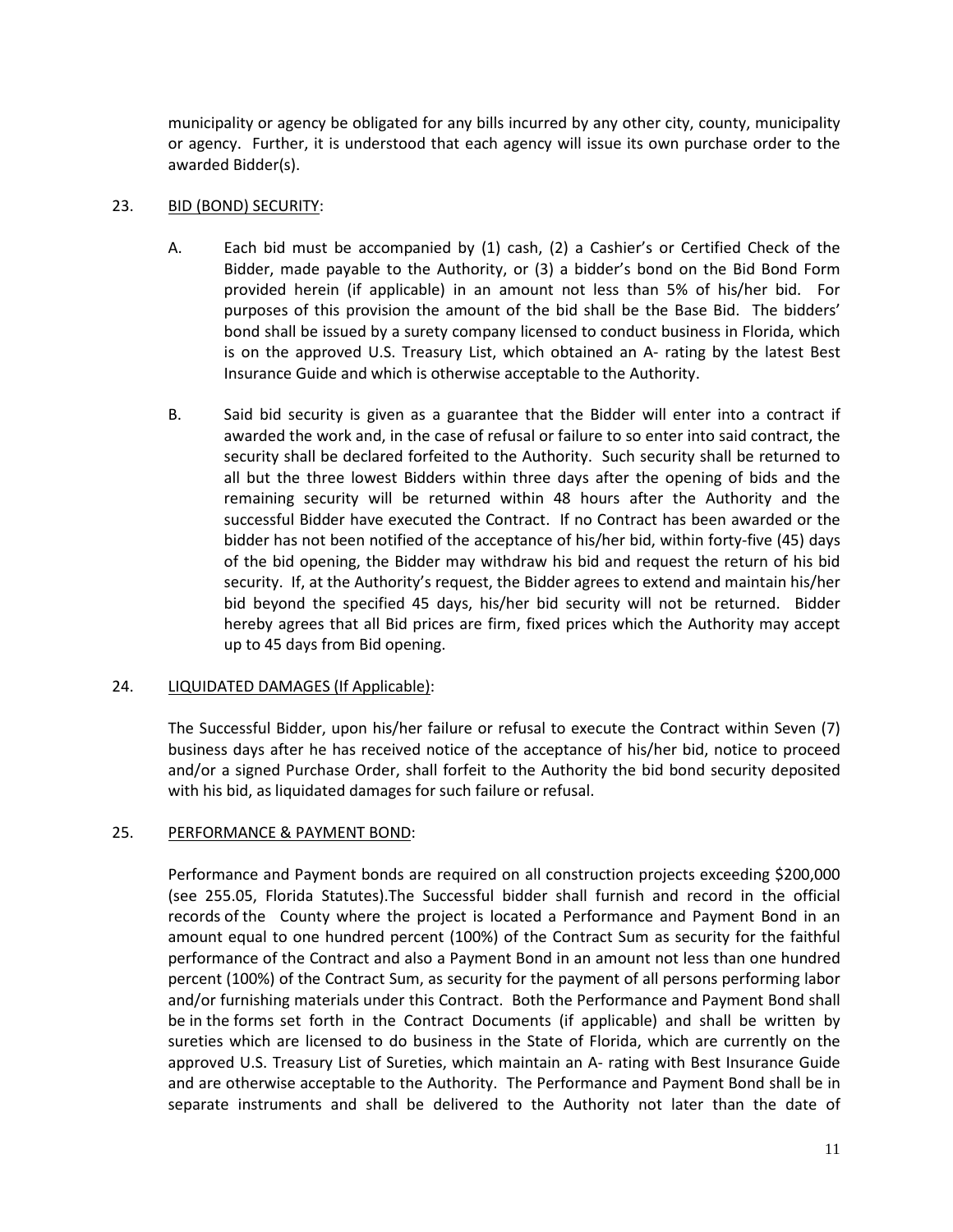execution of the Contract. No work or mobilization may proceed until both bonds are executed and delivered to the Authority.

#### 26. CONTRACT TERMINATION:

The contract may be terminated at any time by the Authority giving written notice to the Contractor sixty (60) days prior to the desired termination date.

## 27. DUE DILIGENCE:

Due care and diligence have been used in preparing these specifications and related information. However, no warranties are made as to the accuracy and completeness of the required information. It is the responsibility of the Proposer to ensure that they have all the information necessary to affect their proposal. The Authority will not be responsible for the failure on the part of the Proposer to determine the full extent of the risk exposure and Scope of Work required to effectively perform under Contract. Proposers are expected to examine the conditions, Score of Work, Special Conditions, Technical Specifications, and all instructions pertaining to services involved. Failure to do so will be at the Proposer's risk.

#### 28. PUBLIC RECORDS LAW:

Proposer shall treat all documents concerning its contractual obligations under the Agreement as public records and abide by the Florida Laws governing public records (i.e., Sunshine Law). All Public Records requests must be directed to the Custodian of Public Records at publicrecords@tampasportsauthority.com, (813) 350-6515, or 4201 North Dale Mabry Highway, Tampa, Florida 33607.

#### 29. ATTORNEY'S FEES:

In the event of a dispute arising under this Agreement, whether or not a lawsuit or other proceeding is filed the prevailing party shall be entitled to recover its reasonable attorneys' fees and costs, including attorneys' fees and costs incurred in litigation entitlement to attorneys' fees and costs, as well as in determining or quantifying the amount of recoverable attorneys' fees and costs. The reasonable costs to which the prevailing party is entitled shall include any costs that are taxable under any applicable statute, rule or guideline, as well as any non-taxable costs reasonably incurred in connection with the dispute, including, but not limited to, costs of investigation, copying, electronic discovery, information technology charges, telephone and mailing costs, consultant and expert witness fees, travel expenses, court reporter fees and transcript charges, and mediator fees, regardless of whether such costs would be otherwise taxable.

#### 30. FORCE MAJEURE:

In the event that either party hereto shall be delayed or hindered in or prevented from the performance required hereunder by reason of strikes, lockouts, labor troubles, failure of power, riots, insurrection, war, acts of God, or other reason of like nature not the fault of the party delayed in performing work or doing acts ("Permitted Delay"), such party shall be excused for the period of time equivalent to the delay caused by such Permitted Delay. Notwithstanding the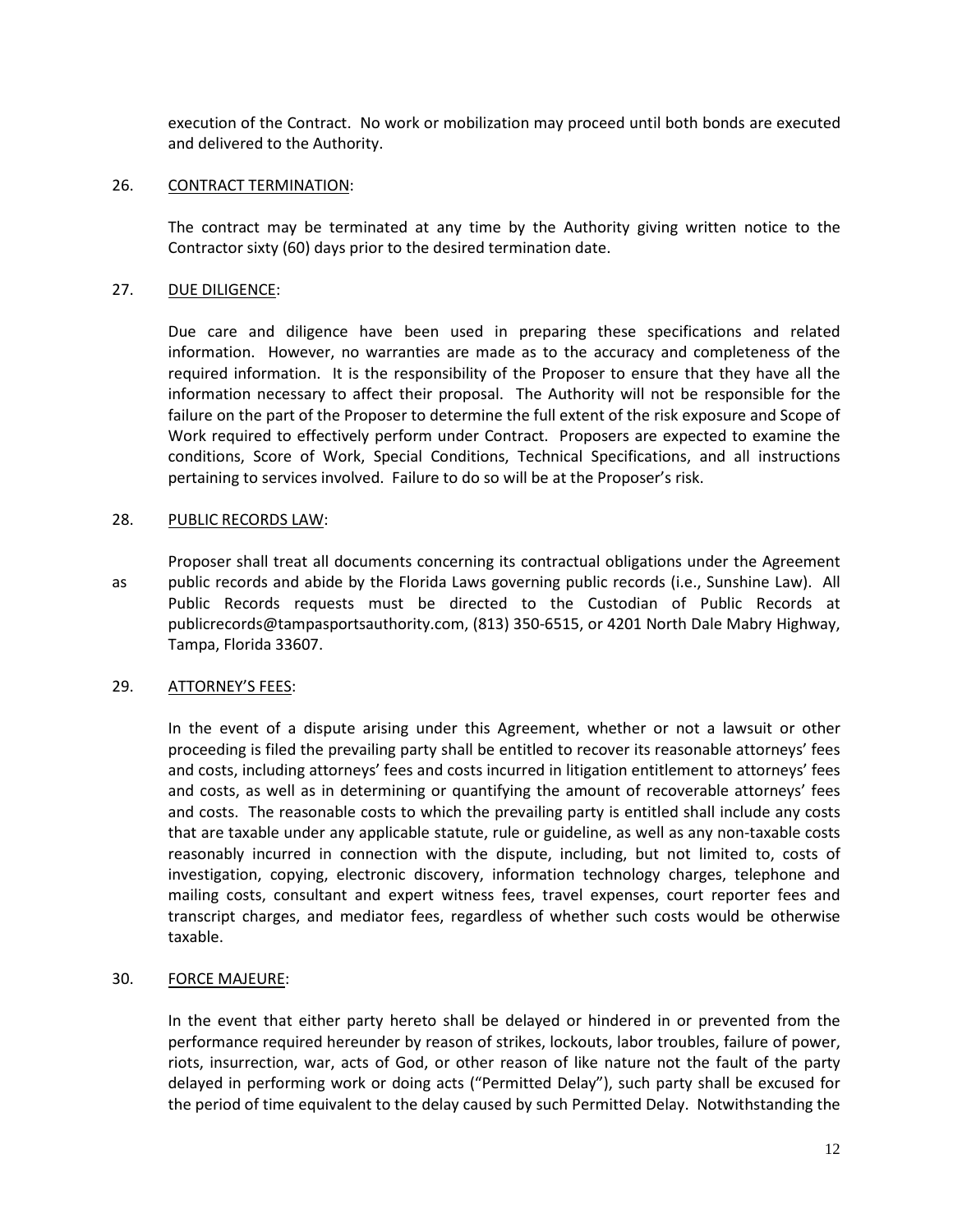foregoing, any extension of time for a Permitted Delay shall be conditioned upon the party seeking an extension of time delivering written notice of such Permitted Delay to the other party within ten (10) days of the event causing the Permitted Delay.

# 31. INCURRED COSTS:

Tampa Sports Authority is not responsible for expenses incurred in attending any Pre-Proposal Conferences, preparation of proposal documents and submitting a proposal; therefore, such costs shall not be included in submitted proposals.

#### 32. EX PARTE COMMUNICATION:

In order to ensure fair evaluation of proposals/bids, ex parte communication initiated by offerors is prohibited from the time the responses are opened until the final decision has been made. No offeror may initiate communication with any City Council Member, County Commissioner or any Tampa Sports Authority director, board member, official, staff, consultant, or employee who is participating in the evaluation process. Any and all communication initiated by an offeror after the responses are opened must be in writing to:

Tampa Sports Authority, Procurement Manager, 4201 N. Dale Mabry Highway, Tampa, FL 33607 and/or via email: [djones@tampasportsauthority.com.](mailto:djones@tampasportsauthority.com)

The Evaluation Committee/Staff member may, however, initiate communication with any offeror in order to obtain additional information or clarification necessary for fair evaluation of their bid proposal. Ex Parte communication initiated by an offeror may disqualify that offeror from consideration for this or future Invitations to Bid.

#### 33. PUBLIC DISCLOSURE (Pursuant to Florida's Public Records Act, Chapter 119 F, S,):

- a) Sealed bids or replies to competitive solicitations (RFB, RFP, ITB, etc. are NOT subject to public disclosure until the Authority either 1) issues notice of its intended decision or 2) thirty (30) days have passed after opening of the bids or replies; whichever is earlier.
- b) If the Authority rejects all bids and issues notice of an intent to rebid or reissue the competitive solicitation, the bids, replies, etc. submitted to the first (rejected) solicitation are NOT subject to public disclosure until the matter is rebid and TSA issues notice of its intended decision on the reissued bid or until the reissued bid or solicitation is also withdrawn by the Authority. However, this exemption from public disclosure can last no longer in any event more than 12 months from date of the initial rejection of all bids.

#### 34. SUNSHINE MEETING LAW EXEMPTIONS (Pursuant to section 286.113, F.S.):

The following meetings are closed to the public; however, the Authority will make recordings of these meetings available to the public 30 days after opening of bids or replies, whichever occurs first.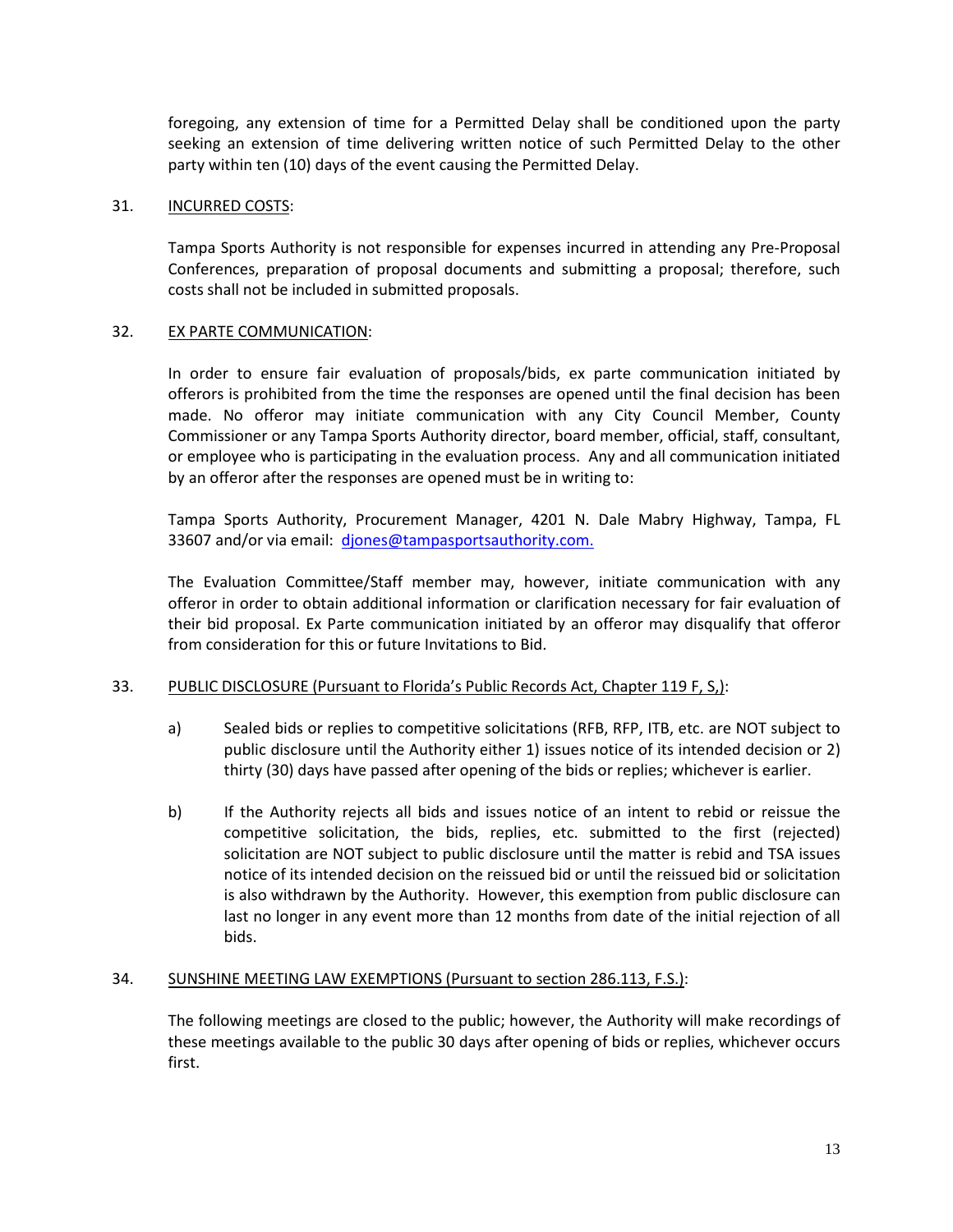- a) Meetings where vendors make oral presentations or answer questions as part of a competitive solicitation.
- b) Meetings of a TSA evaluation, grading or negotiating team to discuss negotiation strategy.
- c) Negotiation sessions with vendors.

#### 35. AUTHORIZATION TO DO BUSINESS IN STATE OF FLORIDA:

The Authority requires all companies who are awarded a bid/proposal to provide proof of "active/current" registration with the Florida Department of State; Division of Corporations prior to any start of work or providing of any commodity/good to the Authority.

#### 36. CHANGE ORDERS/ADJUSTMENTS:

The Authority may, at any time, by written order designated or indicated to be a Change Order, make any change or modification in the Work or add to the Work within the general scope of the Contract specifications in order to complete the said work.

#### 37. NON-EXCLUSIVE CONTRACT:

This is a non-exclusive Contract. The Authority reserves the option to purchase any service(s), materials, or equipment from an alternate source.

#### 38. CONTRACT TERMS/OPTION:

A. This Contract shall be in effect until all wok is deemed complete by an Authority representative.

## 39. LICENSES AND PERMITS:

The Contractor and/or (if applicable) his subcontractors must have and maintain at their expense all necessary and applicable licenses and permits. The Contractor and any of his subcontractors must be licensed by the State of Florida, Hillsborough County, or the City of Tampa to perform all applicable work required under this contract. A copy of the Contractor's license(s) should be submitted to the Authority's Purchasing Department with their Bid Proposal. In the performance of these services, Contractor will fully comply with all the laws and regulations of all Federal, State, County, City and of other governmental authorities or agencies as required by reason of these services or duties to be performed hereunder. Contractor will hold the Authority harmless from any liability which may be imposed upon Authority by reason of any alleged violation of the law by contractor, or for failure to pay taxes or secure necessary licenses or permits.

## 40. BEST & FINAL OFFERS:

If it is determined by the Procurement Manager that a Best and Final Offer should be considered in conjunction with bid submittals (i.e., tie bids, etc.), a Best and Final Offer request will be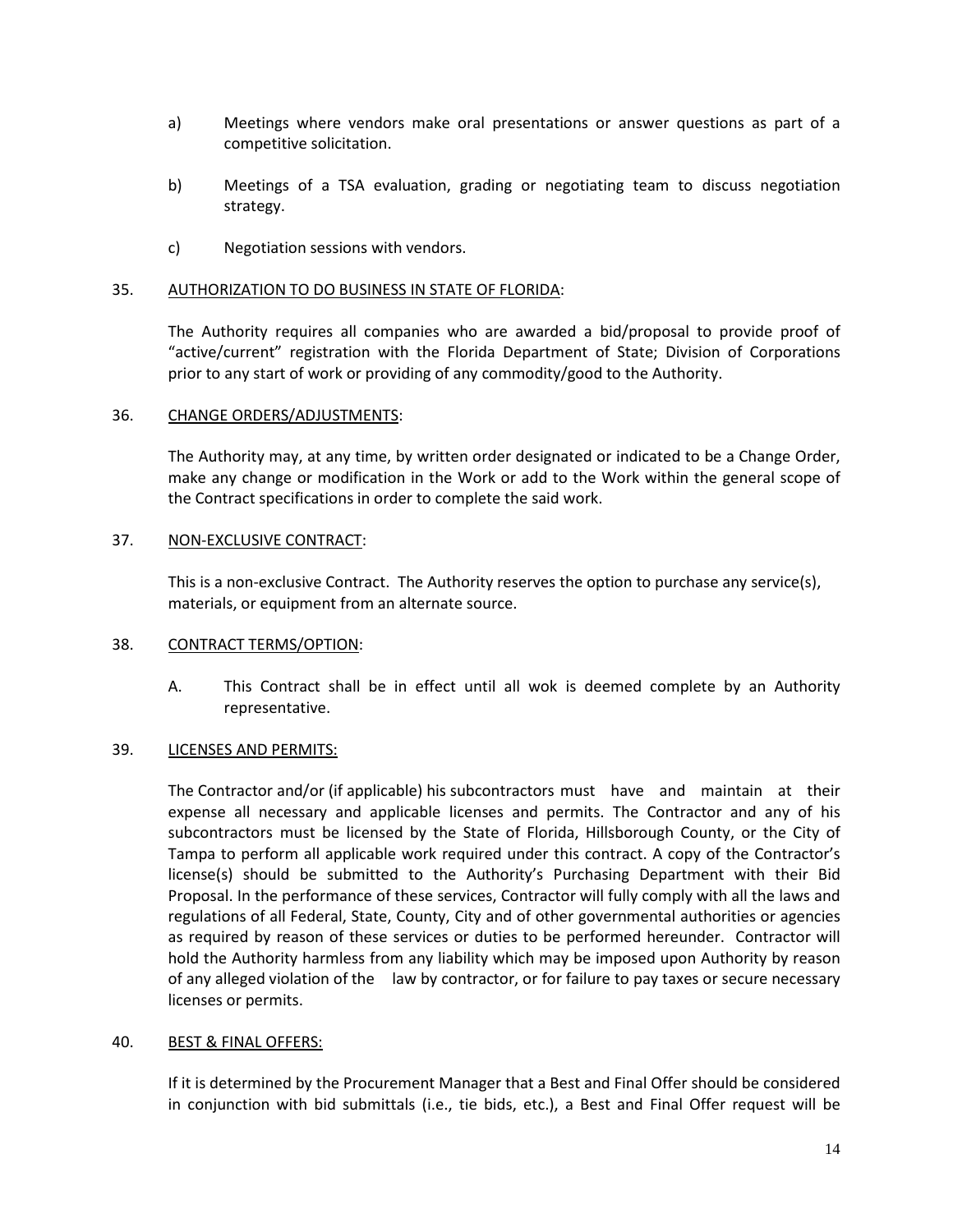issued to the top two (2) lowest, responsive, and responsible bidders. A date and time will be set by the Procurement Manager for Best and Final Offer submissions.

#### 41. E-VERIFY COMPLIANCE:

All terms defined in Fla. Stat. § 448.095 are adopted and incorporated into this section. Pursuant to Fla. Stat. §§ 288.061(6) and 448.095(2), Contractor shall enroll in and verify the work eligibility status of all of its newly hired employees using the E-Verify system, if it has not already done so as of the date of this Agreement. Contractor is further required to execute an affidavit in the form attached to this Agreement affirming that: (i) it is enrolled and is participating in the E-Verify system, and (ii) it does not knowingly employ any unauthorized aliens. In support of the affidavit, Contractor shall provide Tampa Sports Authority with documentation that it has enrolled and is participating in the E-Verify system. This Agreement shall not take effect until such affidavit is signed by Contractor and delivered to Tampa Sports Authority's authorized representative.

Should a Contractor subcontract for the performance of any work under this Agreement, the Contractor shall require any subcontractor(s) to certify by affidavit that: (i) the subcontractor does not knowingly employ or contract with any unauthorized aliens, and (ii) it has enrolled and is participating in the E-Verify system. Contractor shall maintain a copy of such certification for the duration of the term of any subcontract. Contractor shall also deliver a copy of the certification to Tampa Sports Authority within [number of days] of the effective date of the subcontract.

If Contractor, or any subcontractor of Contractor, knowingly employs or contracts with any unauthorized aliens, or retains an employee or contract with a person that the Contractor or subcontractor subsequently learns is an unauthorized alien, Contractor shall terminate the employment of or contract with the unauthorized alien within [number of days] (the "Cure Period"). Should the Contractor or any subcontractor of Contractor fail to cure within the Cure Period, Tampa Sports Authority has the right to terminate this Agreement without consequence.

The E-Verify requirements of this Agreement will not apply should the E-Verify system cease to exist.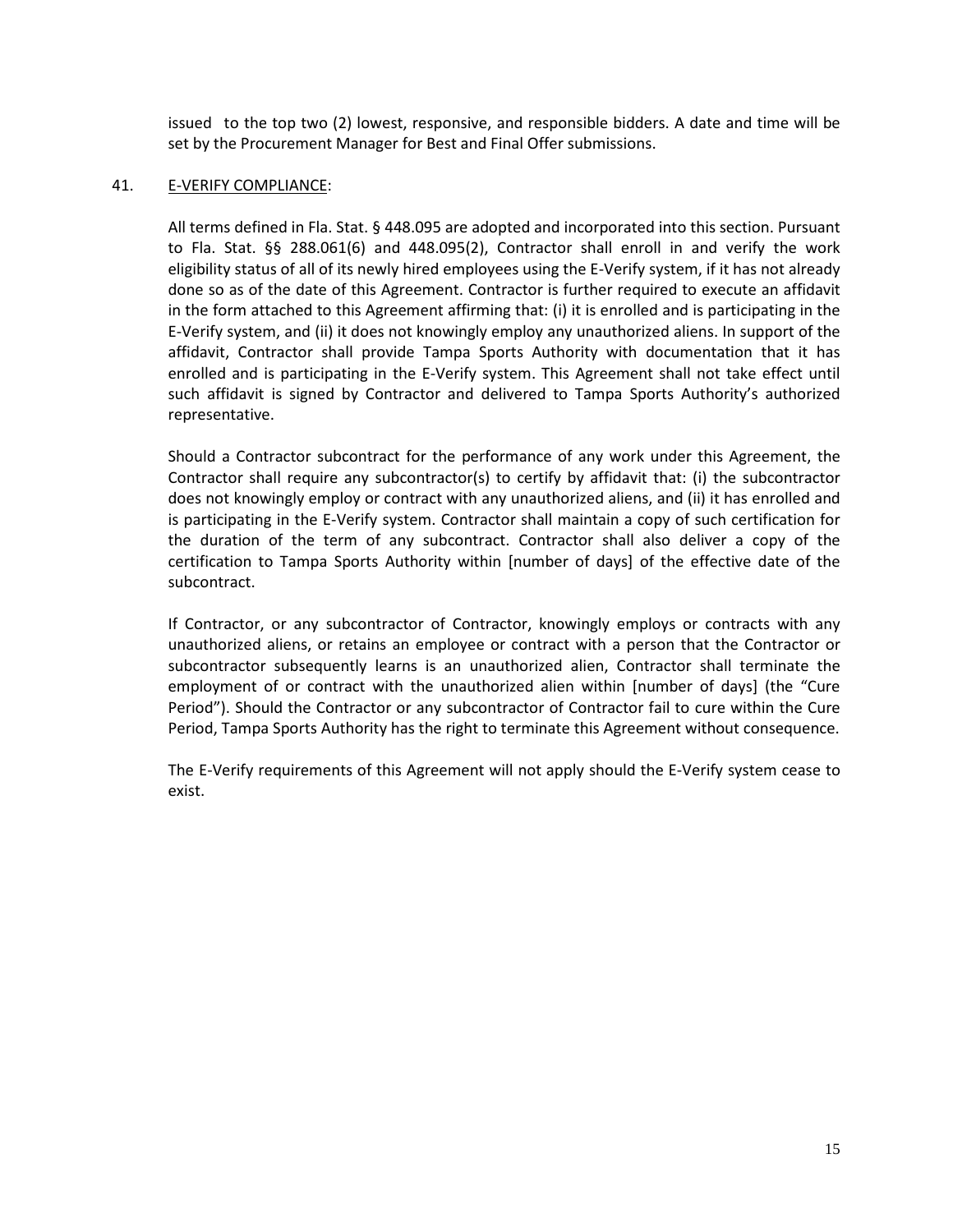# **GENERAL TERMS AND PROVISIONS ACKNOWLEDGMENT**

*As the person authorized to sign the statement, I certify that this firm complies fully with all the above requirements.*

Bidder/Proposer Signature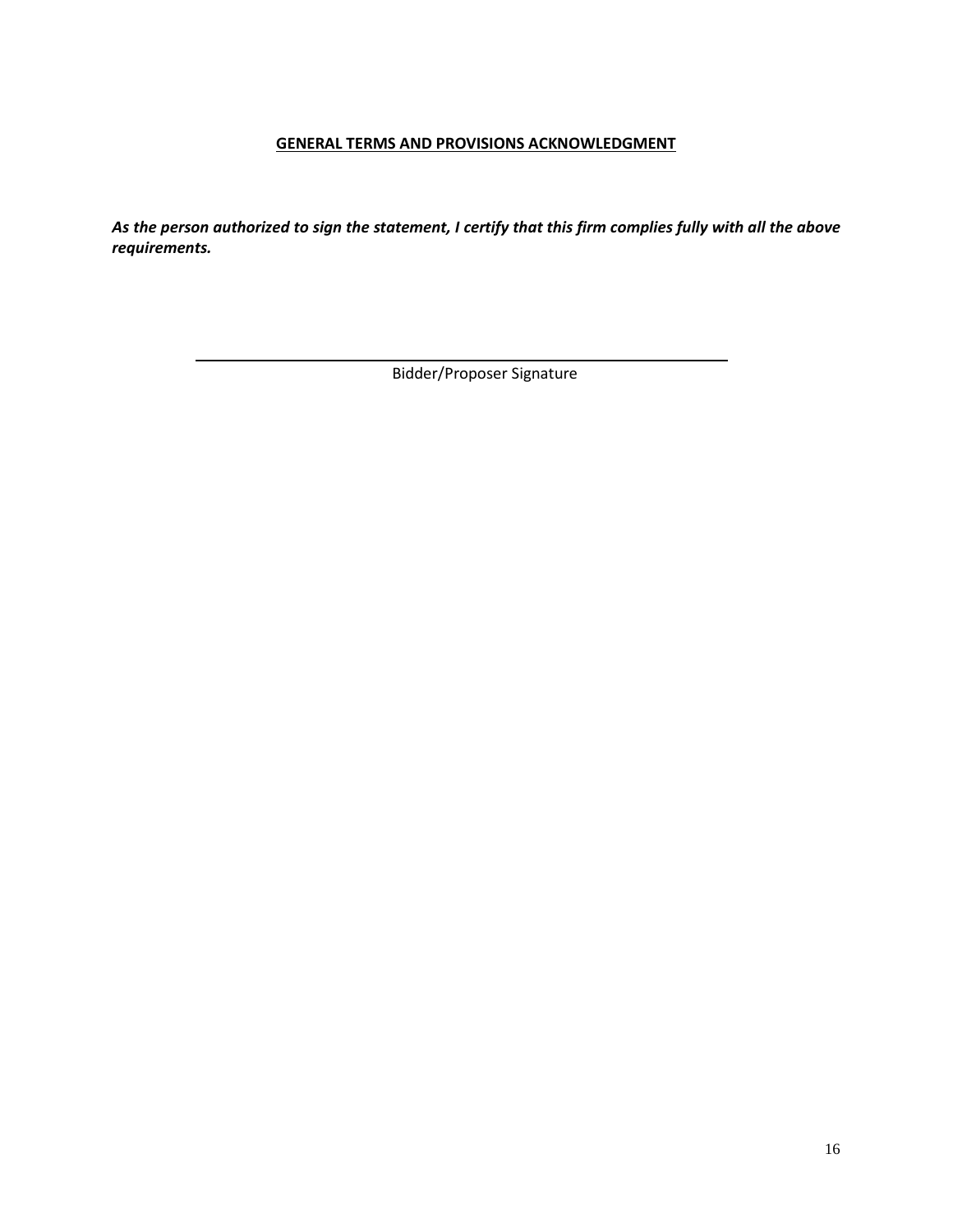# **INFORMATION/INSTRUCTION TO BIDDERS**

## 1. **MANDATORY PRE-BID CONFERENCE, QUESTIONS, SUBMISSION OF BIDS/BID OPENING:**

- A. The Mandatory Pre-Bid Conference is scheduled for **Wednesday, June 1, 2022 at** 10am. Location is at Hillsborough County Tournament SportsPlex, 9330 E. Columbus Drive, Tampa, FL 33619.
- B. The final day for asking questions regarding this ITB is **Tuesday, June 7, 2022 not later than 10am**. All questions must be submitted in writing and via email to [djones@taqmpasportsauthority.com.](mailto:djones@taqmpasportsauthority.com)
- C. Bids will be received by the Tampa Sports Authority and will be opened/reviewed and tabulated on **Thursday, June 23, 2022 not later than 10am**.

Bidders, or their representatives, and other interested persons may be present at the opening of proposals. Electronic bid submittals will be allowed for this bid. You can email your bids and supporting documents to [bids@tampasportsauthority.com.](mailto:bids@tampasportsauthority.com) If you prefer to drop off your bid, you may do so at Raymond James Stadium, Entrance B/C off Himes Avenue, Tampa, FL 33607. Please inform the security guard at the gate that you need to drop off a bid package to Deltecia Jones, TSA Procurement Manager. If possible, prior to arrival, please email me the name of the person dropping off the bid proposal. Any bids received after the said due date and time, either in person or electronically, will be rejected and returned unopened. If you have any questions regarding our bid submittal process, please contact Deltecia Jones at 813-350-6511.

D. If paper bids are submitted, bidders shall present a sealed, non-transparent envelope, identified with the project name, bid number and contractor's name. If you prefer to mail your bid for this project, please send it to:

# **Tampa Sports Authority, Attn: Deltecia Jones, Procurement Dept. 4201 N. Dale Mabry Highway, Tampa, FL 33607**

- E. Bids shall be signed in ink by an official of the firm submitting the bid. The bid submitted by a partnership shall list the name of all partners and shall be signed in the partnership name by one of the members of the partnership.
- F. Prices must be quoted on the sheet furnished by the Authority. No other will be accepted. All prices shall be quoted F.O.B. Tampa, Florida.
- G. Bids which have been submitted may not be modified or withdrawn after submission. Negligence on the part of the bidder in the preparation of his bid shall not be grounds for the modification or withdrawal of a bid after the time set for bid opening.
- H. The Bidders shall assume full responsibility for timely delivery at the location designated for receipt of Bids. The responsibility for getting the bid to the Authority on or before the stated time and date will be solely and strictly the responsibility of the Bidder. The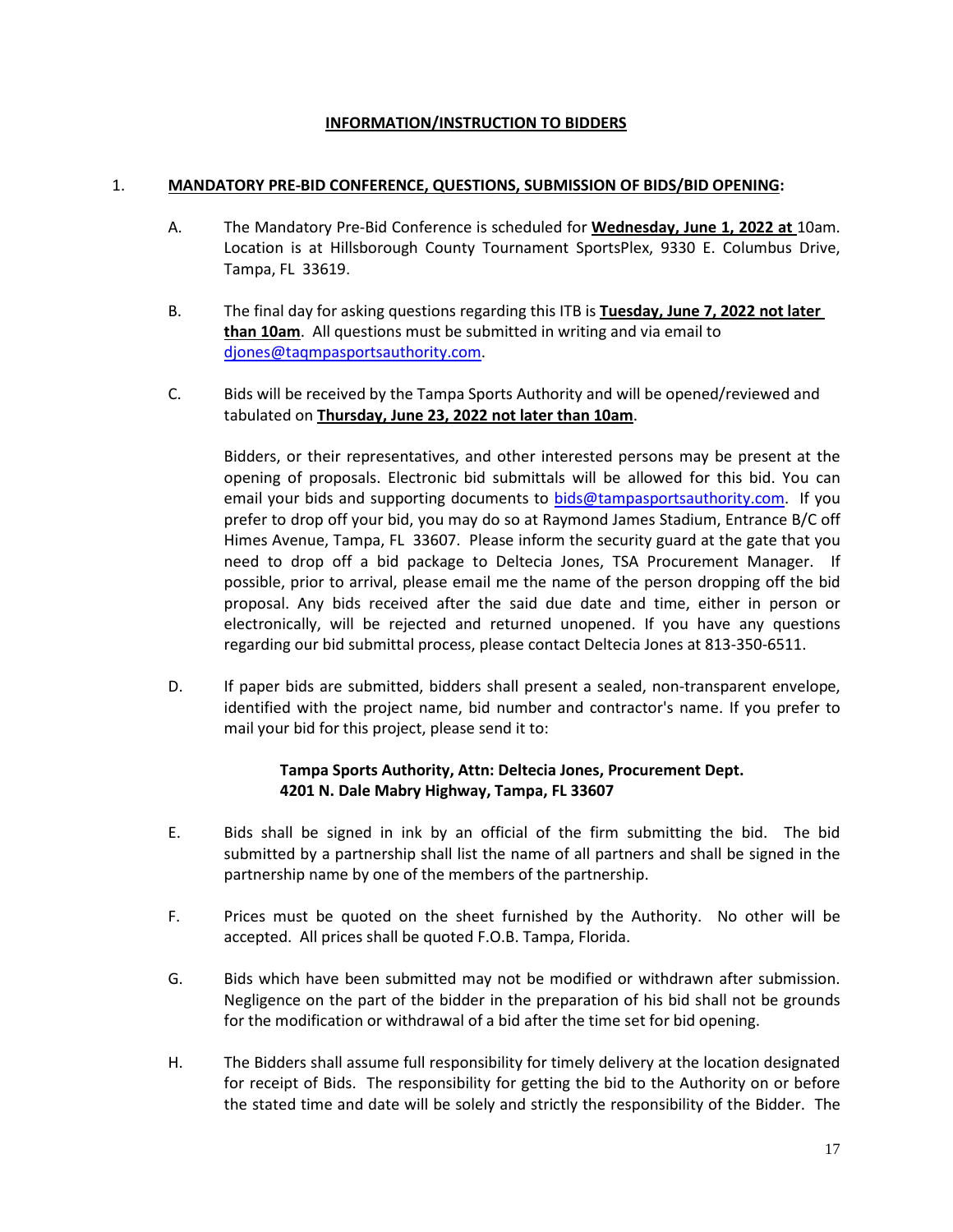Authority will in no way be responsible for delays caused by any express or standard delivery company, courier service and/or the United States Postal Service or a delay caused by any other occurrence or circumstance.

I. The Bidder shall be responsible for reading and completely understanding the requirements and specifications of the item(s) being bid. Bid time will be and must be scrupulously observed. Under no circumstances will bids delivered after the time specified be considered. Such bids shall be returned to the vendor unopened with the notation, "THIS BID WAS RECEIVED AFTER THE TIME DESIGNATED FOR THE RECEIPT AND OPENING OF BIDS".

## 2. **DEFINITIONS:**

## A. THE BID:

A Bid is a complete and properly signed proposal to do the work or designated portion thereof for the sums stipulated therein, submitted in accordance with the Bidding Documents.

#### B. BASE BID:

The Base Bid is the sum stated in the Bid for which the Bidder offers to perform the Work described in the Bidding Documents as the base, to which work may be added or form which work may be deleted for sums stated in Alternate Bids, if any.

#### C. ALTERNATES:

An Alternate Bid (or Alternate) is an amount stated in the Bid to be added to or deducted from the amount of the Base Bid if the corresponding change in the Work, as described in the Bidding Documents, is accepted. Alternates and associated prices are to be considered as independent of each other and may be selected by the Authority in any combination or not at all.

#### 3. **PREPARATION AND SUBMITTAL OF BID FORM(S):**

A. Bids shall be submitted utilizing the Bid Form as bound herein, or otherwise provided with the Contract Documents, and shall be complete in every respect. The total bid amount shall be entered in words and figures (if required) in the space provided. Where applicable, the unit price or lump sum items, and their extensions, shall be entered in figures in the respective columns provided for each bid item. All entries shall be typewritten or printed in ink. The signatures of all persons shall be in longhand. Any entry of amount that appears on the face of the bid to have involved an erasure, deletion, white-out and/or substitution or other such change or alteration, shall show by them the initials of the person signing the bid and the date of the change or alteration. Failure to comply with this requirement may be cause for disqualification or rejection of the bid.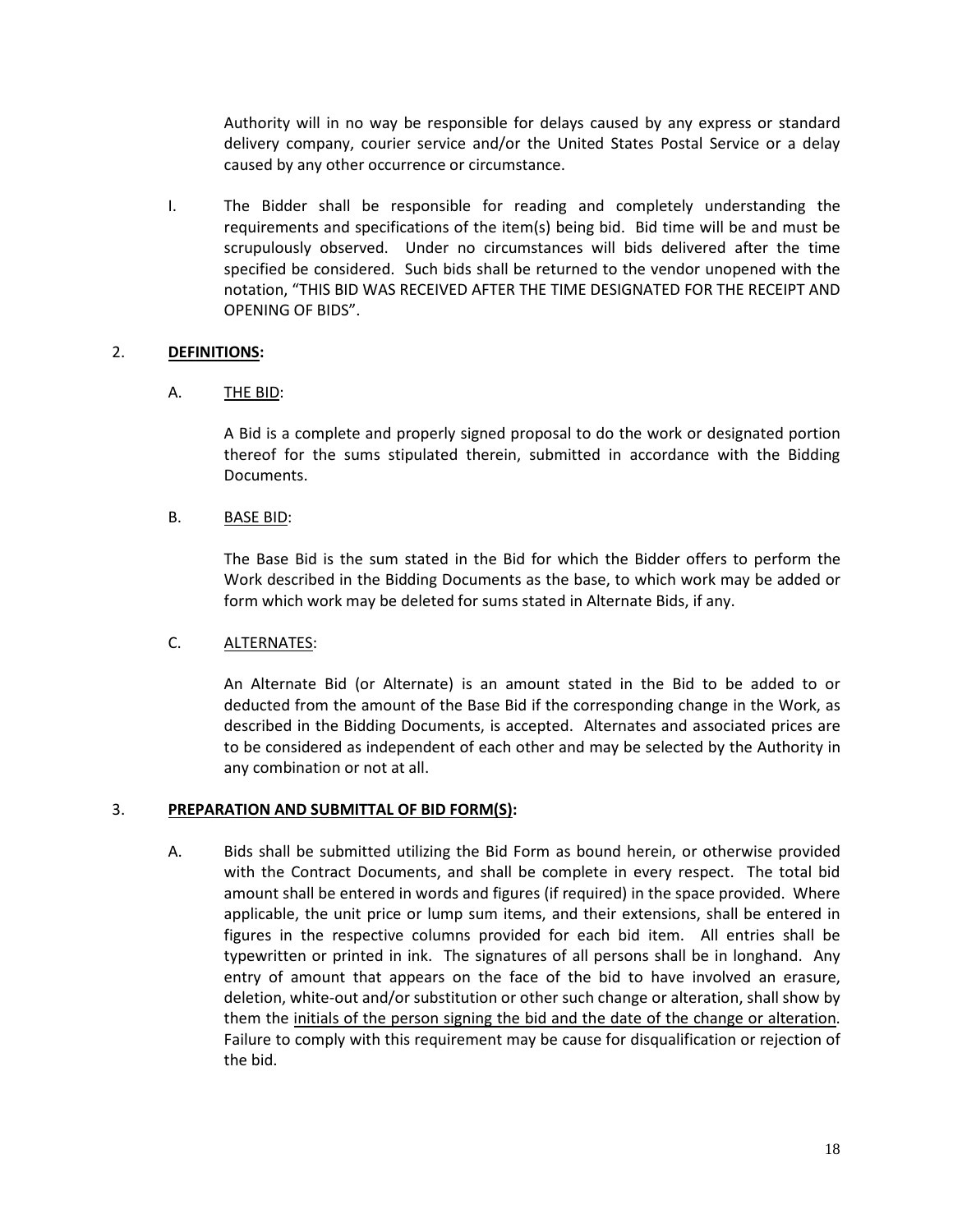- B. For Unit Price bids, in the event of any discrepancies between the unit prices and the extensions thereof or the total bid amount, the unit pries shall govern. For Lump Sum bids, in the event of a discrepancy between the bid amount in writing (if applicable) and that in figures, the written value shall govern.
- C. Bids shall not contain any conditions, restatement, or qualifications of work to be done, and alternate bids will not be considered unless called for. No oral bids or modifications will be considered.

# 4. **INDEMNIFICATION:**

- A. Contractor shall defend at its expense, pay on behalf of, hold harmless and indemnify the Authority, its officers, employees, agents, elected and appointed officials and volunteers, RJS Stadium – A Commercial Condominium, Hillsborough County and the City of Tampa (collectively, "Indemnified Parties") from and against any and all claims, demands, liens, liabilities, penalties, fines, fees, judgments, losses and damages, whether or not a lawsuit is filed, including, but not limited to, costs, expenses and attorneys and experts fees at trial and on appeal (collectively, "Claims") for damage to property or bodily or personal injuries, including death at any time resulting therefrom, sustained by any persons or entities, which damage or injuries are alleged or claimed to have arisen out of or in connection with, in whole or in part, directly or indirectly:
	- 1) The performance of this Agreement (including any amendments thereto) by Contractor, its employees, agents, representatives, or subcontractors; or
	- 2) The failure of Contractor, its employees, agents, representatives, or subcontractors to comply and conform with applicable Laws, as hereinafter defined; or
	- 3) Any negligent act or omission of the Contractor, its employees, agents, representatives, or subcontractors, whether or not such negligence is claimed to be either solely that of the Contractor, its employees, agents, representatives, or subcontractors, or to be in conjunction with the claimed negligence of others, including that of any of the Indemnified Parties; or
	- 4) Any reckless or intentional wrongful act or omission of the Contractor, its employees, agents, representatives, or subcontractors.
- B. The provisions of this paragraph are independent of, and will not be limited by, any insurance required to be obtained by Contractor pursuant to this Agreement or otherwise obtained by Contractor and shall survive the expiration or earlier termination of this Agreement with respect to any claims or liability arising in connection with any event occurring prior to such expiration or termination.

## 5. **BASIS OF AWARD**

Award may be made to the lowest responsive and responsible bidder meeting bid specifications, price, and other factors.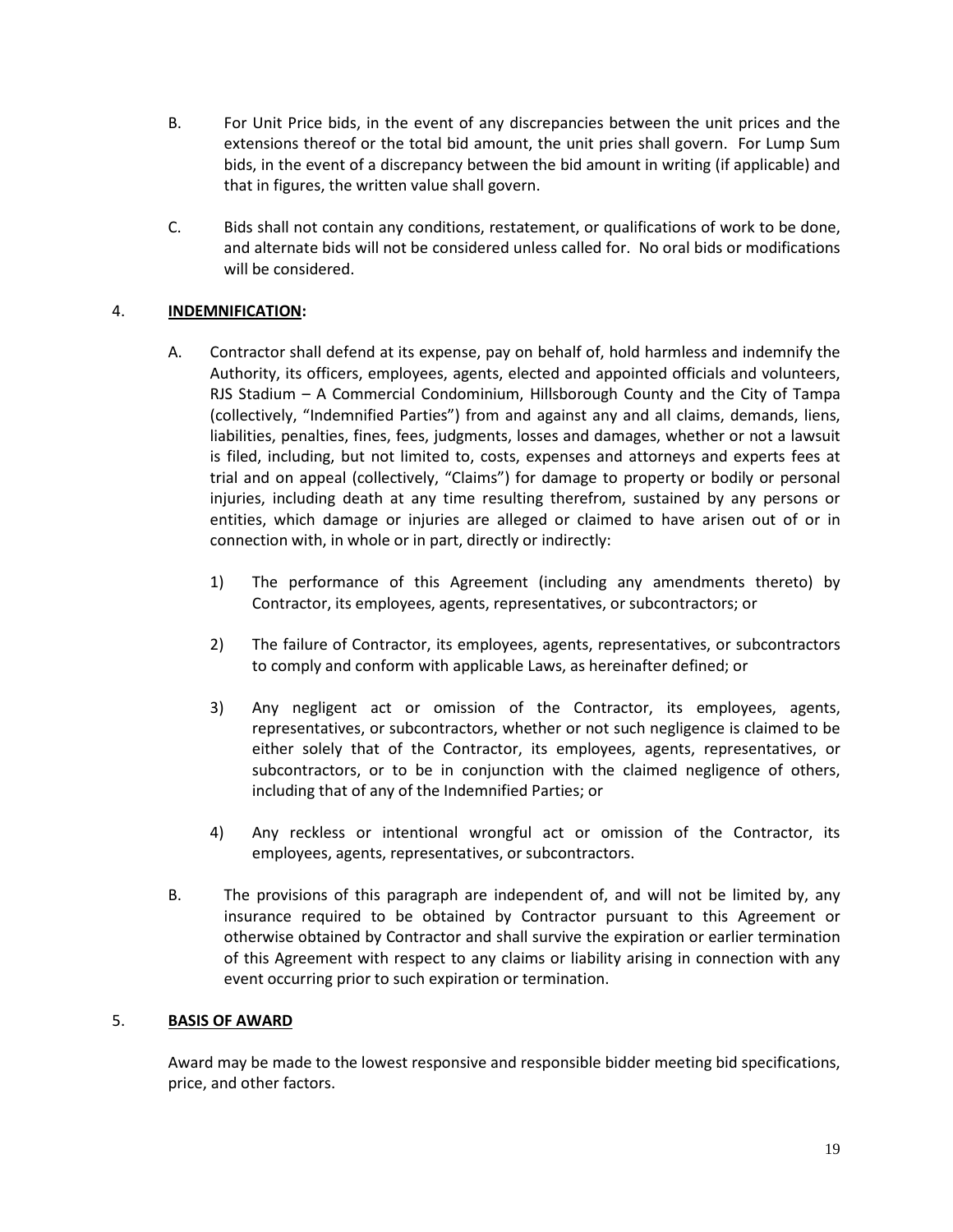#### 6. **DEVIATION**

Bids from vendors which make any exceptions to the specified terms and conditions will be subject to rejection. Bidders requesting information or clarification should contact Deltecia Jones, Procurement Manager at 813-350-6511.

#### 7. **COMPENSATION**

The Authority shall pay the Contractor upon completion and inspection of the work site(s) by an Authority representative. Payment shall be made to the Contractor approximately thirty (30) days after the invoice is received and approved by the office of the Authority. All invoices shall be mailed to Tampa Sports Authority, 4201 N. Dale Mabry Highway, Tampa, FL 33607, Attention: Accounts Payable or emailed t[o JKors@tampasportsauthority.com.](mailto:JKors@tampasportsauthority.com) Please notify the Authority if your payment terms are other than Net 30. All work shall be authorized by the Owner/Representative or his designee. A written Blanket (Annual) Purchase Order may be issued as authorization to proceed with the service.

#### 8. **SUB-CONTRACTING**

The Contractor shall perform this contract. No assignment or subcontracting shall be allowed without the prior consent of the Authority. In the event of a corporate acquisition and/or merger, the Contractor shall provide written notice to the Authority within thirty (30) business days of Contractor's notice of such action or upon the occurrence of said action, whichever occurs first.

#### 9. **WORK SIGN-OFF**

A written report (work ticket) evidencing completion of work at the said location is required. Contractor shall notify the Director or onsite Manager, or designee, immediately upon completion of work at said location to arrange for a site inspection and sign-off for payment. Failure to do so will result in non-approval of payment on invoices for work performed until such time the evidence of work completion is provided to the Authority.

## 10. **WORK TICKET**

The Contractor shall submit with its invoice, signed-off work tickets for said work evidencing inspection and acceptance by the Director or onsite Manager or his designee for said location. The invoice shall itemize services performed by the amount due for said work. When submitting an invoice for payment, you must provide to the Authority the number of personnel hours and hourly rate per person.

#### 11. **WORK PERSONNEL & SUPERVISORS**

Contractor shall employ, or have under their control, sufficiently qualified and competent personnel to perform work promptly and in accordance with the contract schedules and requirements expressed in this Bid document.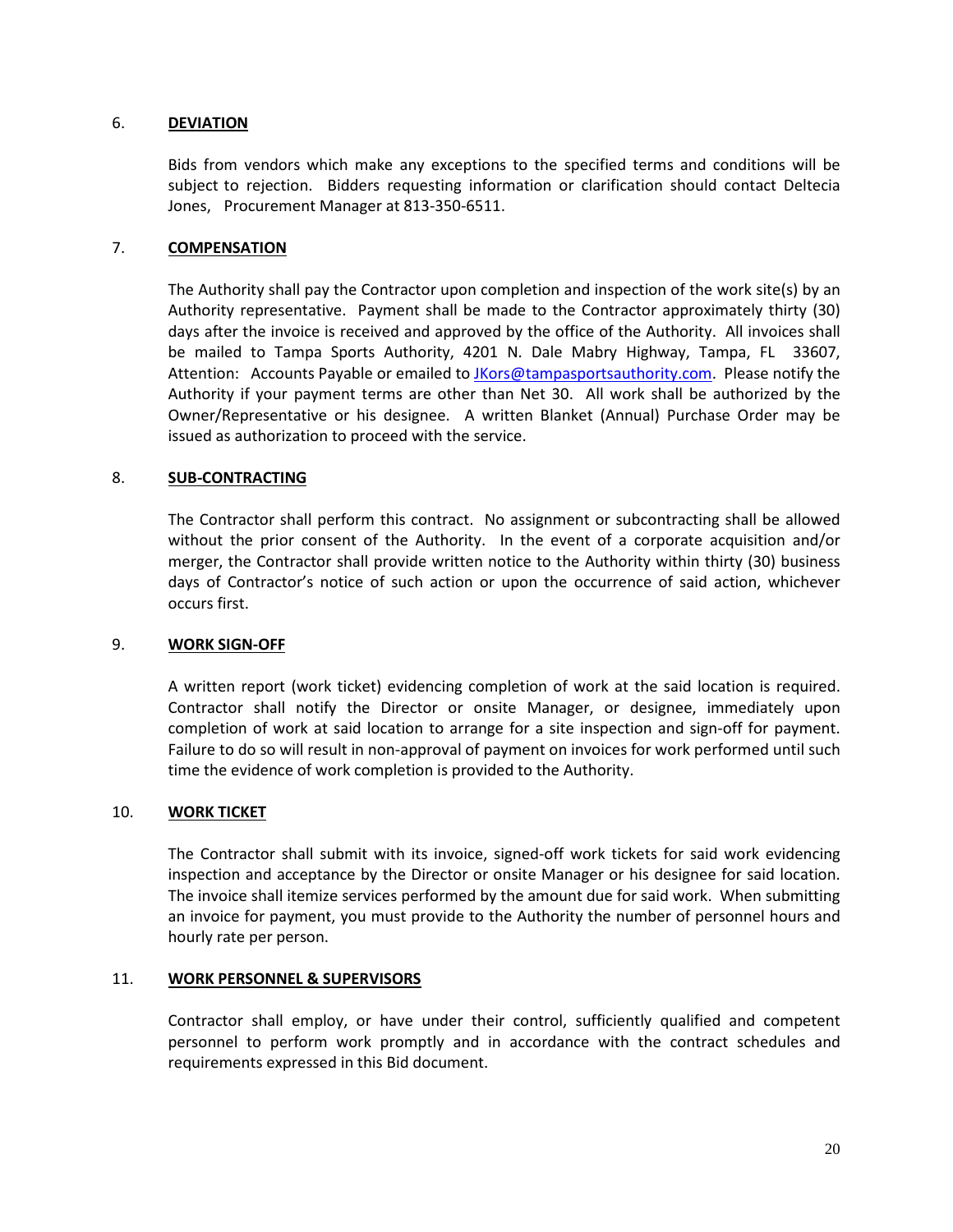All the Contractor's personnel must be capable of performing at an effective level in accordance with specifications and industry standards. All work shall be performed in a workmanlike and safe manner and in compliance with all federal, state, and local laws and codes.

The Contractor shall utilize, on this contract, only workers that are skilled in the tasks to which they are assigned. The Authority retains the right to require the reassignment of an employee or employees as the Authority may deem necessary. Reasons for this request may be, but are not limited to: Poor work performance, incompetence, carelessness, disruptive or otherwise objectionable behavior. Any request for reassignment is in no way a call for dismissal. It is to be considered just a request for the individual to be reassigned away from the facility where work is being performed. Contractor shall provide all supervision on site to coordinate and inspect work.

# 12. **EVENT INTERUPTION**

Work shall be done in a way to minimize interruption of events that may be held at the time of work. The Manager/Director will provide an event schedule to the awarded vendor for review and scheduling purposes.

# 13. **OCCUPANT SAFETY**

Work shall be done in such a manner to create a safe working and walking situation for occupants and visitors of the Tournament SportsPlex. Work shall be done in a manner as to be of little disruption to occupants and visitors of the facility. Work shall be done in a manner that does not compromise the security of the facility or its occupants and/or visitors. Contractor shall provide safety cones, etc. to cordon off the work area(s).

## 14. **EQUIPMENT AND SUPPLIES SAFETY**

All equipment shall be safety checked prior to utilization on said property and must conform to all applicable State of Florida codes and OSHA regulations, prior to the start of work. The Authority reserves the right to request the removal from the work site any equipment or supply it may feel does not meet the aforementioned codes or regulations. In addition, the Authority may request the halt of any unsafe practices by the Contractor and/or its employees that are observed during the carrying out of the contracted services. This will in no way relieve the Contractor of complying with the said work.

## 15. **CLEANING**

All work areas shall be left in a clean and acceptable way. All debris must be removed at the end of each workday and at the end/completion of the said work.

## 16. **BUILDING RULES:**

If applicable, Contractor crew shall abide by the policies and rules of the venue. Contractors and crew members shall abide by all security procedures required to gain entrance to the venue and its property.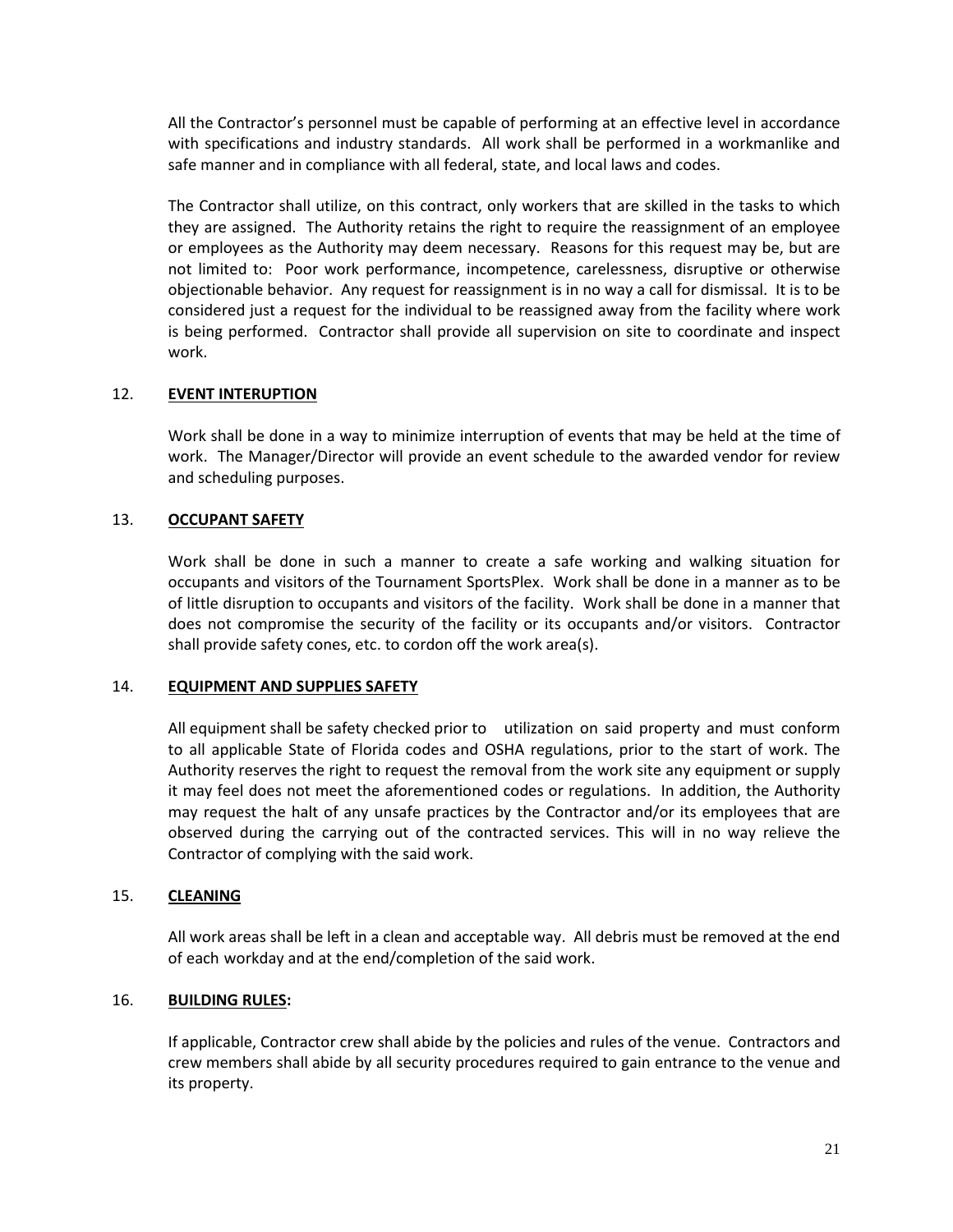#### **INSURANCE REQUIREMENTS**

During the life of this Agreement, the Licensee shall provide, pay for, and maintain with companies satisfactory to the Authority, the types of insurance described herein. All insurance shall be from responsible insurance companies eligible to do business in the State of Florida and "A" rated by AM Best. **All Liability Policies shall provide that the Tampa Sports Authority, Hillsborough County, and Tournament SportsPlex are additional insureds** but solely in accordance with and subject to the indemnification provisions set forth herein as to the operations of the Licensee under this Agreement and shall also provide the Severability of Interest Provision. The insurance coverage and limits required must be evidenced by properly executed Certificates of Insurance on forms which are to be approved by The Authority and furnished by the Authorized Representative of the insurance company shown in the Certificate with proof that he/she is an authorized representative thereof. In addition, certified, true, and exact copies of all insurance policies required shall be provided the Authority if requested on a timely basis.

Thirty (30) days prior written notice by registered or certified mail shall be given the Authority of any cancellation or reduction in the policies' coverage except in the application of the Aggregate Limits Provisions. In the event of a reduction in any Aggregate Limit, the Licensee shall take immediate steps to have it reinstated. If at any time the Authority requests a written statement from the insurance company as to any impairment(s) to the Aggregate Limit, the Licensee shall promptly authorize and have delivered such statement to the Authority. Licensee shall make up any impairment when known to it. The Licensee authorizes the Authority and its Insurance Consultant to confirm all information furnished the Authority, as to its compliance with its insurance carriers. As to the operations of the Licensee, all insurance coverage of the Licensee shall be primary to any insurance or self-insurance program carried by the Authority.

The acceptance of delivery to the Authority of any Certificate of Insurance evidencing the insurance coverage and limits required in the Agreement does not constitute approval or agreement by the Authority that the insurance requirements in the Agreement have been met or that the insurance policies shown in the Certificate of Insurance are in compliance with the Agreement requirements.

No operations under this Agreement shall commence at the site until the required Certificate of Insurance is received and has been approved by the Authority. Evidence of such insurance approval will be provided to Licensee by the Authority in a Notice to Proceed.

If any General Liability Insurance required herein is to be issued or renewed on a "occurrence" form as opposed to the "claims made" form, the retroactive date for coverage shall be no later than the commencement date of this Agreement and shall provide that in the event of cancellation or nonrenewal the discovery period for insurance claims (Tail Coverage) shall be unlimited.

All required insurance coverage shall be issued as required by law and shall be endorsed, where necessary, to comply with the minimum requirements contained herein. Thirty (30) days prior written notice by certified or registered mail shall also be given to:

> **Tampa Sports Authority 4201 N. Dale Mabry Hwy. Tampa, Florida 33607**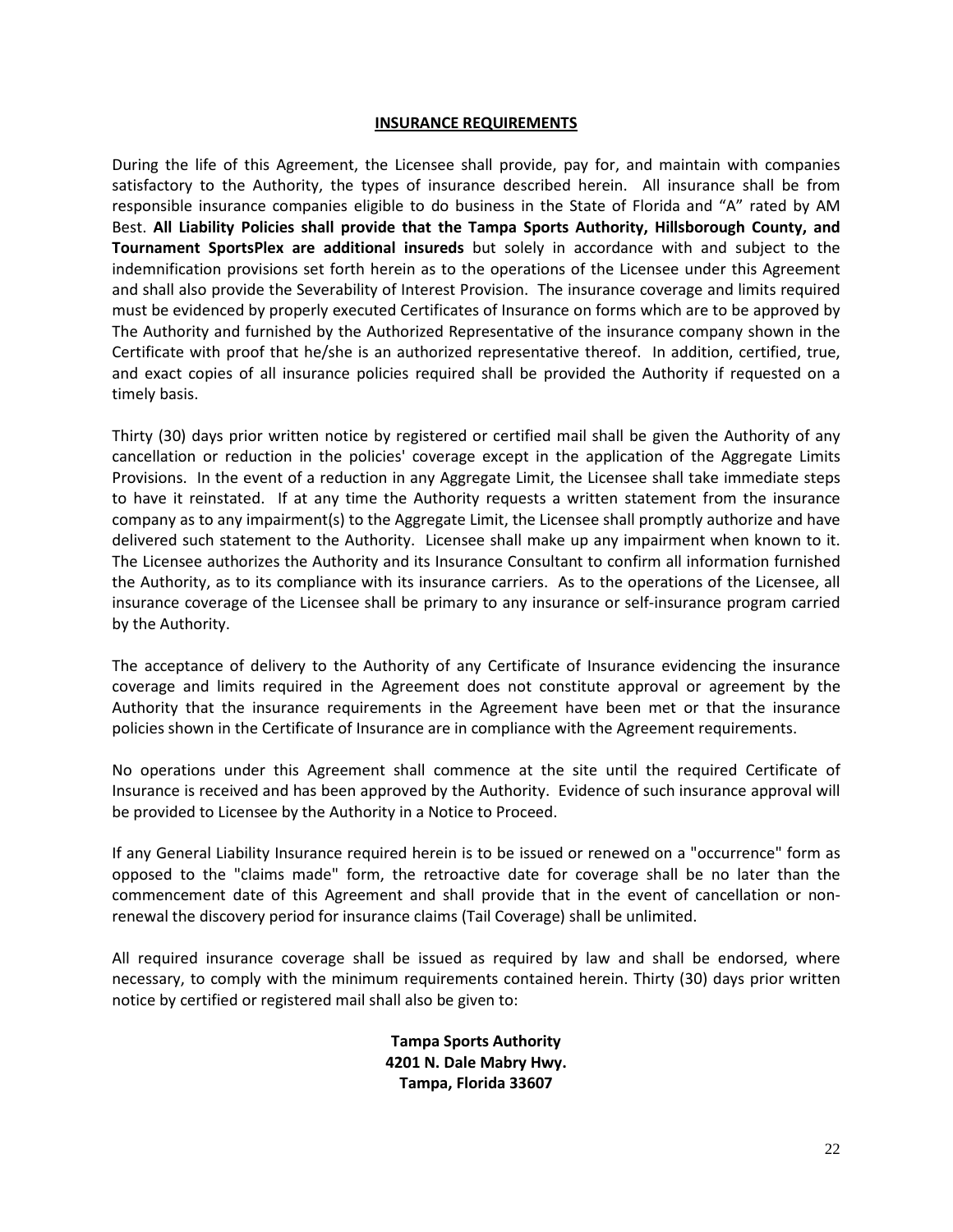As to cancellation of any policy and any change that will reduce the insurance coverage required in this Agreement except for the application of the Aggregate Limits Provisions.

Should at any time the Licensee not, in the opinion of the Authority, provide or maintain the insurance coverage required in this Agreement, the Authority may terminate or suspend this Agreement.

The amounts and types of insurance shall conform to the following minimum requirements with the use of Insurance Service Office (ISO) policies, forms, and endorsements or broader where applicable. Notwithstanding the foregoing, the wording of all policies, forms, and endorsements must be acceptable to the Authority.

1. **Workers' Compensation and Employers' Liability** shall be maintained in force during the term of this Agreement for all employees of Licensee engaged in this work under this Agreement, in accordance with the laws of the State of Florida. The Licensee shall provide proof of coverage which includes a waiver of subrogation in favor of the Authority. The amount of the Workers' Compensation and Employers' Liability Insurance shall not be less than:

## **Florida Statutory Requirements: \$500,000 Limit Each Accident**

# **\$500,000 Limit Disease Aggregate \$500,000 Limit Disease Each Employee**

Should the Licensee have reason to believe they are exempt or have questions related to Workers' Compensation Liability Insurance, they should visit the State of Florida's Division of Workers' Compensation website at:

[https://www.myfloridacfo.com/Division/wc/employer/Exemptions/default.htm.](https://www.myfloridacfo.com/Division/wc/employer/Exemptions/default.htm)

If the Licensee is eligible for an exemption, it must be applied for at address above. A copy of the Certificate must also be provided to the Authority.

2. **Commercial General Liability Insurance** shall be maintained by the Licensee. Coverage shall include, but not be limited to, Premises and Operations, Personal Injury, Contractual for the Agreement, Independent Contractors, Broad Form Property Damage including Completed Operations, and Products & Completed Operations Coverage and shall not exclude coverage for the "X" (explosion), "C" (collapse) and "U" (underground) Property Damage Liability exposures. Limits of Coverage shall not be less than:

## **Bodily Injury, Personal Injury, & Property Damage Liability:**

- **\$1,000,000 Combined Single Limit Each Occurrence and Aggregate**
- **\$1,000,000 Each occurrence and Aggregate for Liability under this Specific Agreement. The Aggregate limits shall be separately applicable to this specific engagement.**

Should the Licensee's General Liability Insurance be written or renewed on the Comprehensive General Liability Form, then the limits of coverage required shall not be less than: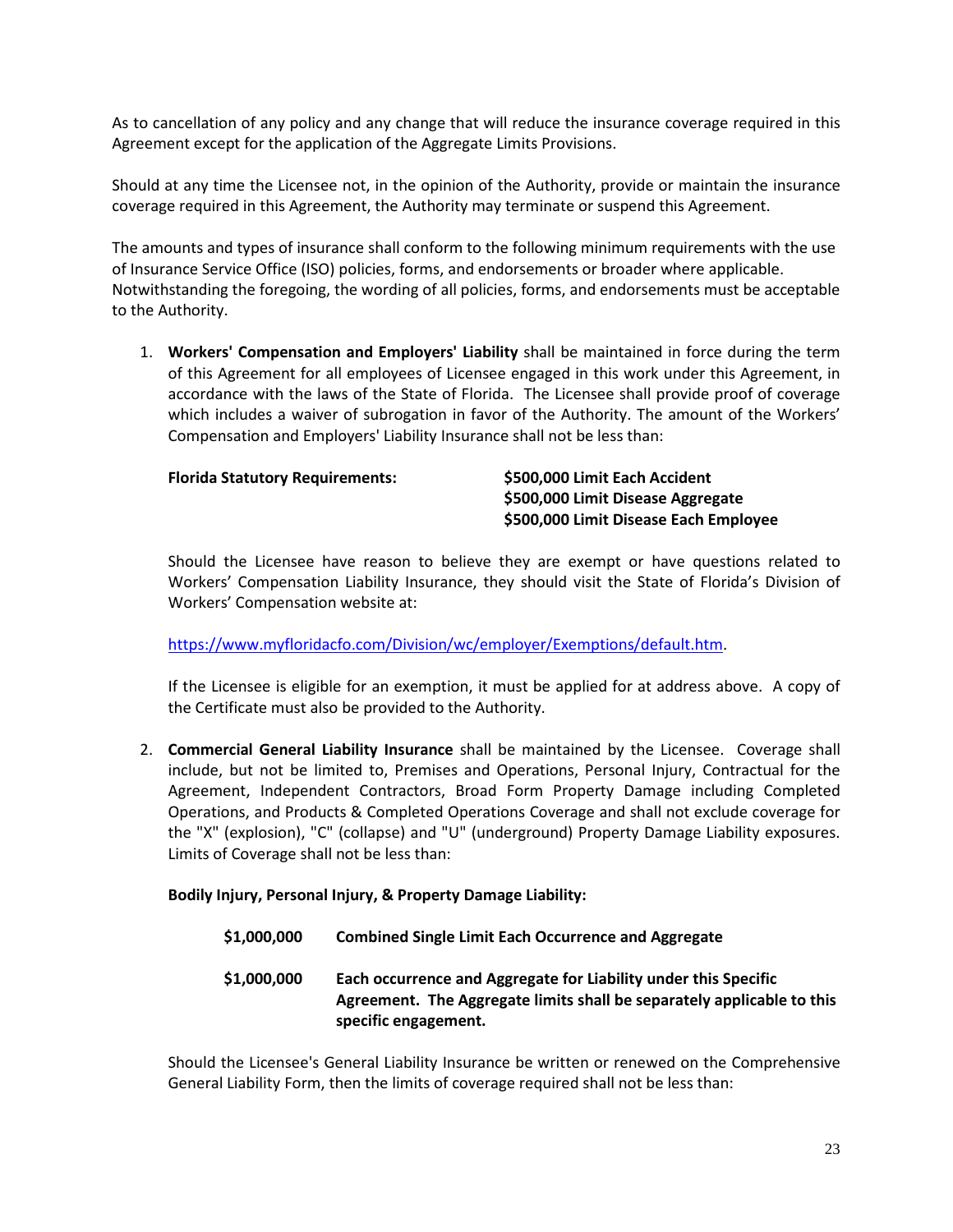**Bodily Injury, Personal Injury & Property Damage Liability:**

## **\$1,000,000 Combined Single Limit Each Occurrence**

3. **Automobile Liability Insurance** shall be maintained by the Licensee as to the Ownership, maintenance, and use of all owned, non-owned, leased or hired vehicles to be used for the engagement with limits of not less than:

#### **Bodily Injury & Property Damage Liability:**

**\$1,000,000 Combined Single Limit Each Occurrence**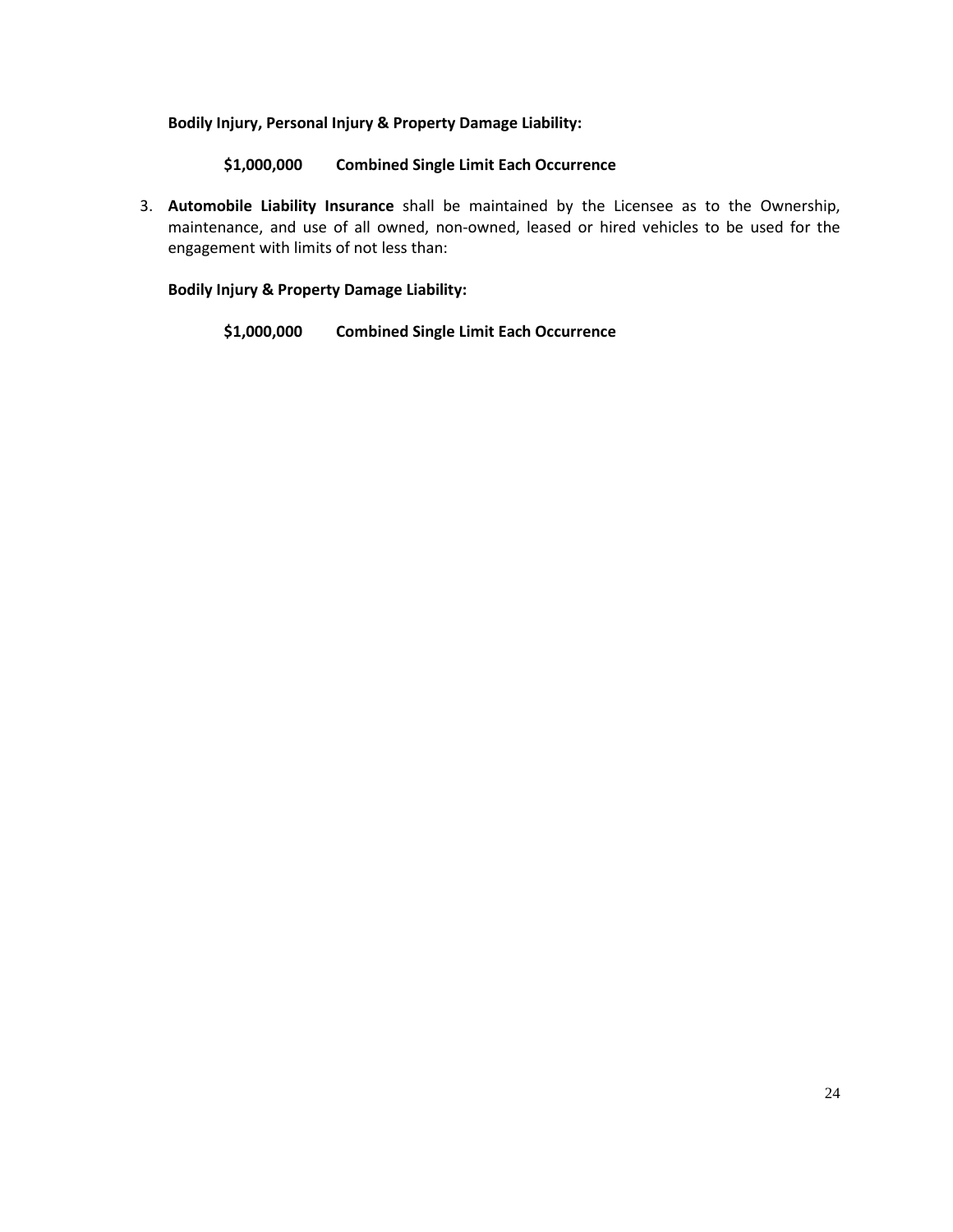#### **SCOPE OF WORK**

- 1. Locate existing flat 12-inch drainage that is on 15-foot centers.
- 2. Layout trenches parallel to existing drainage on 20-foot centers.
- 3. Sod cut at a depth of 1  $\frac{3}{4}$  in. removed to the side of the trench to be reinstalled at the end of construction.
- 4. Trench shall be a minimum of 9 inches wide and 15 inches deep.
- 5. Rock bed shall be washed 89 granite stone of a minimum depth of 9 inches the bottom of which shall produce a constant grade of not less than 0.5 % slope.
- 6. Trench shall be filled with ¾ inch layer of gravel on the bottom, then install 4 inches N12 ADS pipe in the center of the trench. Then, backfill with a minimum of 9 inches of gravel.
- 7. Install 90/10 root zone mix on top of the gravel, maximum depth of 6 inches, then compact with plate compactor, level, and reinstall sod.
- 8. The outfall of the 4-inch N12 pipe will be connected to the existing 6-inch N12 pipe running along the sideline of the field.
- 9. As the 0.5% slope runs along the trench, the rock depth will increase to the outfall.
- 10. Reusing existing sod on the field itself. On the sidelines, new sod will be installed where it was disturbed.
- 11. The dimensions of the field are: 390 ft. long x 250 ft. wide. The total linear feet of pipe for one field would be 4,770 ft. for a total of five (5) fields.
- 12. Any generated spoils will be disposed of on site.
- 13. The type of sod is certified Celebration Bermuda.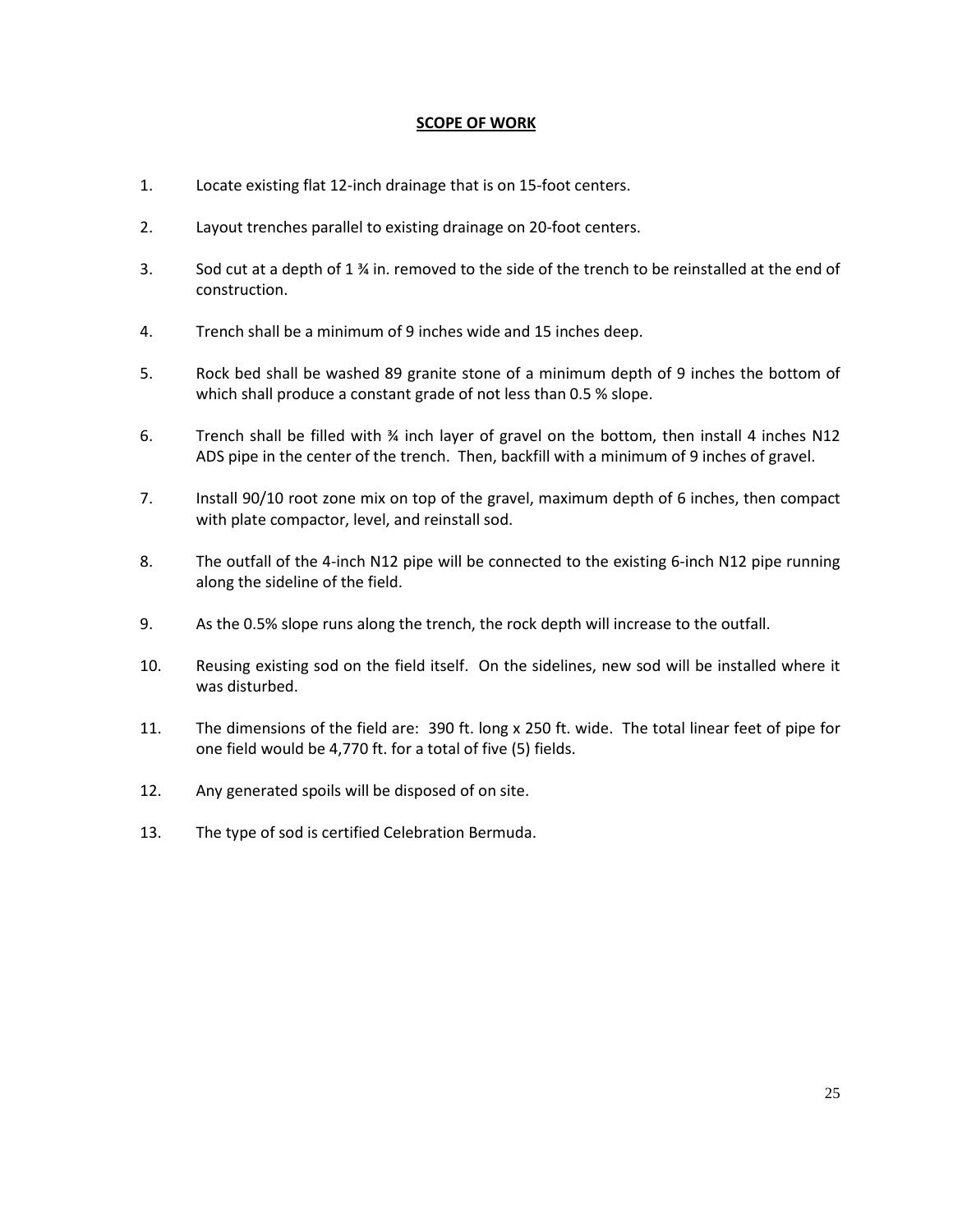#### **INVITATION TO BID**

By signing this bid, the bidder agrees that this bid is made without any understanding, agreement or connection with any other person, firm or corporation making a bid for the same purpose and that this bid is in all respects fair and without collusion or fraud. Unsigned bids will be considered incomplete and subject to rejection.

It is agreed by the undersigned bidder that the signing and delivery of the bid represents the bidder's acceptance of the terms and conditions of the foregoing specifications and provisions, and if awarded the bid by Authority, will represent the agreement between the parties.

The Proposer, in submitting this bid, guarantees the following pricing for forty-five (45) days unless an extension of time agreement is reached between the Proposer and the Authority. The Authority will not pay for travel time or mileage to and from the location. All fees (administrative and overhead) shall be included in your bid.

| <b>NAME OF BIDDER</b> |                |                  |
|-----------------------|----------------|------------------|
|                       |                |                  |
| <b>PROJECT BID</b>    |                |                  |
| Total Price in words  | <b>Dollars</b> | Ś                |
|                       |                | Price in Figures |
|                       |                |                  |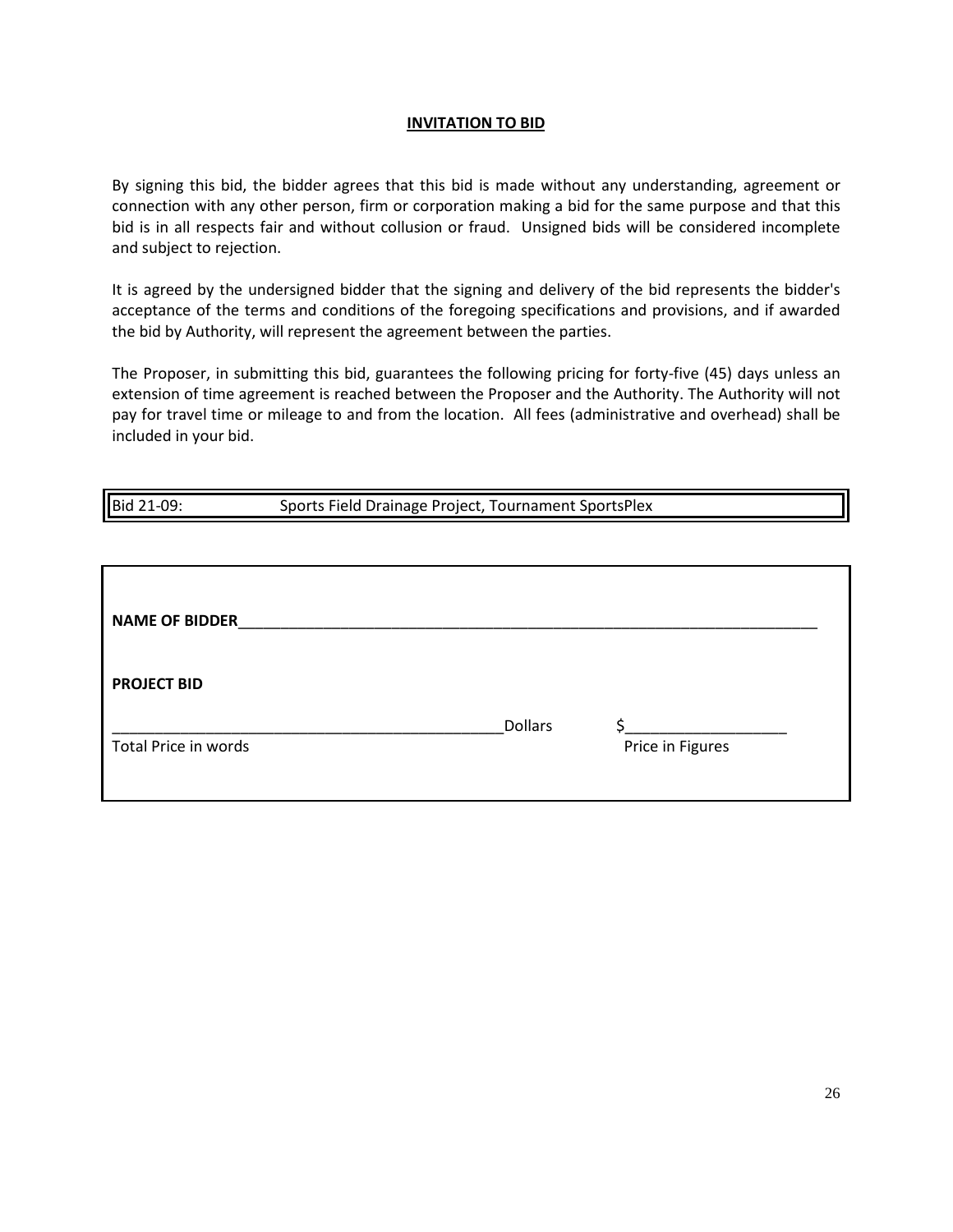#### **GUARANTEE OF BID PROPOSAL**

| Name of Firm:                      |                                                                                                        |
|------------------------------------|--------------------------------------------------------------------------------------------------------|
| <b>Street</b><br>Address:          | <u> 1989 - Johann Stein, mars an deutscher Stein († 1989)</u>                                          |
| City<br><b>Mailing</b><br>Address: | State<br>Zip                                                                                           |
| Phone #:                           |                                                                                                        |
|                                    |                                                                                                        |
| State                              | Business is licensed (unless exempt by applicable law), permitted, and certified to do business in the |
| of Florida: □ Yes                  |                                                                                                        |
|                                    |                                                                                                        |
|                                    | Federal Employer Identification Number (FEIN): _________________________________                       |
|                                    | IN WITNESS WHEREOF, this Bid Proposal is hereby signed and sealed as of the date indicated.            |
| Witness                            | (Authorized Signature in Ink)                                                                          |
| Witness                            | (Printed Name of Above Signer)                                                                         |
| Corporate Seal (Where appropriate) | (Printed Title of Above Signer)                                                                        |
|                                    | (Date Signed)                                                                                          |

*By signing above, I attest that all the information listed herein is correct, to the best of my knowledge, and agree to be bound by the terms, conditions, and my company's submitted pricing with regards to this bid agreement.*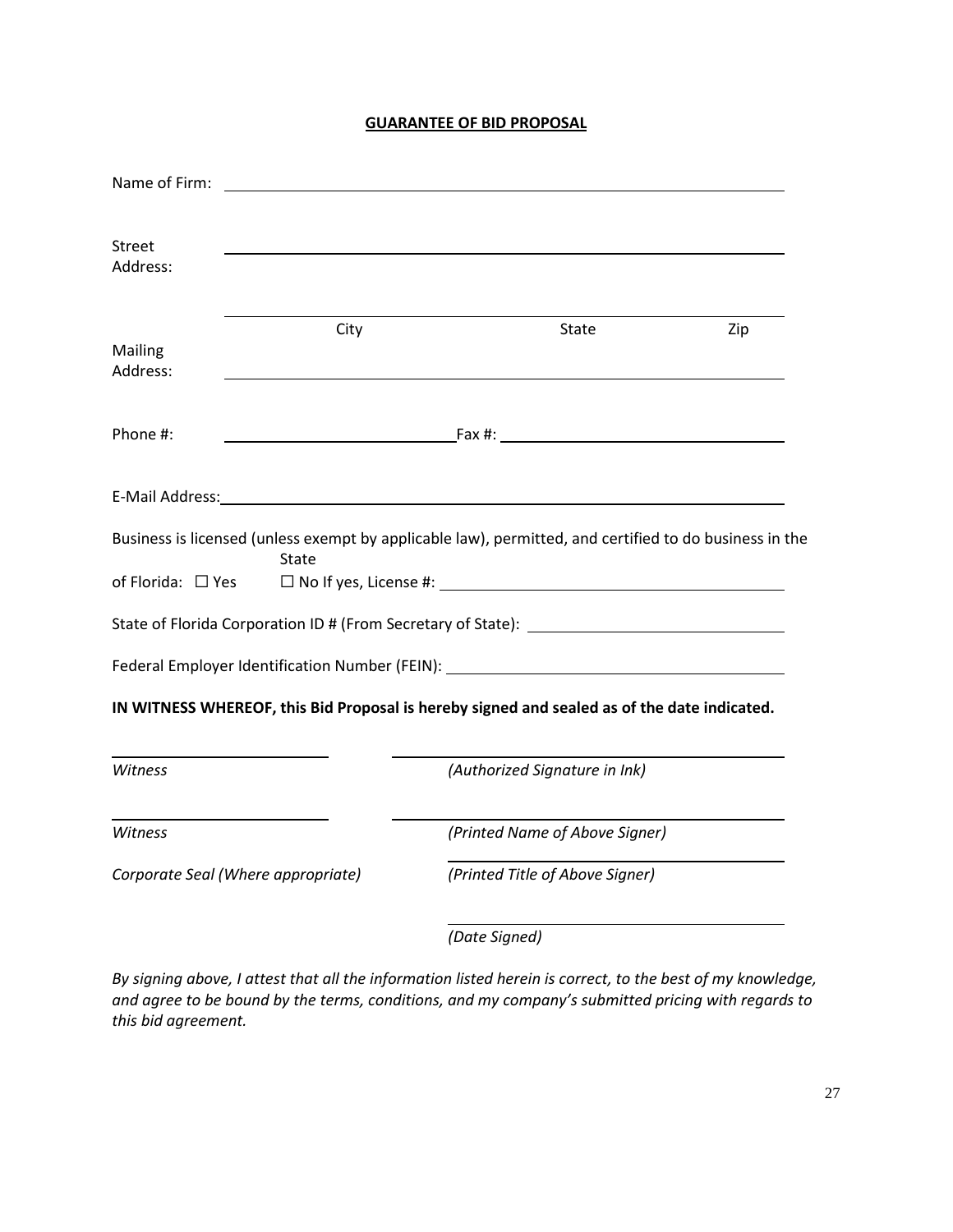# **BID BOND**

# (Attach any additional forms from Surety Company)

| KNOW ALL MEN BY THESE PRESENTS, that we, the undersigned _______________________                                                                                                                                                                                                                                               |         |  |  |  |
|--------------------------------------------------------------------------------------------------------------------------------------------------------------------------------------------------------------------------------------------------------------------------------------------------------------------------------|---------|--|--|--|
| as Principal, hereinafter called the Principal, and                                                                                                                                                                                                                                                                            |         |  |  |  |
|                                                                                                                                                                                                                                                                                                                                | , а     |  |  |  |
|                                                                                                                                                                                                                                                                                                                                |         |  |  |  |
| hereinafter called the Surety, are held, and firmly bound unto                                                                                                                                                                                                                                                                 |         |  |  |  |
| as OWNER, hereinafter, called the OWNER, in the sum of _________________________                                                                                                                                                                                                                                               | Dollars |  |  |  |
|                                                                                                                                                                                                                                                                                                                                |         |  |  |  |
| the said Surety, bind ourselves, our heirs, executors, administrators, successors and assigns, jointly and                                                                                                                                                                                                                     |         |  |  |  |
| severally, firmly by these presents.                                                                                                                                                                                                                                                                                           |         |  |  |  |
| WHEREAS, the Principal has submitted a bid for _________________________________                                                                                                                                                                                                                                               |         |  |  |  |
| NOW, THEREFORE, if the OWNER shall accept the bid of the Principal and the Principal shall enter into a<br>Contract with the OWNER in accordance with the terms of such bid, and give such bond or bonds as may<br>ha ann aite d'in tha Ann ann an Daoinneachd an tha ann an airdteiche ann an Cantha Lathtin na Seannaiche at |         |  |  |  |

be specified in the Contract Documents with good and sufficient surety for the faithful performance of such Contract and for the prompt payment of labor and material furnished in the prosecution thereof, or in the event of the failure of the Principal to enter such Contract and give such bond or bonds, if the Principal shall pay to the OWNER the differences not-to-exceed the penalty hereof between the amount specified in said bid and such larger amount for which the OWNER may in good faith contract with another party to perform the Work covered by said bid, then this obligation shall be null and void, otherwise to remain in full force and effect.

| Signed and sealed this _________ day of ______ | $20$ . |             |        |
|------------------------------------------------|--------|-------------|--------|
|                                                |        | (Principal) | (SEAL) |
| (Witness)                                      |        | (Title)     |        |
| (Witness)                                      |        | (Title)     |        |
| (Surety)                                       |        | (Title)     |        |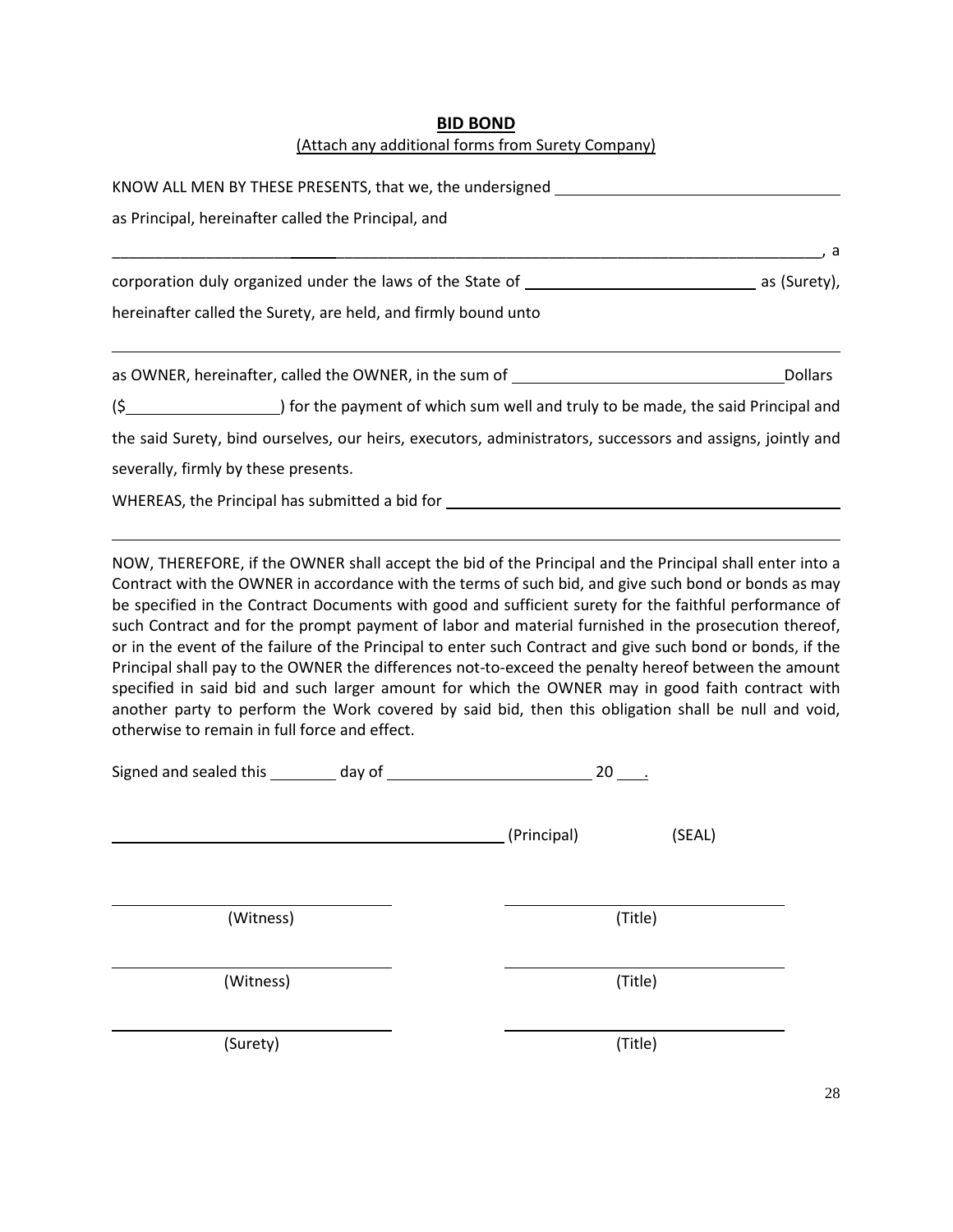# **ACKNOWLEDGMENT OF ADDENDA** (If applicable)

| this<br>nn.<br> | day of | 2022<br>hereby |
|-----------------|--------|----------------|
|-----------------|--------|----------------|

acknowledge receipt of any and all Addenda Notices hereby issued regarding this Bid #21-09 for

Sports Field Drainage Project, Tournament SportsPlex.

Addenda Numbers Received:

 $\overline{a}$ 

| <b>AUTHORIZED SIGNATURE:</b> |  |
|------------------------------|--|
| PRINTED NAME OF ABOVE:       |  |
| TITLE OF ABOVE:              |  |
| <b>COMPANY NAME:</b>         |  |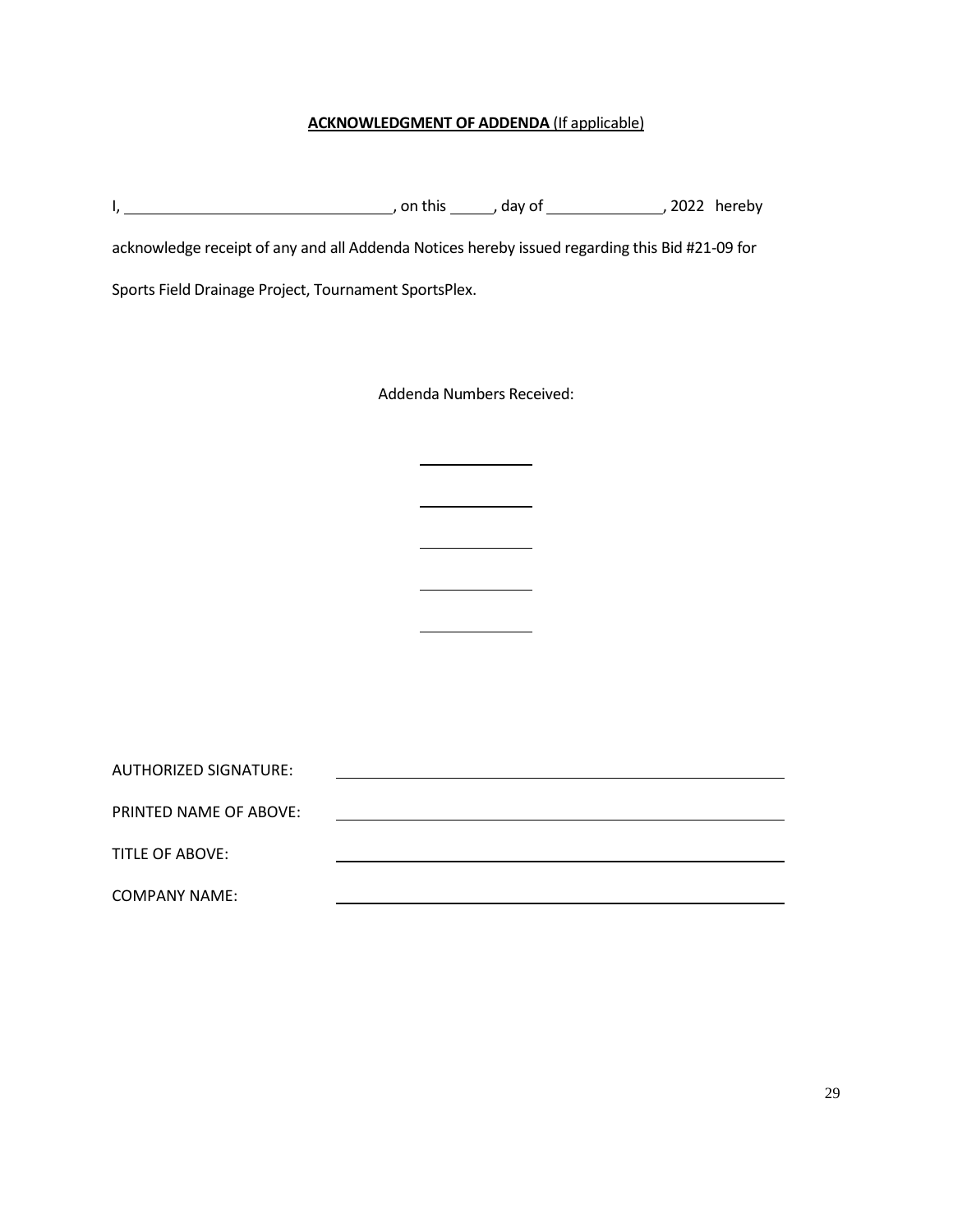# **(ACKNOWLEDGMENT OF BIDDER, IF A CORPORATION)**

|                                                               | <b>SS</b>                                                  |                 |                                                                                                                                                                                                                                                                                                                                                              |
|---------------------------------------------------------------|------------------------------------------------------------|-----------------|--------------------------------------------------------------------------------------------------------------------------------------------------------------------------------------------------------------------------------------------------------------------------------------------------------------------------------------------------------------|
|                                                               |                                                            |                 |                                                                                                                                                                                                                                                                                                                                                              |
|                                                               |                                                            |                 |                                                                                                                                                                                                                                                                                                                                                              |
|                                                               |                                                            |                 |                                                                                                                                                                                                                                                                                                                                                              |
|                                                               |                                                            |                 |                                                                                                                                                                                                                                                                                                                                                              |
| same to be true in all respects.                              |                                                            |                 | instrument as such an officer aforesaid, for and on behalf of and as the act and deed of said corporation, pursuant<br>to the powers conferred upon said officer by the corporation's Board of Directors or other appropriate authority of<br>said corporation, and who, having knowledge of the several matters in said foregoing instrument, certified the |
|                                                               |                                                            |                 |                                                                                                                                                                                                                                                                                                                                                              |
|                                                               | WITNESS my hand and official seal the date aforesaid.      |                 |                                                                                                                                                                                                                                                                                                                                                              |
|                                                               | (Signature of Notary Public)                               |                 |                                                                                                                                                                                                                                                                                                                                                              |
|                                                               |                                                            |                 | (Print, Type, or Stamp Commissioned Name of Notary Public)                                                                                                                                                                                                                                                                                                   |
| Personally known _________ or product identification ______   |                                                            |                 |                                                                                                                                                                                                                                                                                                                                                              |
|                                                               |                                                            | (NOTARY'S SEAL) |                                                                                                                                                                                                                                                                                                                                                              |
|                                                               | (ACKNOWLEDGMENT OF BIDDER, IF A PARTNERSHIP OR INDIVIDUAL) |                 |                                                                                                                                                                                                                                                                                                                                                              |
|                                                               |                                                            |                 |                                                                                                                                                                                                                                                                                                                                                              |
|                                                               | SS                                                         |                 |                                                                                                                                                                                                                                                                                                                                                              |
|                                                               |                                                            |                 |                                                                                                                                                                                                                                                                                                                                                              |
|                                                               |                                                            |                 |                                                                                                                                                                                                                                                                                                                                                              |
|                                                               |                                                            |                 |                                                                                                                                                                                                                                                                                                                                                              |
|                                                               |                                                            |                 |                                                                                                                                                                                                                                                                                                                                                              |
|                                                               |                                                            |                 | applicable) and acknowledged the execution of same, for and on behalf of and as the act and deed of said firm, for                                                                                                                                                                                                                                           |
| the uses and purposes therein expressed.                      |                                                            |                 |                                                                                                                                                                                                                                                                                                                                                              |
|                                                               |                                                            |                 |                                                                                                                                                                                                                                                                                                                                                              |
|                                                               | WITNESS my hand and official seal the date aforesaid.      |                 |                                                                                                                                                                                                                                                                                                                                                              |
|                                                               | (Signature of Notary Public)                               |                 |                                                                                                                                                                                                                                                                                                                                                              |
|                                                               |                                                            |                 | (Print, Type, or Stamp Commissioned Name of Notary Public)                                                                                                                                                                                                                                                                                                   |
| Personally known _________ or product identification ________ |                                                            |                 |                                                                                                                                                                                                                                                                                                                                                              |
|                                                               |                                                            | (NOTARY'S SEAL) |                                                                                                                                                                                                                                                                                                                                                              |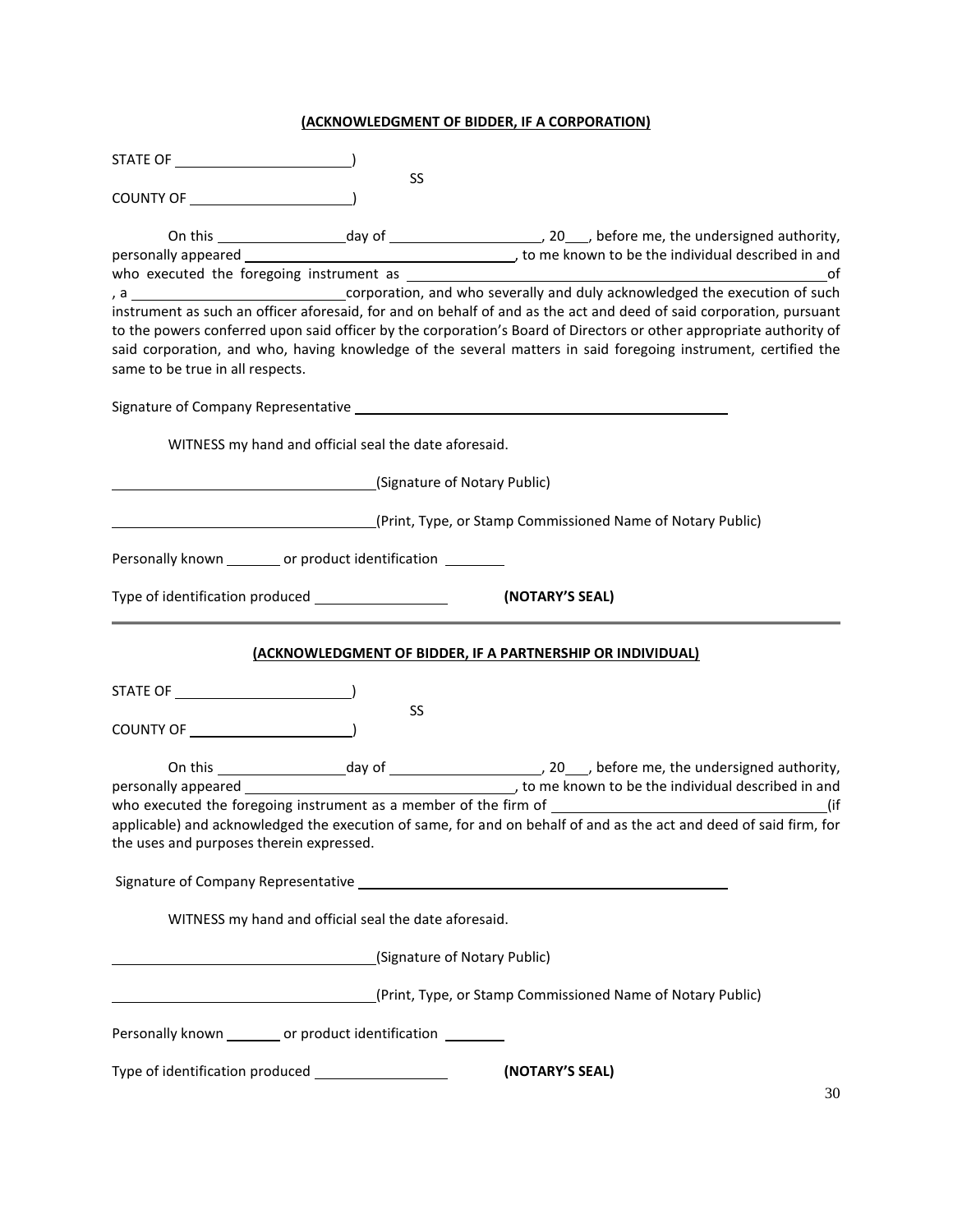# **ACKNOWLEDGMENT OF PRINCIPAL, IF CORPORATION**

| (STATE OF                                                                                                                                                                                                                      |  |
|--------------------------------------------------------------------------------------------------------------------------------------------------------------------------------------------------------------------------------|--|
|                                                                                                                                                                                                                                |  |
|                                                                                                                                                                                                                                |  |
|                                                                                                                                                                                                                                |  |
|                                                                                                                                                                                                                                |  |
|                                                                                                                                                                                                                                |  |
| corporation, on behalf of said corporation. He/She is                                                                                                                                                                          |  |
| (State of Corporation)                                                                                                                                                                                                         |  |
|                                                                                                                                                                                                                                |  |
| (Type of Identification)                                                                                                                                                                                                       |  |
| He/She warrants that he/she is authorized by the Board of Directors of said corporation to execute the<br>foregoing instrument.                                                                                                |  |
|                                                                                                                                                                                                                                |  |
| <b>NOTARY PUBLIC:</b>                                                                                                                                                                                                          |  |
| Sign: North Commission of the Commission of the Commission of the Commission of the Commission of the Commission of the Commission of the Commission of the Commission of the Commission of the Commission of the Commission o |  |
|                                                                                                                                                                                                                                |  |
| <b>SEAL</b>                                                                                                                                                                                                                    |  |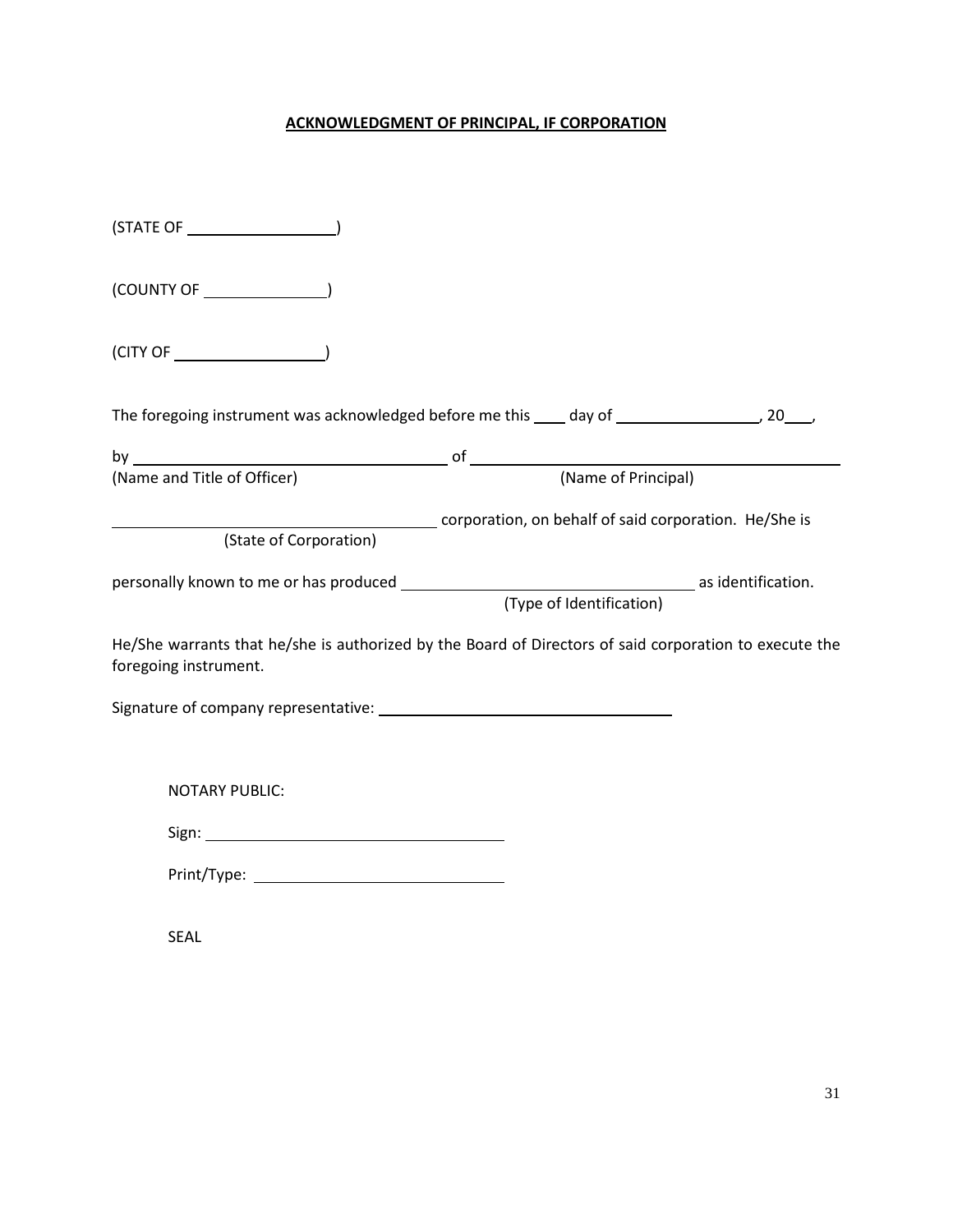# **LEGAL STATUS OF BIDDER**

|                       |     |     |                                                                               |                                                                                                                                                                               | (Print)                                                                                                               |  |  |  |
|-----------------------|-----|-----|-------------------------------------------------------------------------------|-------------------------------------------------------------------------------------------------------------------------------------------------------------------------------|-----------------------------------------------------------------------------------------------------------------------|--|--|--|
|                       |     |     | communications may be served or mailed:                                       |                                                                                                                                                                               | The undersigned hereby designated below his business address to which all notices, directions or other                |  |  |  |
| Street                |     |     |                                                                               |                                                                                                                                                                               | <u> 1999 - Johann John Stone, meilich aus der Stone (1990)</u>                                                        |  |  |  |
| City                  |     |     |                                                                               |                                                                                                                                                                               |                                                                                                                       |  |  |  |
|                       |     |     | The undersigned hereby declares that he/she has legal status checked below:   |                                                                                                                                                                               |                                                                                                                       |  |  |  |
|                       | ( ) |     | <b>INDIVIDUAL</b>                                                             |                                                                                                                                                                               |                                                                                                                       |  |  |  |
|                       | ( ) |     |                                                                               | INDIVIDUAL DOING BUSINESS UNDER AN ASSUMED NAME                                                                                                                               |                                                                                                                       |  |  |  |
|                       |     | ( ) | <b>CO-PARTNERSHIP</b>                                                         |                                                                                                                                                                               |                                                                                                                       |  |  |  |
|                       |     |     |                                                                               | The Assumed Name of the Co-Partnership is registered in the County of<br>Elorida (Florida ) (Florida ) (Florida ) (Florida ) (Florida ) (Florida ) (Florida ) (Florida ) (Flo |                                                                                                                       |  |  |  |
|                       |     | ( ) | CORPORATION INCORPORATED UNDER THE LAW OF THE STATE OF<br>The Corporation is: |                                                                                                                                                                               |                                                                                                                       |  |  |  |
|                       | ( ) |     |                                                                               | LICENSED TO DO BUSINESS IN FLORIDA                                                                                                                                            |                                                                                                                       |  |  |  |
|                       | ( ) |     | NOT NOW LICENSED TO DO BUSINESS IN FLORIDA                                    |                                                                                                                                                                               |                                                                                                                       |  |  |  |
| follows:              |     |     |                                                                               |                                                                                                                                                                               | The name, titles, and home address of all persons who are officers or Partners in the organization are as             |  |  |  |
| <b>NAME AND TITLE</b> |     |     |                                                                               |                                                                                                                                                                               | <b>HOME ADDRESS</b>                                                                                                   |  |  |  |
|                       |     |     |                                                                               |                                                                                                                                                                               |                                                                                                                       |  |  |  |
|                       |     |     |                                                                               |                                                                                                                                                                               |                                                                                                                       |  |  |  |
|                       |     |     |                                                                               |                                                                                                                                                                               |                                                                                                                       |  |  |  |
|                       |     |     |                                                                               |                                                                                                                                                                               |                                                                                                                       |  |  |  |
|                       |     |     |                                                                               | By:                                                                                                                                                                           |                                                                                                                       |  |  |  |
|                       |     |     |                                                                               | <b>Printed Name:</b>                                                                                                                                                          |                                                                                                                       |  |  |  |
|                       |     |     |                                                                               | Title:                                                                                                                                                                        | <u> 1989 - Johann Barbara, martin amerikan basar dan berasal dan berasal dalam basar dalam basar dalam basar dala</u> |  |  |  |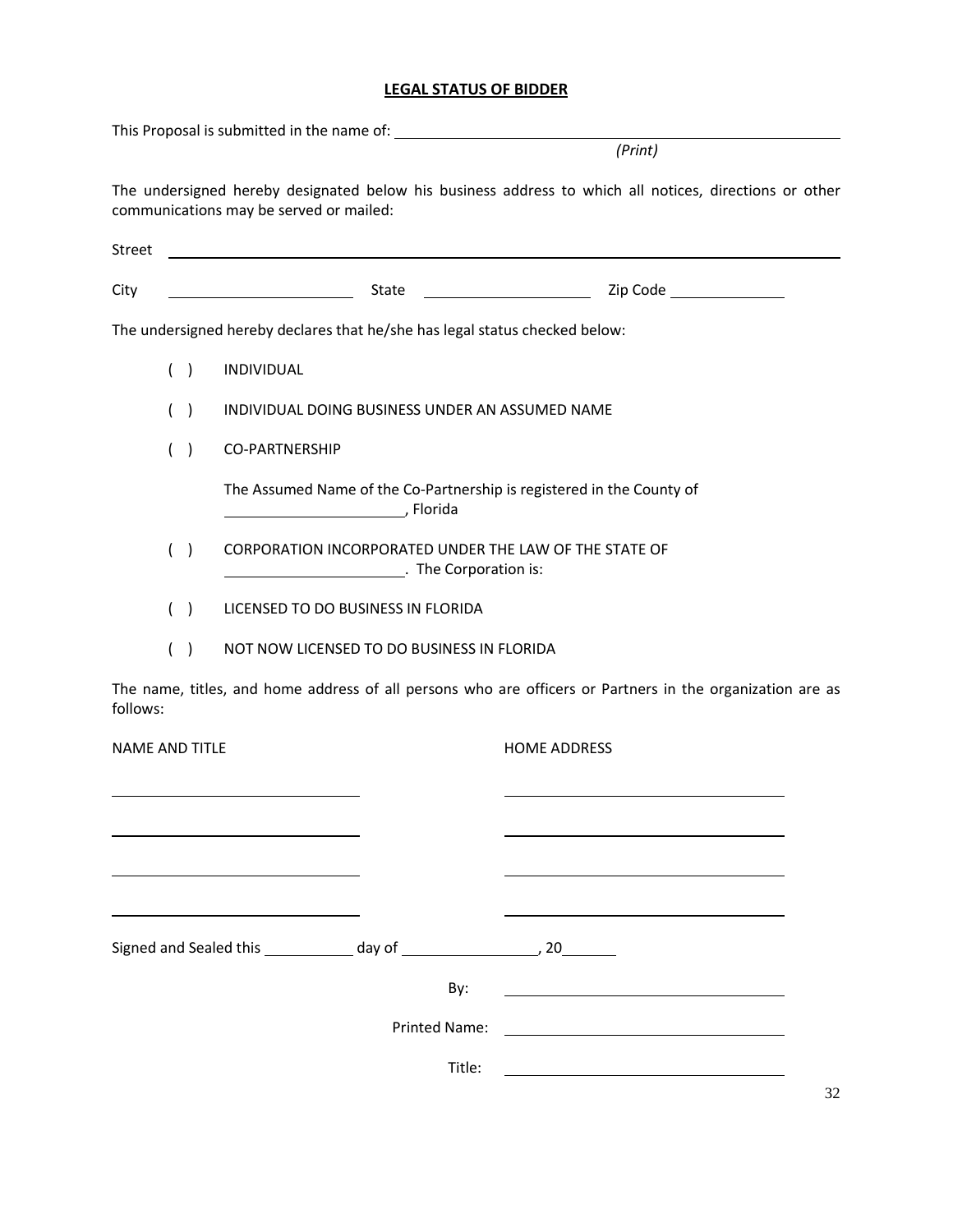# **BIDDER REFERENCES/QUALIFICATIONS**

The bidder shall submit the following minimum information as reference for three (3) similar projects that have been completed successfully by the bidder in the Southeastern United States within the last five (5) years. Three projects are required to qualify the firm to bid. References will be contacted; projects will be reviewed for quality of workmanship. Information supplied will be considered in the award of this contract.

| <b>BIDDER/PROPOSER COMPANY NAME:</b> |                                                                                                                                                                                                                               |                                                                                                                      |  |
|--------------------------------------|-------------------------------------------------------------------------------------------------------------------------------------------------------------------------------------------------------------------------------|----------------------------------------------------------------------------------------------------------------------|--|
| 1. PROJECT:                          |                                                                                                                                                                                                                               |                                                                                                                      |  |
| LOCATION:                            |                                                                                                                                                                                                                               |                                                                                                                      |  |
|                                      |                                                                                                                                                                                                                               |                                                                                                                      |  |
|                                      |                                                                                                                                                                                                                               |                                                                                                                      |  |
| <b>OWNER REPRESENTATIVE:</b>         | Name:                                                                                                                                                                                                                         | <u> Alexandria de la contrada de la contrada de la contrada de la contrada de la contrada de la contrada de la c</u> |  |
|                                      | Title:                                                                                                                                                                                                                        |                                                                                                                      |  |
|                                      | Email:                                                                                                                                                                                                                        | <u> Alexandria de la contrada de la contrada de la contrada de la contrada de la contrada de la contrada de la c</u> |  |
| 2. PROJECT:                          | <u> 1989 - Johann Stein, marwolaethau (b. 1989)</u>                                                                                                                                                                           | DATE:                                                                                                                |  |
| LOCATION:                            |                                                                                                                                                                                                                               |                                                                                                                      |  |
|                                      | <u> 1989 - Johann Stein, marwolaethau (b. 1989)</u>                                                                                                                                                                           |                                                                                                                      |  |
|                                      | the control of the control of the control of the control of the control of the control of the control of the control of the control of the control of the control of the control of the control of the control of the control |                                                                                                                      |  |
| <b>OWNER REPRESENTATIVE:</b>         | Name:<br>Title:                                                                                                                                                                                                               |                                                                                                                      |  |
|                                      | Email:                                                                                                                                                                                                                        | <u> 1989 - Johann Barn, mars eta bat erroman erroman erroman erroman erroman erroman erroman erroman erroman err</u> |  |
| 3. PROJECT:                          | <u> 1989 - Johann Barbara, martin amerikan basar dan berasal dan berasal dalam basar dalam basar dalam basar dala</u>                                                                                                         | DATE:                                                                                                                |  |
| LOCATION:                            |                                                                                                                                                                                                                               |                                                                                                                      |  |
|                                      |                                                                                                                                                                                                                               |                                                                                                                      |  |
|                                      |                                                                                                                                                                                                                               |                                                                                                                      |  |
| <b>OWNER REPRESENTATIVE:</b>         | Name:                                                                                                                                                                                                                         |                                                                                                                      |  |
|                                      | Title:                                                                                                                                                                                                                        |                                                                                                                      |  |
|                                      | Email:                                                                                                                                                                                                                        |                                                                                                                      |  |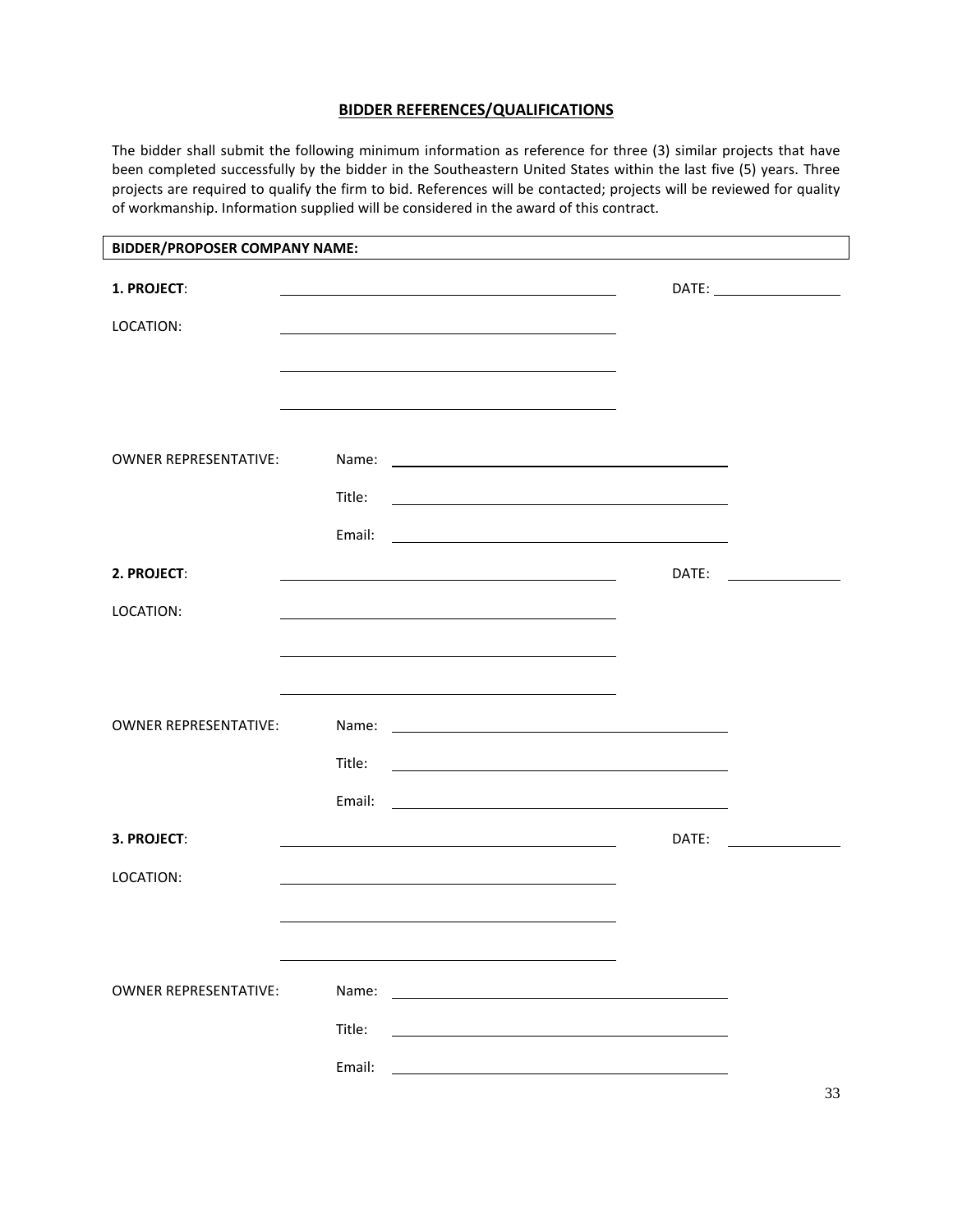## **SWORN STATEMENT PURSUANT TO SECTION 287.133(3)(a), FLORIDA STATUTES, ON PUBLIC ENTITY CRIMES**

THIS FORM MUST BE SIGNED AND SWORN TO IN THE PRESENCE OF A NOTARY PUBLIC OR OTHER OFFICER AUTHORIZED TO ADMINISTER OATHS.

1. This sworn statement is submitted to

(Print name of the public entity)

by

(Print individual's name and title)

for

(Print name of entity submitting sworn statement)

whose business address is and (if applicable) its Federal Employer Identification Number (FEIN) is: (If the entity has no FEIN, include the Social Security Number of the Individual signing this sworn statement): ).

- 2. I understand that a "public entity crime" as defined in Paragraph 287.133(1)(g), Florida Statutes, means a violation of any state or federal law by a person with respect to and directly related to the transaction of business with any public entity or with an agency or political subdivision of any other state or of the United States, including, but not limited to, any bid or contract for goods or services to be provided to any public entity or an agency or political subdivision or any other state or of the United States and involving antitrust, fraud, theft, bribery, collusion, racketeering, conspiracy, or material misrepresentation.
- 3. I understand that "convicted" or "conviction" as defined in Paragraph 287.133(1)(b), Florida Statutes, means a finding of guilt or a conviction of a public entity crime, with or without an adjudication of guilt, in any federal or state trial court of record relating to charges brought by indictment or information after July 1, 1989, as a result of jury verdict, nonjury trial, or entry of a plea of guilty or nolo contendere.
- 4. I understand that an "affiliate" as defined in Paragraph 287.133(1)(a), Florida Statutes, means:
	- a. A predecessor or successor of a person convicted of a public entity crime; or
	- b. An entity under the control any natural person who is active in the management of the entity and who has been convicted of a public entity crime. The term "affiliate" includes those officers, directors, executives, partners, shareholders, employees, members, and agents who are active in the management of an affiliate. The ownership by one person of shares constituting a controlling interest in another person or a pooling of equipment or income among persons when not for fair market value under an arm's length agreement, shall be a prima facie case that one person controls another person. A person who knowingly enters into a joint venture with a person who has been convicted of a public entity crime in Florida during the preceding 36 months shall be considered an affiliate.
	- c. I understand that a "person" as defined in Paragraph 287.133(1)(e), Florida Statutes, means any natural person or entity organized under the laws of any state or of the United States with the legal power to enter into binding contract and which bids or applies to bid on contracts for the provision of goods or services let by a public entity, or which otherwise transacts or applies to transact business with a public entity. The term "person" includes those officers, directors,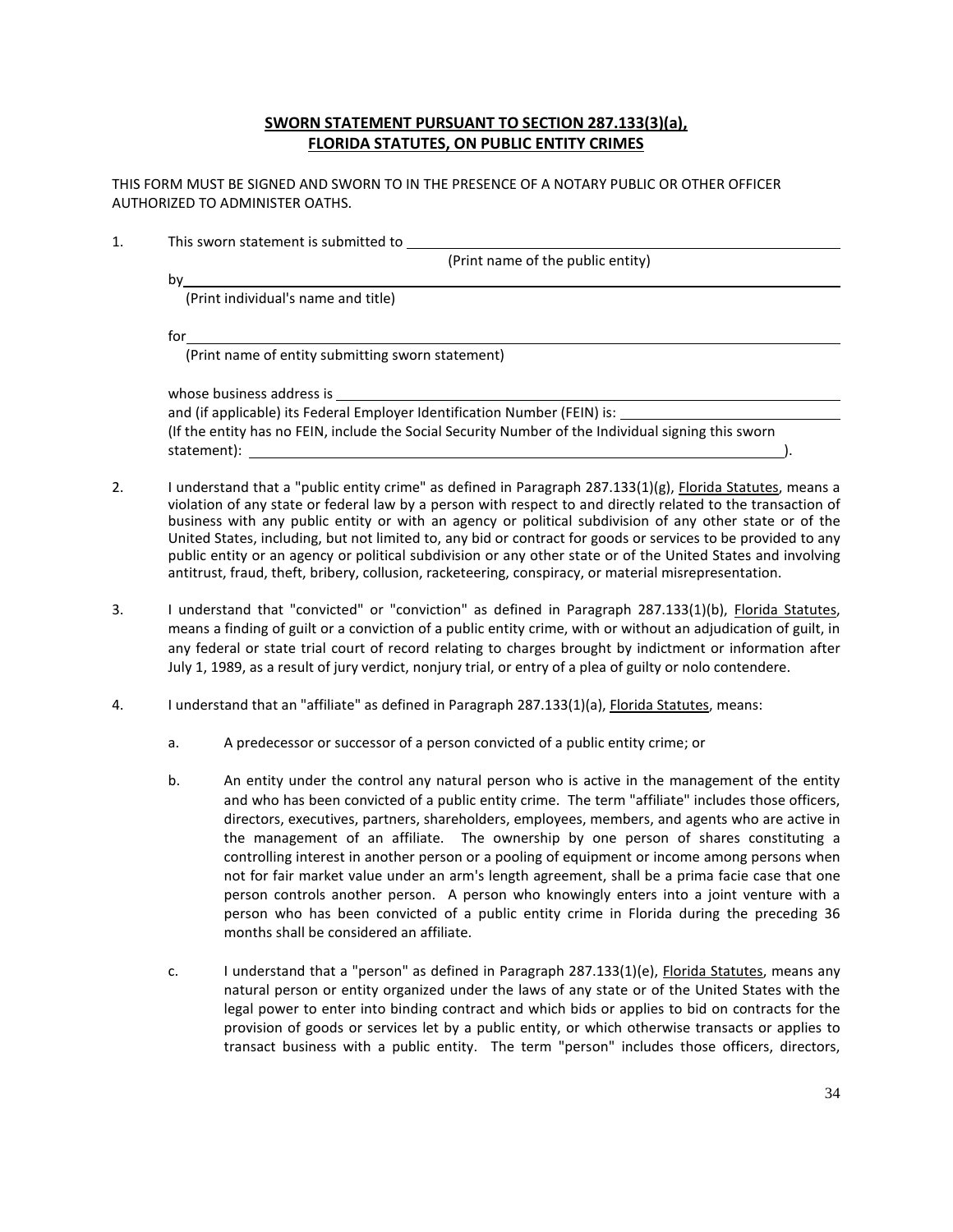executives, partners, shareholders, employees, members, and agents who are active in management of an entity.

- d. Based on information and belief, the statement, which I have marked below, is true in relation to the entity submitting this sworn statement. (Indicate which statement applies.)
- Neither the entity submitting this sworn statement, nor any of its officers, directors, executives, partners, shareholders, employees, members, or agents who are active in the management of the entity, nor any affiliate of the entity has been charged with and convicted of a public entity crime subsequent to July 1, 1989.
- The entity submitting this sworn statement, or one or more of its officers, directors, executives, partners, shareholders, employees, members, or agents who are active in the management of the entity, or an affiliate of the entity has been charged with and convicted of a public entity crime subsequent to July 1, 1989.
- The entity submitting this sworn statement, or one or more of its officers, directors, executives, partners, shareholders, employees, members, or agents who are active in the management of the entity, or an affiliate of the entity has been charged with and convicted of a public entity crime subsequent to July 1, 1989. However, there has been a subsequent proceeding before a Hearing Officer of the State of Florida, Division of Administrative Hearings and the Final Order entered by the Hearing Officer determined that it was not in the public interest to place the entity submitting this sworn statement on the convicted vendor list. (Attach a copy of the final order).

I UNDERSTAND THAT THE SUBMISSION OF THIS FORM TO THE CONTRACTING OFFICER FOR THE PUBLIC ENTITY IDENTIFIED IN PARAGRAPH 1 (ONE) ABOVE IS FOR THAT PUBLIC ENTITY ONLY AND, THAT THIS FORM IS VALID THOROUGH DECEMBER 31 OF THE CALENDAR YEAR IN WHICH IT IS FILED. I ALSO UNDERSTAND THAT I AM REQUIRED TO INFORM THE PUBLIC ENTITY PRIOR TO ENTERING INTO A CONTRACT IN EXCESS OF THE THRESHOLD AMOUNT PROVIDED IN SECTION 287.017, FLORIDA STATUTES FOR CATEGORY TWO OF ANY CHANGE IN THE INFORMATION CONTAINED IN THIS FORM.

|                                                                                                                | (Signature)                                                                                                                                                                                            |
|----------------------------------------------------------------------------------------------------------------|--------------------------------------------------------------------------------------------------------------------------------------------------------------------------------------------------------|
|                                                                                                                |                                                                                                                                                                                                        |
|                                                                                                                |                                                                                                                                                                                                        |
| The foregoing instrument was acknowledged before me this ____________ Day of __________________________, by    |                                                                                                                                                                                                        |
| who is personally known to me or an analysis of the contract of the contract of the contract of the contract o |                                                                                                                                                                                                        |
|                                                                                                                |                                                                                                                                                                                                        |
|                                                                                                                | <b>NOTARY PUBLIC:</b>                                                                                                                                                                                  |
| <b>NOTARY SEAL</b>                                                                                             | SIGN: <b>Andrew Community Community</b> Community Community Community Community Community Community Community Community                                                                                |
|                                                                                                                | PRINT: Annual Communication of the Communication of the Communication of the Communication of the Communication<br>Notary Public, State at large<br>My Commission Expires: 1997 My Commission Expires: |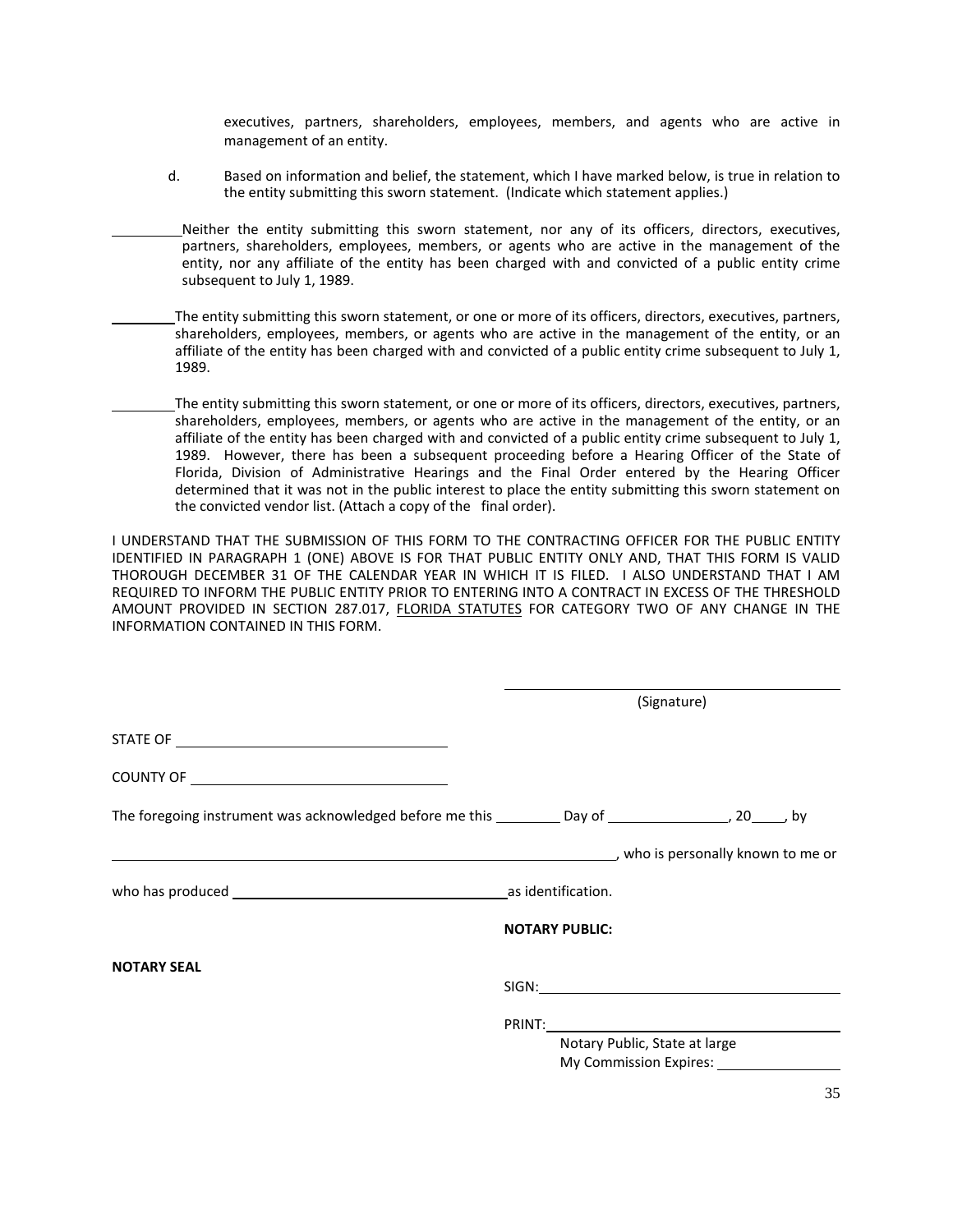#### **SWORN STATEMENT UNDER SECTION 105.08, TAMPA SPORTS AUTHORITY CODE ON DISCLOSURE OF RELATIONSHIPS**

THIS FORM MUST BE SIGNED IN THE PRESENCE OF A NOTARY PUBLIC OR OTHER OFFICER AUTHORIZED TO ADMINISTER OATHS.

| 1. | This sworn statement is submitted with Bid, Proposal or Contract No.                                                                                                                                                                                                                                                                       |  |  |  |  |  |
|----|--------------------------------------------------------------------------------------------------------------------------------------------------------------------------------------------------------------------------------------------------------------------------------------------------------------------------------------------|--|--|--|--|--|
|    | for the contract of the contract of the contract of the contract of the contract of the contract of the contract of the contract of the contract of the contract of the contract of the contract of the contract of the contra                                                                                                             |  |  |  |  |  |
| 2. |                                                                                                                                                                                                                                                                                                                                            |  |  |  |  |  |
|    | (Name of entity submitting Statement)                                                                                                                                                                                                                                                                                                      |  |  |  |  |  |
|    | whose business address is: example and a series of the series of the series of the series of the series of the series of the series of the series of the series of the series of the series of the series of the series of the                                                                                                             |  |  |  |  |  |
|    | and (if applicable) its Federal Employer Identification Number (FEIN) is __________________________<br>(If the entity has no FEIN, include the Social Security Number of the individual signing this sworn                                                                                                                                 |  |  |  |  |  |
| 3. |                                                                                                                                                                                                                                                                                                                                            |  |  |  |  |  |
|    | (Please print name of individual signing)                                                                                                                                                                                                                                                                                                  |  |  |  |  |  |
|    | and my relationship to the entity named above is _______________________________                                                                                                                                                                                                                                                           |  |  |  |  |  |
| 4. | I understand that an "affiliate" as defined in Section 105.08, Tampa Sports Authority Code, means:                                                                                                                                                                                                                                         |  |  |  |  |  |
|    | The term "affiliate" includes those officers, directors, executives, partners, shareholders, employees,<br>members, and agents who are active in the management of the entity.                                                                                                                                                             |  |  |  |  |  |
| 5. | I understand that the relationship with a TSA Commissioner or TSA employee that must be disclosed as<br>follows:                                                                                                                                                                                                                           |  |  |  |  |  |
|    | Father, mother, son, daughter, brother, sister, uncle, aunt, first cousin, nephew, niece, husband, wife,<br>father-in-law, mother-in-law, daughter-in-law, son-in-law, brother-in-law, sister-in-law, stepfather,<br>stepmother, stepson, stepdaughter, stepbrother, stepsister, half-brother, half-sister, grandparent, or<br>grandchild. |  |  |  |  |  |
| 6. | Based on information and belief, the statement, which I have marked below, is true in relation to the<br>entity submitting this sworn statement. [Please indicate which statement applies.                                                                                                                                                 |  |  |  |  |  |
|    | Neither the entity submitting this sworn statement, nor any officers, directors, executives, partners,<br>shareholders, employees, members, or agents who are active in management of the entity, have any<br>relationships as defined in section 105.08, Tampa Sports Authority Code, with any TSA Commissioner or<br>TSA employee.       |  |  |  |  |  |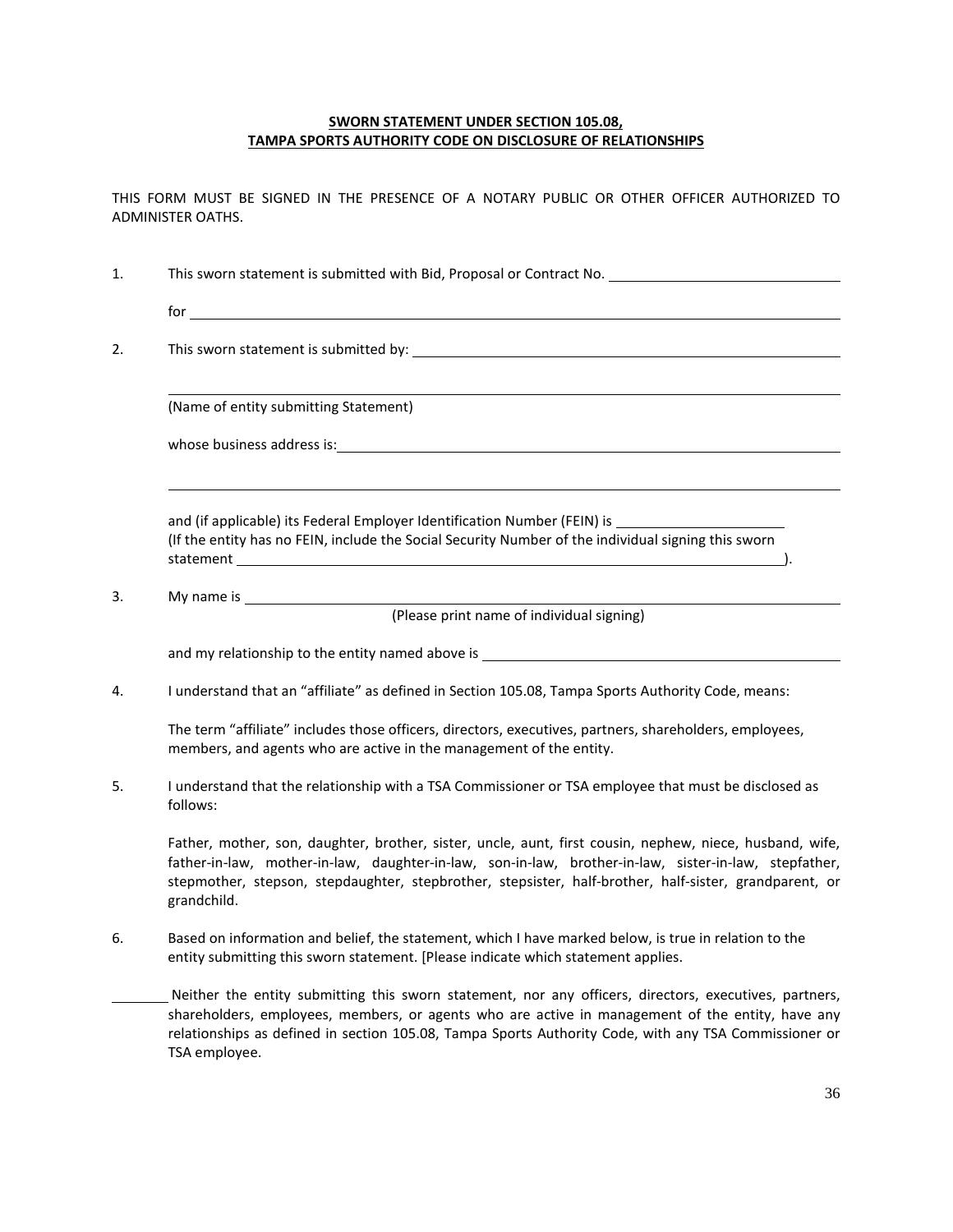The entity submitting this sworn statement, or one or more of the officers, directors, executives, partners, shareholders, employees, members, or agents, who are active in management of the entity, have the following relationships with a TSA Commissioner or TSA employee:

| Name of Affiliate<br>or entity | Name of TSA Commissioner<br>or employee                                                                         |                       |                                                         | Relationship |  |
|--------------------------------|-----------------------------------------------------------------------------------------------------------------|-----------------------|---------------------------------------------------------|--------------|--|
|                                |                                                                                                                 |                       |                                                         |              |  |
|                                | ,我们也不会有什么。""我们的人,我们也不会有什么?""我们的人,我们也不会有什么?""我们的人,我们也不会有什么?""我们的人,我们也不会有什么?""我们的人                                |                       |                                                         |              |  |
|                                |                                                                                                                 |                       |                                                         |              |  |
|                                |                                                                                                                 |                       | (Signature)                                             |              |  |
|                                |                                                                                                                 |                       | (Date)                                                  |              |  |
|                                |                                                                                                                 |                       |                                                         |              |  |
|                                |                                                                                                                 |                       |                                                         |              |  |
|                                | The foregoing instrument was acknowledged before me this _________ Day of ______________________, by            |                       |                                                         |              |  |
|                                | who is personally known to me or an analysis of the state of the state of the state of the state of the state o |                       |                                                         |              |  |
|                                |                                                                                                                 |                       |                                                         |              |  |
|                                |                                                                                                                 | <b>NOTARY PUBLIC:</b> |                                                         |              |  |
| <b>NOTARY SEAL</b>             |                                                                                                                 |                       | SIGN: <b>SIGN: SIGN:</b>                                |              |  |
|                                |                                                                                                                 |                       | <b>PRINT:</b> PRINT:                                    |              |  |
|                                |                                                                                                                 |                       | Notary Public, State at large<br>My Commission Expires: |              |  |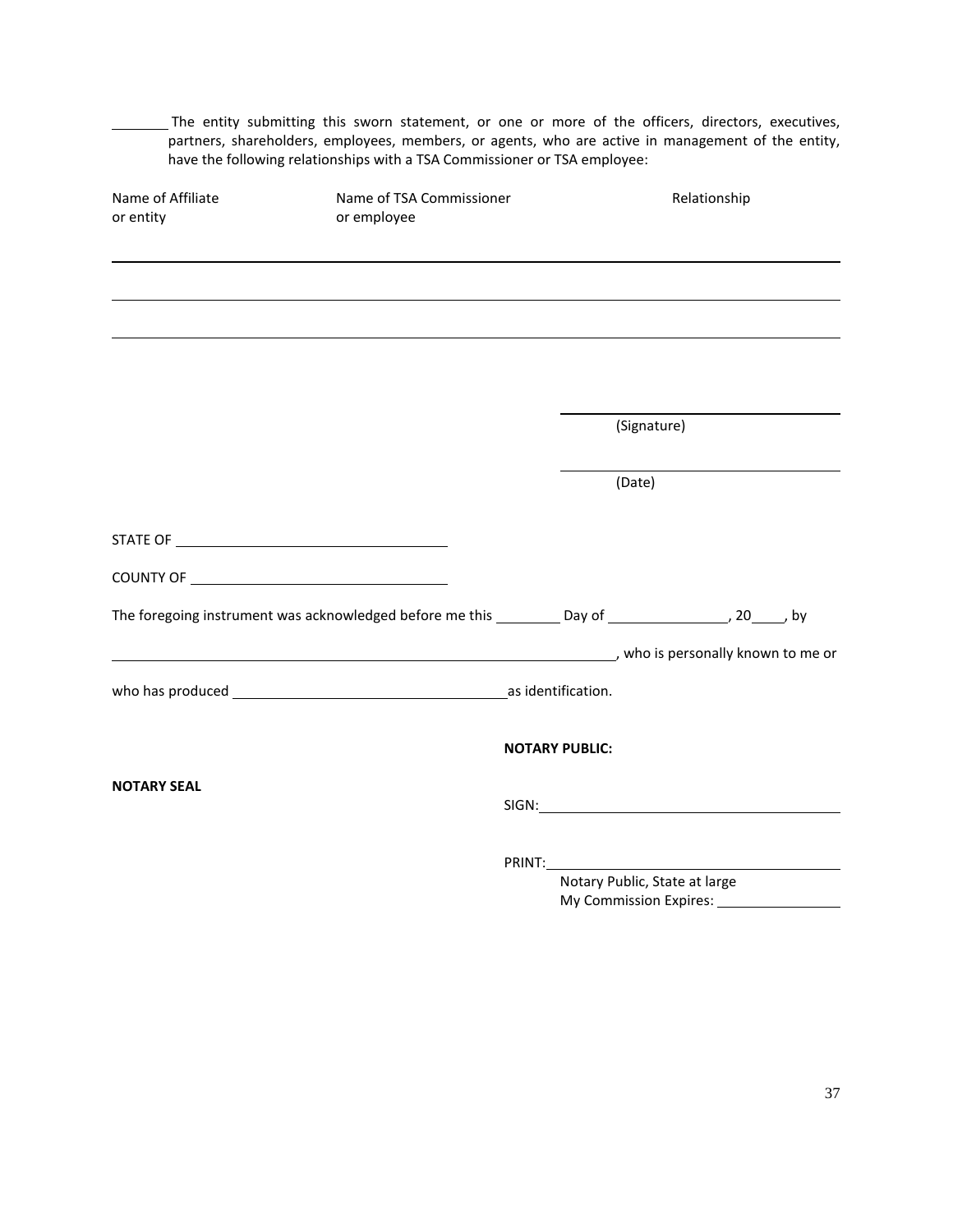# **PREFERENCE TO BUSINESSES WITH DRUG-FREE WORKPLACE PROGRAMS UNDER SECTION 287.087, FLORIDA STATUTES**

- 1. This statement is submitted with **Invitation to Bid #21-09, Sports Field Drainage Project, Tournament SportsPlex.**
- 2. Preference shall be given to businesses with drug-free workplace programs. Whenever two or more Proposals which are equal with respect to price, quality, and service are received by the Authority for the procurement of commodities or contractual services, a bid received from a business that certifies that is has implemented a drug-free workplace program shall be given preference in the award process. Established procedures for processing tie Proposals will be followed if none of the tied vendors have a drug-free workplace program. In order to have a drugfree workplace program, a business shall:
	- a. Publish a statement notifying employees that the unlawful manufacture, distribution, dispensing, possession, or use of a controlled substance is prohibited in the workplace and specifying the actions that will be taken against employees for specifying the actions that will be taken against employees for violations of such prohibition.
	- b. Inform employees about the dangers of drug abuse in the workplace, the business's policy of maintaining a drug-free workplace, any available drug counseling, rehabilitation, and employee assistance programs, and the penalties that may be imposed upon employees for drug abuse violations.
	- c. Give each employee engaged in providing the commodities or contractual services that are under bid a copy of the statement specified in subsection (A).
	- d. In the statement specified in subsection (A), notify the employees that, as a condition of working on the commodities or contractual services that are under bid, the employee will abide by the terms of the statement and will notify the employer of any conviction of, or plea of guilty or nolo contendere to, violation of Chapter 893 or of any controlled substance law of the United States or any state for a violation occurring in the workplace no later than five (5) days after such conviction.
	- e. Impose a sanction on or require the satisfactory participation in a drug abuse assistance or rehabilitation program, if such is available in the employee's community, by any employee who is so convicted.
	- f. Make a good faith effort to continue to maintain a drug-free workplace through implementation of this section.

# **AS THE PERSON AUTHORIZED TO SIGN THE STATEMENT, I CERTIFY THAT THIS COMPANY COMPLIES FULLY WITH THE ABOVE REQUIREMENTS.**

| BIDDER/PROPOSER SIGNATURE: | DATE |
|----------------------------|------|
|                            |      |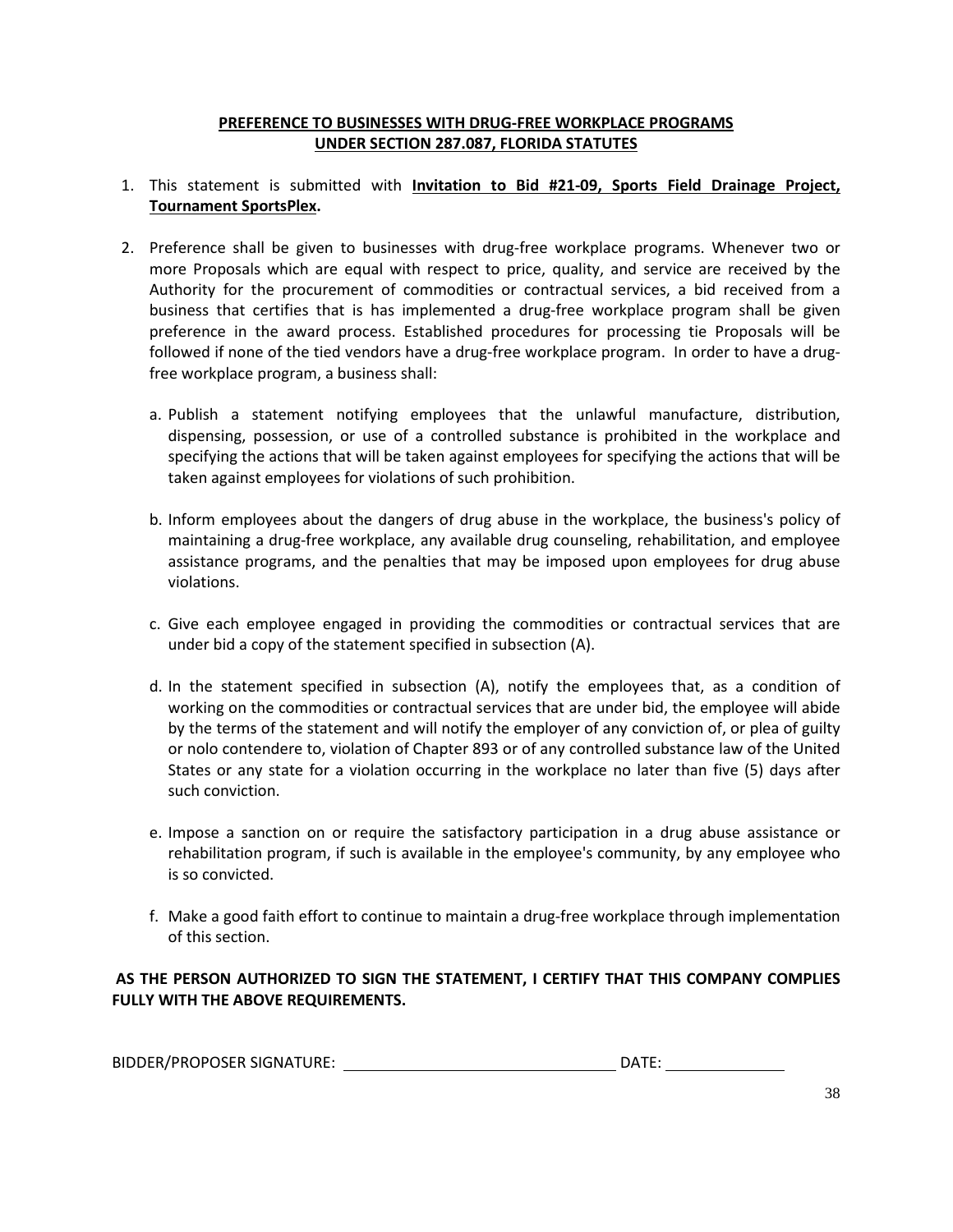#### **E-VERIFY AFFIDAVIT**

Obligation for State-Funded Contracts:

Florida Statutes Sections 288.061 and 448.095 require all State of Florida agencies to verify the employment eligibility of all new agency employees through the U.S. Department of Homeland Security E-Verify system. Further, agencies are directed to include as a condition of all contracts for the provision of goods and services to the state in excess of nominal value, an express requirement that contractors utilize the U.S. Department of Homeland Security's E-Verify system to verify the employment eligibility of all new employees hired by the contractor during the contract term, and an express requirement that contractors include in such contracts the requirement that subcontractors performing work or providing services pursuant to the state contract utilize the E-Verify system to verify the employment eligibility of all new employees hired by the subcontractor during the contract term.

In accordance with Fla. Stat. §§ 288.061 and 448.095(2), Tampa Sports Authority ("TSA") requires all vendors doing business with TSA who are awarded state-funded contracts to verify employee eligibility using the E-Verify system. It is the responsibility of the awarded vendor to ensure compliance with E-Verify requirements. To enroll in E-Verify, vendors should visit the E-Verify website at http://www.e-verify.gov and follow the instructions to register. The vendor must also retain the I-9 Forms for inspection, per usual.

By affixing your signature below, you hereby affirm that you will comply with the E-Verify system requirements.

| Federal Employer Identification Number (FEIN): _________________________________           |                          |                                   |       |                                                                                                                                                                                                                                    |          |  |
|--------------------------------------------------------------------------------------------|--------------------------|-----------------------------------|-------|------------------------------------------------------------------------------------------------------------------------------------------------------------------------------------------------------------------------------------|----------|--|
| Printed Name of Affiant                                                                    | Printed Title of Affiant |                                   |       | Signature of Affiant                                                                                                                                                                                                               |          |  |
| Name of Firm                                                                               |                          |                                   | Date  |                                                                                                                                                                                                                                    |          |  |
| Address of Firm                                                                            | City                     |                                   | State |                                                                                                                                                                                                                                    | Zip Code |  |
|                                                                                            |                          | <b>Notary Public Information</b>  |       |                                                                                                                                                                                                                                    |          |  |
| Notary Public - State of _____________                                                     |                          |                                   |       | County of <u>substantial country</u> of the set of the set of the set of the set of the set of the set of the set of the set of the set of the set of the set of the set of the set of the set of the set of the set of the set of |          |  |
| Subscribed and sworn to (or affirmed) before me this ________ day of _______________, 2022 |                          |                                   |       |                                                                                                                                                                                                                                    |          |  |
|                                                                                            |                          |                                   |       |                                                                                                                                                                                                                                    |          |  |
|                                                                                            |                          | (Type of Identification Produced) |       |                                                                                                                                                                                                                                    |          |  |
|                                                                                            |                          |                                   |       |                                                                                                                                                                                                                                    |          |  |
| Signature of Notary Public                                                                 |                          | Serial Number                     |       |                                                                                                                                                                                                                                    |          |  |
| (Print or Stamped name of Notary Public)                                                   |                          | (Expiration Date)                 |       | Affix Seal Here:                                                                                                                                                                                                                   |          |  |
|                                                                                            |                          |                                   |       |                                                                                                                                                                                                                                    |          |  |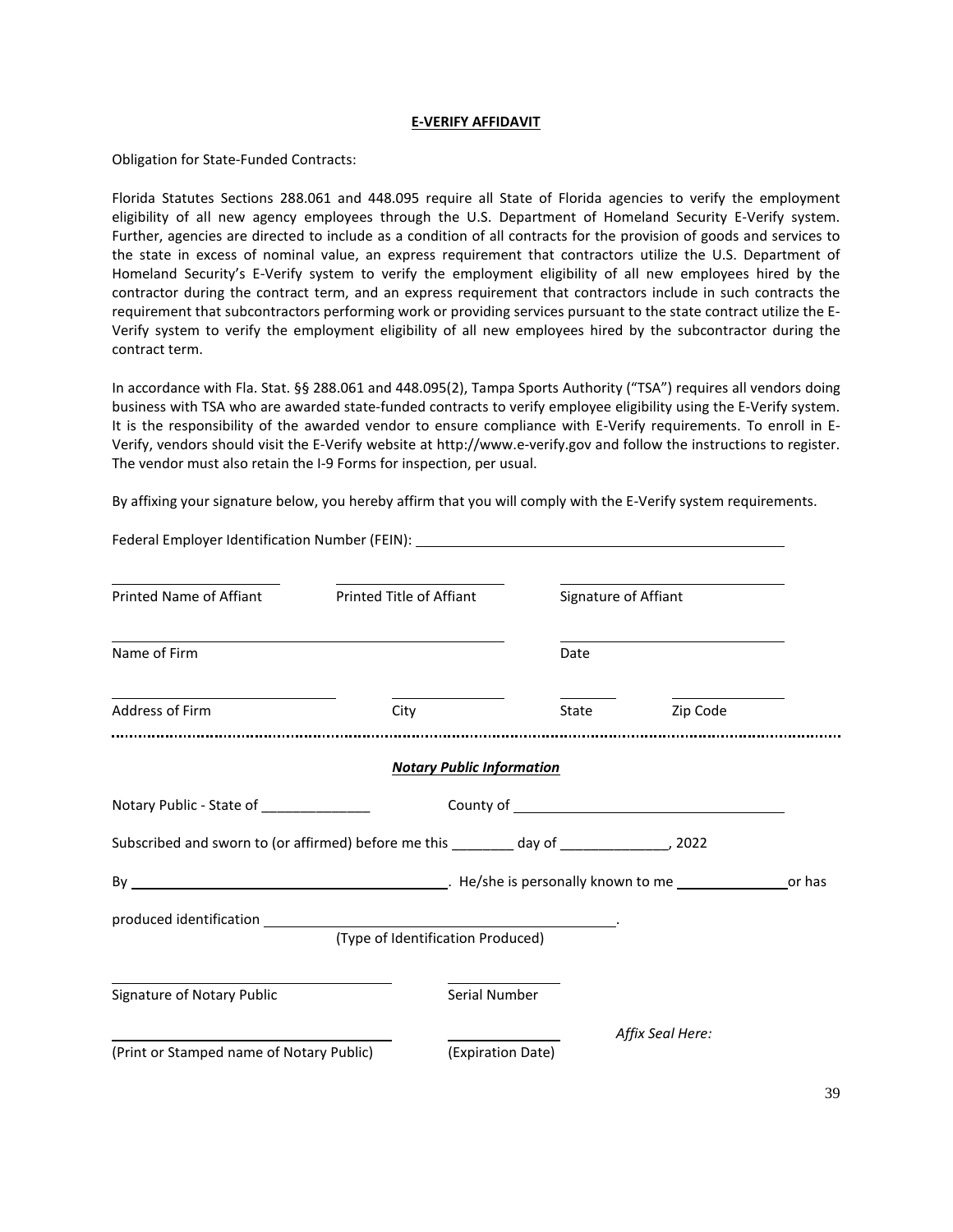#### **STATEMENT OF NO BID**

# TAMPA SPORTS AUTHORITY – PROCUREMENT DEPARTMENT

4201 North Dale Mabry, Tampa, FL 33607

| <b>Bid Number:</b> | 20-05                                                       |
|--------------------|-------------------------------------------------------------|
| Title:             | <b>Sports Field Drainage Project, Tournament SportsPlex</b> |

**IMPORTANT NOTICE TO VENDORS:** If you do not intend to submit a bid/proposal and wish to continue to receive notice of Tampa Sports Authority procurements, please return this "Statement of No Bid" via fax, email, or U.S. Mail on the day of or prior to the bid opening. If you elect not to submit a bid/proposal, please indicate the reason below and either email this form to: [djones@tampasportsauthority.com](mailto:djones@tampasportsauthority.com) or mail this for to the address above.

|                 | We do not offer this product/service or an equivalent                                    |
|-----------------|------------------------------------------------------------------------------------------|
|                 | Our schedule would not permit us to perform                                              |
|                 | Insufficient time to respond to solicitation                                             |
|                 | Unable to meet specifications                                                            |
|                 | Specifications not clear                                                                 |
|                 | Unable to meet bond and/or insurance requirements                                        |
|                 | Specifications "too tight"/restrictive (i.e. geared to a specific brand or manufacturer) |
|                 | Sub-Contractor (submitted bid to General Contractor)                                     |
|                 | Other (please explain below):                                                            |
| <b>REMARKS:</b> |                                                                                          |
|                 |                                                                                          |

We understand that if the "No Bid" letter is not executed and returned; our name may be deleted from the list of qualified bidders for the Tampa Sports Authority.

| SIGNATURE:              |  |
|-------------------------|--|
| NAME (PRINTED):         |  |
| COMPANY:                |  |
| ADDRESS:                |  |
| <b>FEDERAL TAX ID#:</b> |  |
|                         |  |
| <b>PHONE NUMBER:</b>    |  |